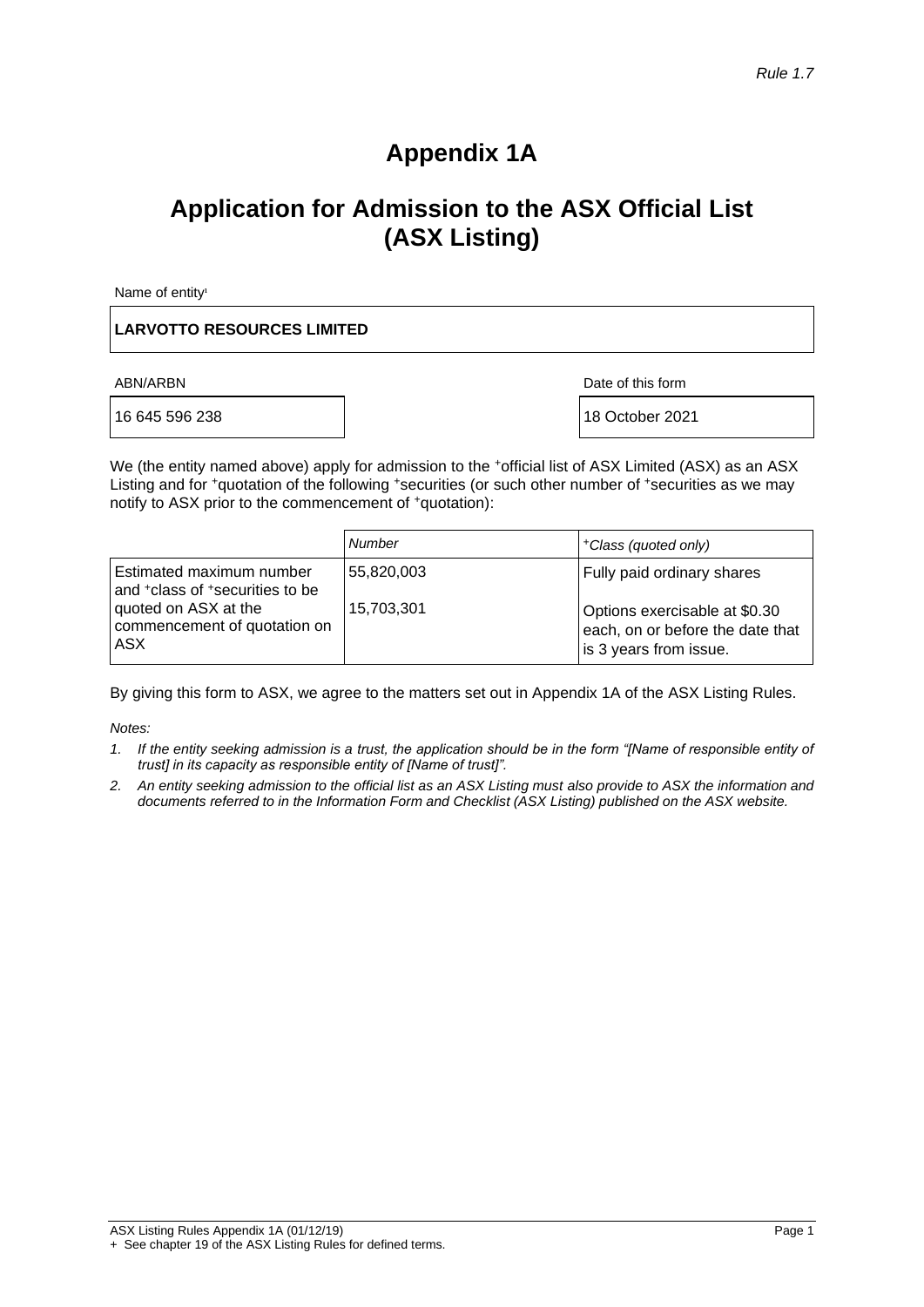# **Information Form and Checklist**

# **(ASX Listing)**

Name of entity and the state of entity and the state of entity and the state of entity and the state of entity  $ABN/ACN/ARBN/ARSN$ 

### **LARVOTTO RESOURCES LIMITED 645 596 238**

#### **We (the entity named above) supply the following information and documents to support our application for admission to the official list of ASX Limited (ASX) as an ASX Listing.**

**Note:** by giving an Appendix 1A *Application for Admission to the ASX Official List (ASX Listing)* to ASX, the entity is taken to have warranted that all of the information and documents it has given, or will give, to ASX in connection with its admission to the official list and the quotation of its securities are, or will be, accurate, complete and not misleading. It also indemnifies ASX to the fullest extent permitted by law in respect of any claim, action or expense arising from, or connected with, any breach of that warranty (see Appendix 1A of the ASX Listing Rules).

The information and documents referred to in this Information Form and Checklist (including any annexures to it) are covered by the warranty and indemnity mentioned above.

Terms used in this Information Form and Checklist and in any Annexures have the same meaning as in the ASX Listing Rules.

# **Part 1 – Key Information**

*Instructions: please complete each applicable item below. If an item is not applicable, please mark it as "N/A".*

#### **All entities – corporate details**<sup>1</sup>

| Type of Australian registration<br>number given above (eg ABN, ACN,<br>ARSN or ARBN) | <b>ACN</b>                                                                                                                         |
|--------------------------------------------------------------------------------------|------------------------------------------------------------------------------------------------------------------------------------|
| Legal entity identifier, if applicable                                               | N/A                                                                                                                                |
| Place of incorporation or<br>establishment                                           | Western Australia                                                                                                                  |
| Date of incorporation or<br>establishment                                            | 2 November 2020                                                                                                                    |
| Legislation under which incorporated<br>or established                               | Corporations Act 2001 (Cth)                                                                                                        |
| Address of registered office in place<br>of incorporation or establishment           | 136 Stirling Highway, Nedlands WA 6009                                                                                             |
| Main business activity                                                               | Mineral exploration                                                                                                                |
| Country where main business activity<br>is mostly carried on                         | The entity's head office is located in Australia and its exploration activities will be<br>conducted in Australia and New Zealand. |
| Other exchanges on which the entity<br>is listed                                     | Not Applicable                                                                                                                     |
| Street address of principal<br>administrative office                                 | 136 Stirling Highway, Nedlands WA 6009                                                                                             |

<sup>1</sup> If the entity applying for admission to the official list is a stapled group, please provide these details for each entity comprising the stapled group.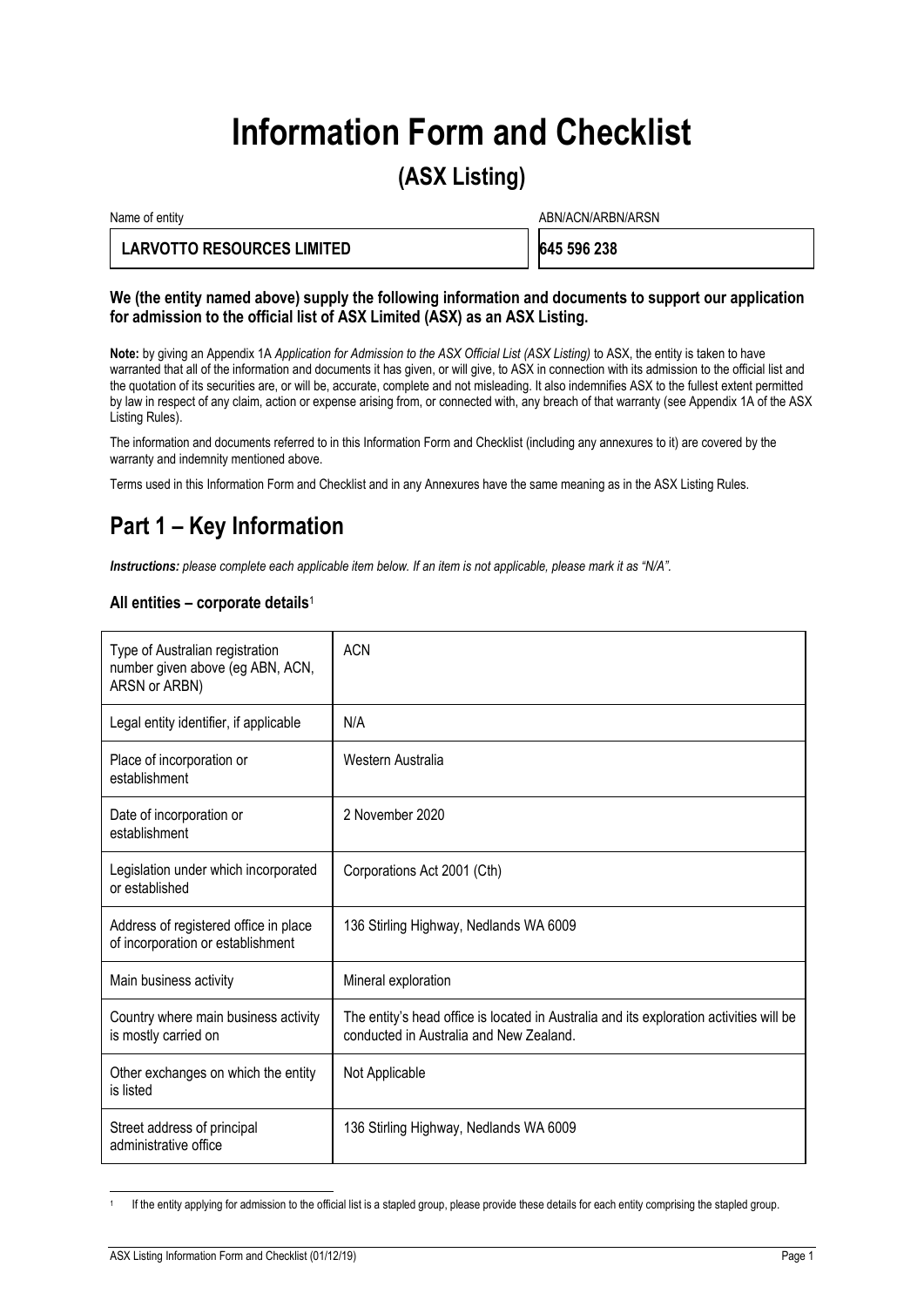| Postal address of principal<br>administrative office   | 136 Stirling Highway, Nedlands WA 6009 |
|--------------------------------------------------------|----------------------------------------|
| Telephone number of principal<br>administrative office | +61 (0)8 6373 0112                     |
| E-mail address for investor enquiries                  | Cosec@larvottoresources.com.au         |
| <b>Website URL</b>                                     | https://www.larvottoresources.com      |

### **All entities – board and senior management details**<sup>2</sup>

| Full name and title of chairperson of<br>directors                                              | Mr Mark William Tomlinson, Non-Executive Chair                                                                             |
|-------------------------------------------------------------------------------------------------|----------------------------------------------------------------------------------------------------------------------------|
| Full names of all existing directors                                                            | Ronald Stephen Heeks, Managing Director and Chief Executive Officer<br>Anna Maria Nahajski-Staples, Non-Executive Director |
| Full names of any persons proposed<br>to be appointed as additional or<br>replacement directors | N/A                                                                                                                        |
| Full name and title of CEO/managing<br>director                                                 | Ronald Stephen Heeks, Managing Director and Chief Executive Officer                                                        |
| Email address of CEO/managing<br>director                                                       | rheeks@larvottoresources.com                                                                                               |
| Full name and title of CFO                                                                      | N/A                                                                                                                        |
| Email address of CFO                                                                            | N/A                                                                                                                        |
| Full name and title of company<br>secretary                                                     | Ms Suzanne Grace Irwin, Company Secretary                                                                                  |
| Email address of company secretary                                                              | Cosec@larvottoresources.com.au                                                                                             |

## **All entities – ASX compliance contact details**<sup>3</sup>

| Full name and title of ASX contact(s)      | Ronald Stephen Heeks, Managing Director and Chief Executive Officer<br>Suzanne Grace Irwin, Company Secretary<br>2. |
|--------------------------------------------|---------------------------------------------------------------------------------------------------------------------|
| Business address of ASX contact(s)         | 136 Stirling Highway, Nedlands WA 6009                                                                              |
| Business phone number of ASX<br>contact(s) | +61 (0)8 6373 0112                                                                                                  |
| Mobile phone number of ASX<br>contact(s)   | +61 417 179 782<br>+61 417 434 457<br>2.                                                                            |

<sup>2</sup> If the entity applying for admission to the official list is a trust, enter the board and senior management details for the responsible entity of the trust.

<sup>&</sup>lt;sup>3</sup> Under Listing Rule 1.1 Condition 13, a listed entity must appoint a person responsible for communication with ASX on Listing Rule matters. You can appoint more than one person to cater for situations where the primary nominated contact is not available.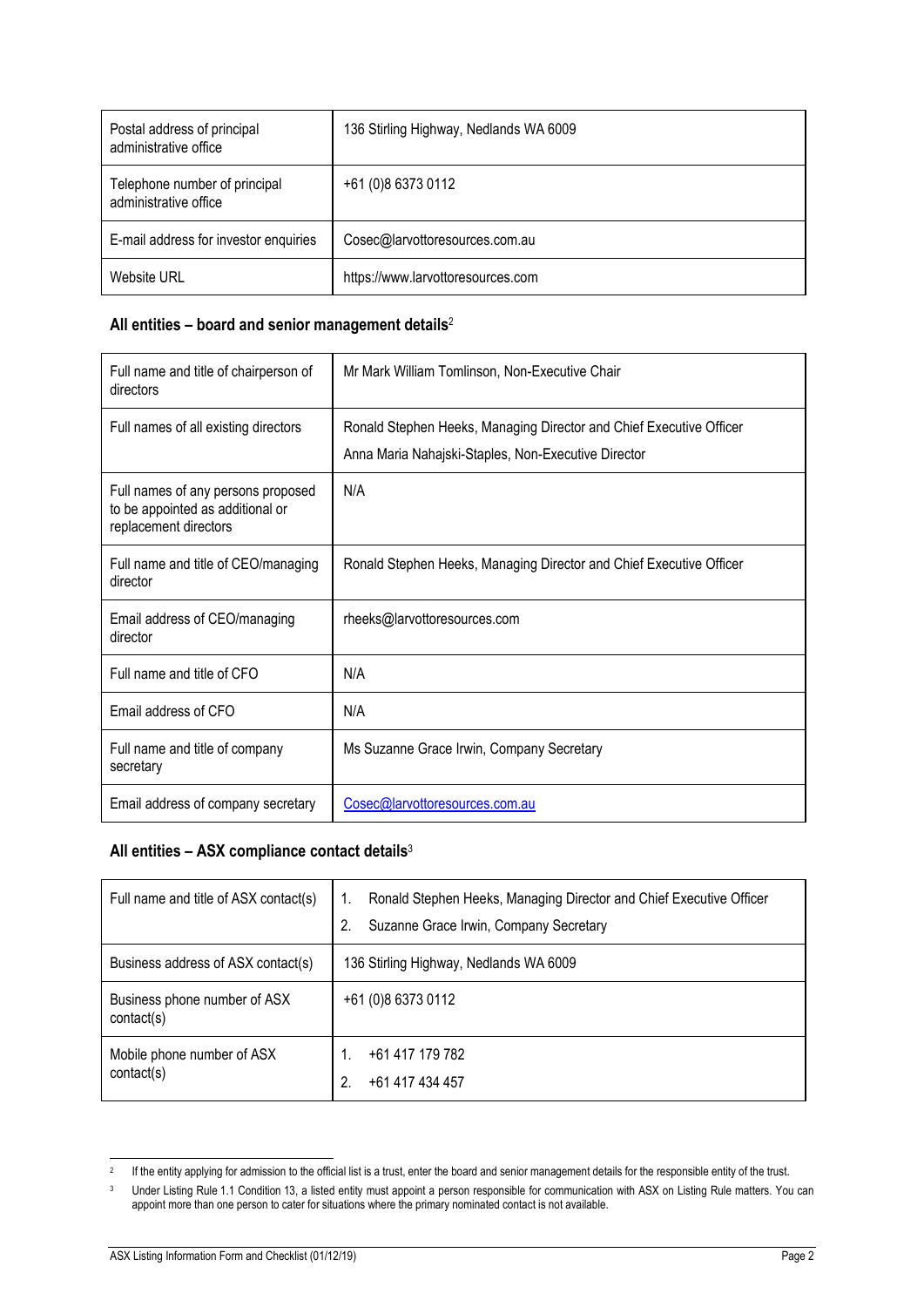| Email address of ASX contact(s) | rheeks@larvottoresources.com   |
|---------------------------------|--------------------------------|
|                                 | Cosec@larvottoresources.com.au |

#### **All entities – investor relations contact details**

| Full name and title of person<br>responsible for investor relations   | Ronald Stephen Heeks, Managing Director and Chief Executive Officer |
|-----------------------------------------------------------------------|---------------------------------------------------------------------|
| Business phone number of person<br>responsible for investor relations | +61 (0)8 6373 0112                                                  |
| Email address of person responsible<br>for investor relations         | rheeks@larvottoresources.com                                        |

#### **All entities – auditor details**<sup>4</sup>

## **All entities – registry details**<sup>5</sup>

| Name of securities registry                                  | Automic Group                                    |
|--------------------------------------------------------------|--------------------------------------------------|
| Address of securities registry                               | Level 2, 267 St Georges Terrace<br>Perth WA 6000 |
| Phone number of securities registry                          | 1300 288 664                                     |
| Fax number of securities registry                            | $N/A$ - none                                     |
| Email address of securities registry                         | hello@automic.com.au                             |
| Type of subregisters the entity will<br>operate <sup>6</sup> | CHESS and issuer sponsored subregister           |

## **All entities – key dates**

| Annual balance date                                                                            | 31 December                                                            |
|------------------------------------------------------------------------------------------------|------------------------------------------------------------------------|
| Month in which annual meeting is<br>usually held (or intended to be held)7                     | May                                                                    |
| Months in which dividends or<br>distributions are usually paid (or are<br>intended to be paid) | N/A – though at this stage no dividends are planned to be distributed. |

<sup>4</sup> In certain cases, ASX may require the applicant to provide information about the qualifications and experience of its auditor for release to the market before quotation commences (see Guidance Note 1 section 2.12).

<sup>5</sup> If the entity has different registries for different classes of securities, please indicate clearly which registry details apply to which class of securities.

<sup>6</sup> Example: CHESS and issuer sponsored subregisters (see Guidance Note 1 section 3.23).

<sup>7</sup> May not apply to some trusts.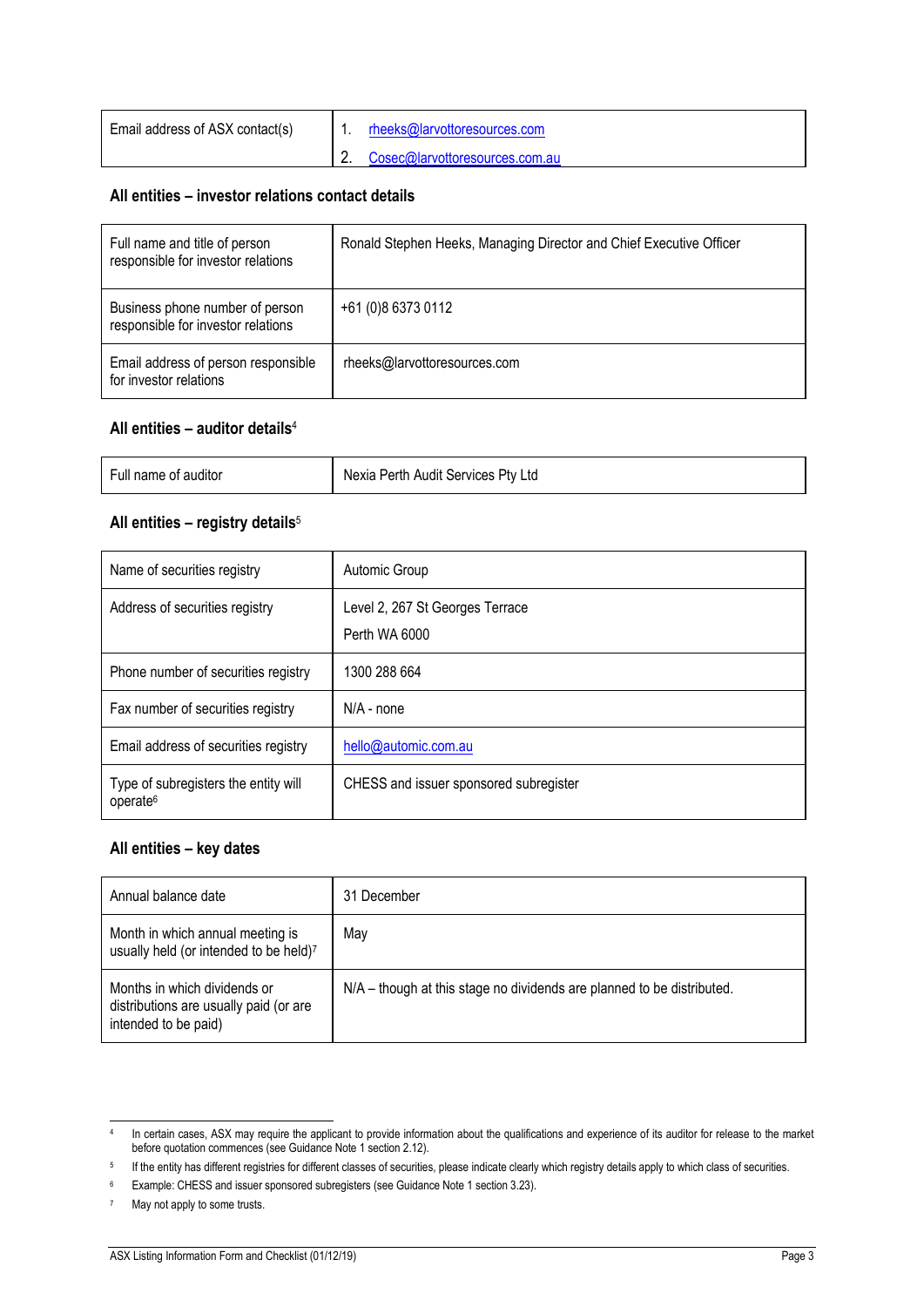#### **Trusts – additional details**

| Name of responsible entity                                        | N/A |
|-------------------------------------------------------------------|-----|
| Full names of the members of the<br>compliance committee (if any) | N/A |

#### **Entities incorporated or established outside Australia – additional details**

| Name and address of the entity's<br>Australian agent for service of<br>process | N/A                                    |
|--------------------------------------------------------------------------------|----------------------------------------|
| Address of registered office in<br>Australia (if any)                          | 136 Stirling Highway, Nedlands WA 6009 |

#### **Entities listed or to be listed on another exchange or exchanges**

| Name of the other exchange(s) where<br>the entity is or proposes to be listed  | N/A |
|--------------------------------------------------------------------------------|-----|
| Is the ASX listing intended to be the<br>entity's primary or secondary listing | N/A |

# **Part 2 – Checklist Confirming Compliance with Admission Requirements**

*Instructions: please indicate in the "Location/Confirmation" column for each item below and in any Annexures where the information or document referred to in that item is to be found (eg in the case of information, the specific page reference in the Offer Document where that information is located or, in the case of a document, the folder tab number where that document is located). If the item asks for confirmation of a matter, you may simply enter "Confirmed"" in the "Location/Confirmation" column. If an item is not applicable, please mark it as "N/A".*

In this regard, it will greatly assist ASX and speed up its review of the application if the various documents referred to in this Checklist and *any Annexures (other than the 2 copies of the applicant's Offer Document (as lodged with ASIC) referred to in item [4](#page-5-0) and the 10 printed versions of the final Offer Document referred to in note [10\)](#page-5-1) are provided in a folder separated by numbered tabs and if the entity's constitution and copies of all material contracts are provided both in hard copy and in electronic format.*

*Note that completion of this Checklist and any Annexures is not to be taken to represent that the entity is necessarily in full or substantial compliance with the ASX Listing Rules or that ASX will admit the entity to its official list. Admission to the official list is in ASX's absolute discretion and ASX may refuse admission without giving any reasons (see Listing Rule 1.19).*

*A reference in this Checklist and in any Annexures to the "Offer Document" means the listing prospectus, product disclosure statement or information memorandum lodged by the applicant with ASX pursuant to Listing Rule 1.1 Condition 3.*

*If the applicant lodges a supplementary or replacement prospectus, product disclosure statement or information memorandum with ASX, ASX may require it to update this Checklist and any Annexures by reference to that document.*

#### **All entities – key supporting documents**

- 1. A copy of the entity's certificate of incorporation, certificate of registration or other evidence of status (including any change of name)
- 2. A copy of the entity's constitution (Listing Rule 1.1 Condition  $2)^8$
- 

Location/Confirmation

Refer to ASIC Certificate of Registration - Larvotto Resources Limited (Tab 2).

Refer to entity's Constitution (Tab 2).

3. Either: Confirmed. Refer to clause 33 of the

8 It will assist ASX if the copy of the constitution is provided both in hard copy and in electronic format.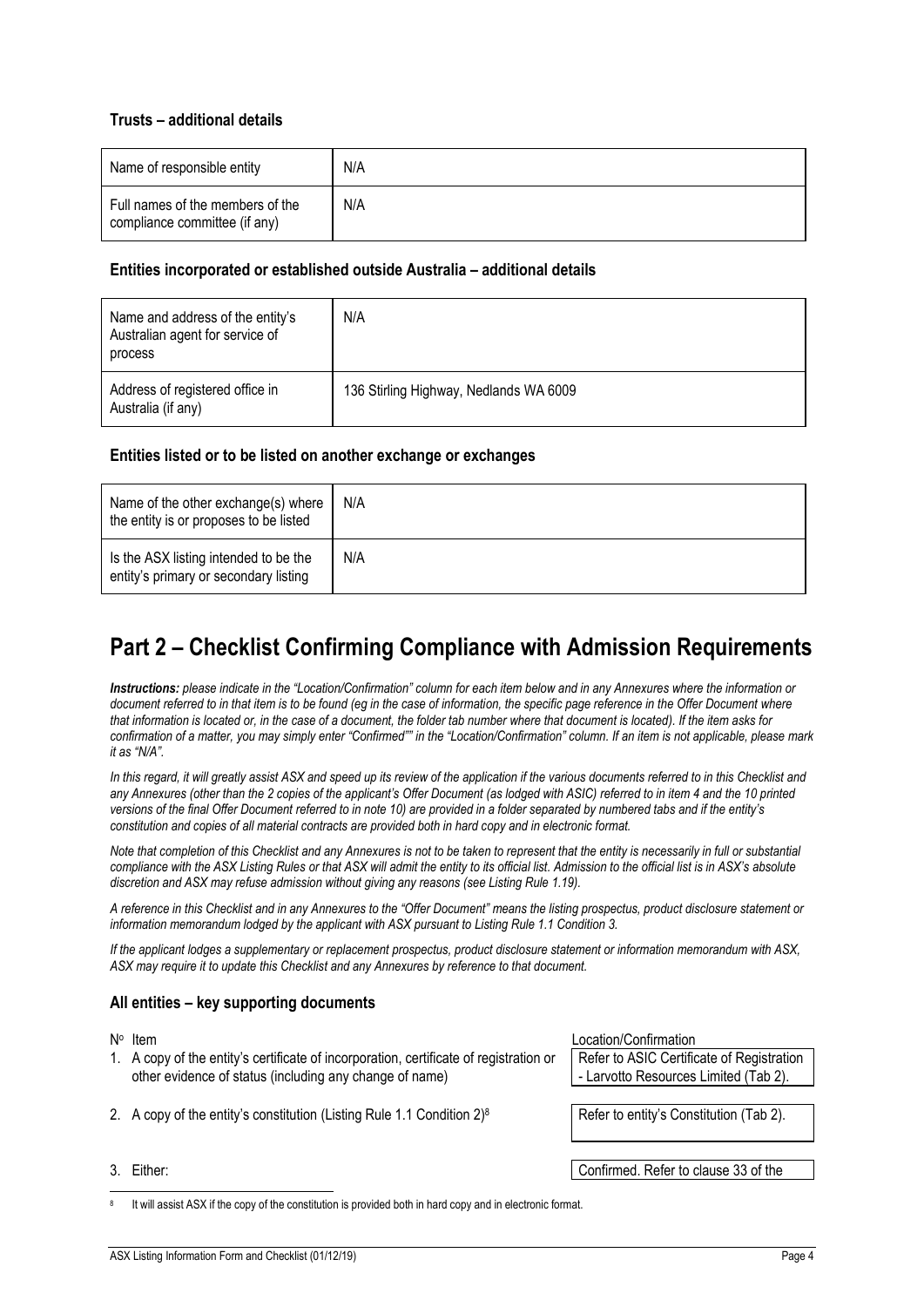<span id="page-5-2"></span>

|    | 9. If the entity will be included in the S & P / ASX 300 Index on admission to the<br>official list, <sup>14</sup> where in its Offer Document does it state that it will comply with<br>the recommendations set by the ASX Corporate Governance Council in<br>relation to the composition and operation of the audit committee (Listing<br>Rule 1.1 Condition 17)?                                                                                                                                                                                                                                             | N/A                                                                                                                                                    |
|----|-----------------------------------------------------------------------------------------------------------------------------------------------------------------------------------------------------------------------------------------------------------------------------------------------------------------------------------------------------------------------------------------------------------------------------------------------------------------------------------------------------------------------------------------------------------------------------------------------------------------|--------------------------------------------------------------------------------------------------------------------------------------------------------|
|    | 10. If the entity will be included in the S & P / ASX 300 Index on admission to the<br>official list, <sup>15</sup> where in its Offer Document does it state that it will have a<br>remuneration committee comprised solely of non-executive directors (Listing<br>Rule 1.1 Condition 18)                                                                                                                                                                                                                                                                                                                      | N/A                                                                                                                                                    |
|    | 11. If the entity's trading policy is included in its Offer Document, the page<br>reference where it is included. Otherwise, a copy of the entity's trading policy<br>(Listing Rule 1.1 Condition 19)                                                                                                                                                                                                                                                                                                                                                                                                           | Refer to the entity's Trading Policy, a<br>copy of which is enclosed at<br>Tab 5.                                                                      |
|    | 12. For each director or proposed director, the CEO or proposed CEO, and the<br>CFO or proposed CFO (together, "relevant officers") of the entity at the date<br>of listing, <sup>16</sup> a list of the countries in which they have resided over the past<br>10 years (Listing Rule 1.1 Condition 20 and Guidance Note 1 section 3.21) <sup>17</sup>                                                                                                                                                                                                                                                          | The directors have resided in the<br>following countries in the last 10 years:<br>Anna Maria Staples - Australia<br>Mark William Tomlinson - Australia |
| 9  | An electronic copy of the checklist is available from the ASX Compliance Downloads page on ASX's website.                                                                                                                                                                                                                                                                                                                                                                                                                                                                                                       |                                                                                                                                                        |
| 10 | The applicant should also provide 10 printed copies of the final Offer Document to ASX as soon as they are available.                                                                                                                                                                                                                                                                                                                                                                                                                                                                                           |                                                                                                                                                        |
| 11 | An electronic copy of the ASX Online Agreement is available from the ASX Compliance Downloads page on ASX's website.                                                                                                                                                                                                                                                                                                                                                                                                                                                                                            |                                                                                                                                                        |
| 12 | The entity's "corporate governance statement" is the statement disclosing the extent to which the entity will follow, as at the date of its admission to the<br>official list, the recommendations set by the ASX Corporate Governance Council. If the entity does not intend to follow all the recommendations on its<br>admission to the official list, the entity must separately identify each recommendation that will not be followed and state its reasons for not following the<br>recommendation and what (if any) alternative governance practices it intends to adopt in lieu of the recommendation. |                                                                                                                                                        |
| 13 | If the entity is unsure whether they will be included in the S & P All Ordinaries Index on admission to the official list, they should contact ASX or S & P.                                                                                                                                                                                                                                                                                                                                                                                                                                                    |                                                                                                                                                        |
| 14 | If the entity is unsure whether they will be included in the S & P / ASX 300 Index on admission to the official list, they should contact ASX or S & P.                                                                                                                                                                                                                                                                                                                                                                                                                                                         |                                                                                                                                                        |
| 15 | If the entity is unsure whether they will be included in the S & P / ASX 300 Index on admission to the official list, they should contact ASX or S & P.                                                                                                                                                                                                                                                                                                                                                                                                                                                         |                                                                                                                                                        |
| 16 | If the entity applying for admission to the official list is a trust, references in items 12, 13, 14, 15, 16, 17 and 18 to a relevant officer mean a relevant<br>officer of the responsible entity of the trust.                                                                                                                                                                                                                                                                                                                                                                                                |                                                                                                                                                        |
| 17 | The information referred to in items 12, 13, 14, 15, 16, 17 and 18 is required so that ASX can be satisfied that the relevant officer is of good fame and<br>character under Listing Rule 1 Condition 20.                                                                                                                                                                                                                                                                                                                                                                                                       |                                                                                                                                                        |

Condition 14)<sup>11</sup> 7. If the entity's corporate governance statement <sup>12</sup> is included in its Offer Document, the page reference where it is included. Otherwise, a copy of the entity's corporate governance statement (Listing Rule 1.1 Condition 16)

(a) confirmation that the entity's constitution includes the provisions of

(b) a completed checklist that the constitution complies with the Listing

<span id="page-5-0"></span>4. An electronic version and 2 hard copies of the Offer Document, as lodged

5. Where in the Offer Document is the prominent statement that ASX takes no responsibility for the contents of the Offer Document (Listing Rule 1.1

6. Original executed ASX Online agreement confirming that documents may be

given to ASX and authenticated electronically (Listing Rule 1.1

Appendix 15A or Appendix 15B (as applicable); or

<span id="page-5-1"></span>Rules (Listing Rule 1.1 Condition 2)<sup>9</sup>

with ASIC (Listing Rule 1.1 Condition 3) 10

N<sup>o</sup> Item

Condition 3)?

8. If the entity will be included in the S & P All Ordinaries Index on admission to the official list,<sup>13</sup> where in its Offer Document does it state that it will have an audit committee (Listing Rule 1.1 Condition 17)?

Refer to Company's prospectus (**Prospectus**) provided both electronically and in hard copy (Tab 1).

Section Important Notice page 2 of the Prospectus.

Refer to original executed version of ASX Online Agreement (Tab 3).

Refer to Corporate Governance Statement (Tab 4).

N/A

Location/Confirmation entity's Constitution (Tab 2) for confirmation that the entity's Constitution contains the provisions of Appendix 15A.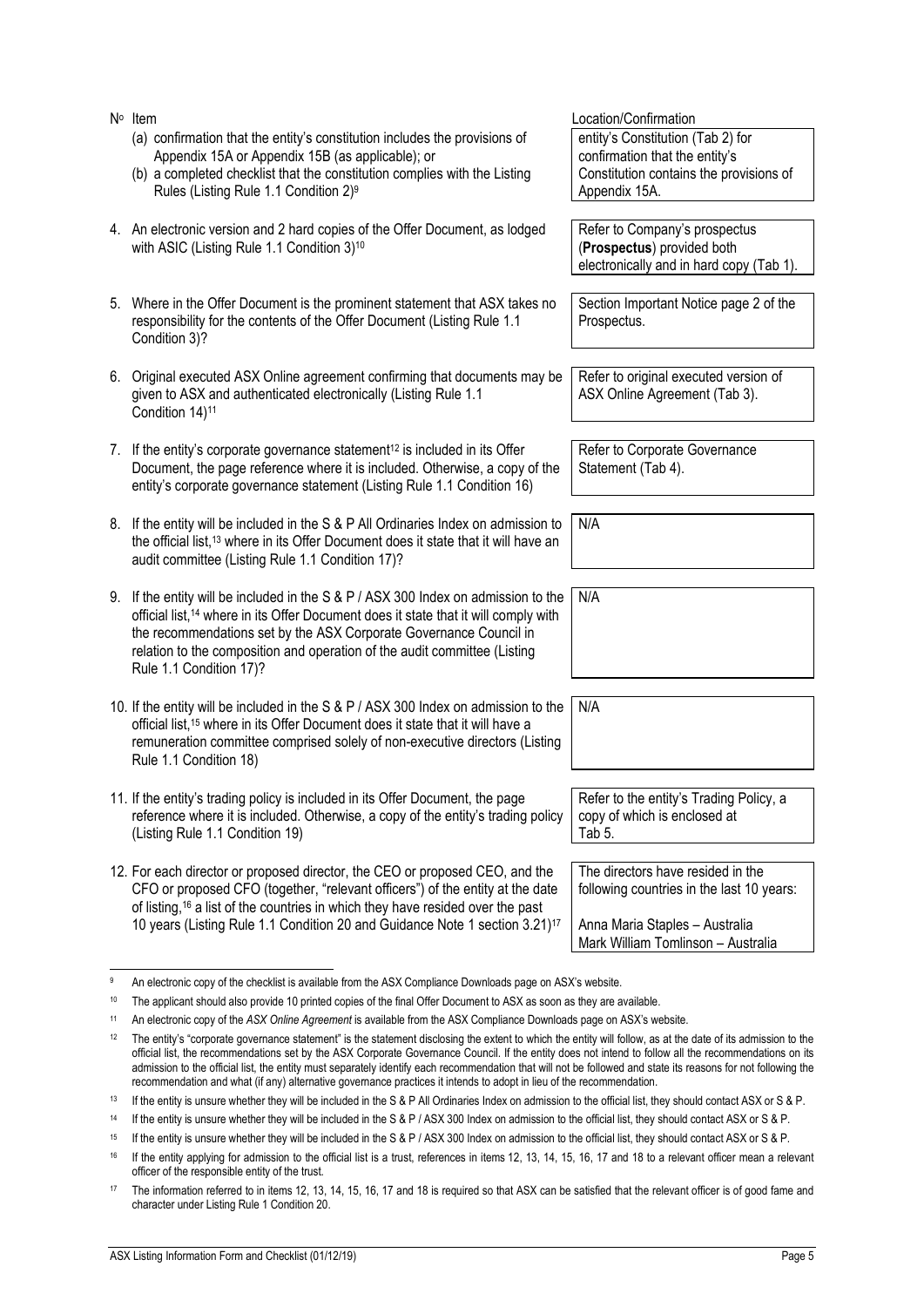<span id="page-6-2"></span><span id="page-6-1"></span><span id="page-6-0"></span>

| N° Item                                                                                                                                                                                                                                                                                                                                                                                                                                                                                                                                                                                                                                                                                                                                                                                                                                                                                                                                                                                                                                                                                                                                                                                                                                                             | Location/Confirmation                                                                                                             |
|---------------------------------------------------------------------------------------------------------------------------------------------------------------------------------------------------------------------------------------------------------------------------------------------------------------------------------------------------------------------------------------------------------------------------------------------------------------------------------------------------------------------------------------------------------------------------------------------------------------------------------------------------------------------------------------------------------------------------------------------------------------------------------------------------------------------------------------------------------------------------------------------------------------------------------------------------------------------------------------------------------------------------------------------------------------------------------------------------------------------------------------------------------------------------------------------------------------------------------------------------------------------|-----------------------------------------------------------------------------------------------------------------------------------|
|                                                                                                                                                                                                                                                                                                                                                                                                                                                                                                                                                                                                                                                                                                                                                                                                                                                                                                                                                                                                                                                                                                                                                                                                                                                                     | Ronald Stephen Heeks - Australia                                                                                                  |
| 13. For each relevant officer, a list of any other names or alias they have used in<br>the past 10 years, including any maiden name or married name <sup>18</sup> (Listing<br>Rule 1.1 Condition 20 and Guidance Note 1 section 3.21)                                                                                                                                                                                                                                                                                                                                                                                                                                                                                                                                                                                                                                                                                                                                                                                                                                                                                                                                                                                                                               | Anna Maria Staples - Anna Nahajski-<br>Staples and Anna Nahajski.<br>No other names or aliases for the other<br>directors.        |
| 14. For each relevant officer who is or has in the past 10 years been a resident<br>of Australia, an original or certified true copy of a national criminal history<br>check obtained from the Australian Federal Police, a State or Territory police<br>service or a broker accredited by Australian Criminal Intelligence<br>Commission which is not more than 12 months old (Listing Rule 1.1)<br>Condition 20 and Guidance Note 1 section 3.21)                                                                                                                                                                                                                                                                                                                                                                                                                                                                                                                                                                                                                                                                                                                                                                                                                 | All directors have resided in Australia in<br>the previous 10 years.<br>Refer to each of the Criminal History<br>Checks at Tab 6. |
| 15. For each relevant officer who is or has in the past 10 years been a resident<br>of a country other than Australia, an original or certified true copy of an<br>equivalent national criminal history check to that mentioned in item 14 above<br>for each country in which the relevant officer has resided over the past<br>10 years (in English or together with a certified English translation) which is<br>not more than 12 months old or, if such a check is not available in any such<br>country, a statutory declaration <sup>19</sup> from the relevant officer confirming that fact<br>and that he or she has not been convicted in that country of:<br>(a) any criminal offence involving fraud, dishonesty, misrepresentation,<br>concealment of material facts or breach of his or her duties as a director<br>or officer of a company or other entity; or<br>(b) any other criminal offence which at the time carried a maximum term of<br>imprisonment of five years or more (regardless of the period, if any, for<br>which he or she was sentenced),<br>or, if that is not the case, a statement to that effect and a detailed<br>explanation of the circumstances involved (Listing Rule 1.1 Condition 20 and<br>Guidance Note 1 section 3.21) | N/A                                                                                                                               |
| 16. For each relevant officer who is or has in the past 10 years been a resident<br>of Australia, an original or certified true copy of a search of the Australian<br>Financial Security Authority National Personal Insolvency Index which is not<br>more than 12 months old (Listing Rule 1.1 Condition 20 and Guidance<br>Note 1 section 3.21)                                                                                                                                                                                                                                                                                                                                                                                                                                                                                                                                                                                                                                                                                                                                                                                                                                                                                                                   | All directors have resided in Australia<br>during the last 10 years.<br>Refer to each of the Insolvency Checks<br>at Tab 7.       |
| 17. For each relevant officer who is or has in the past 10 years been a resident<br>of a country other than Australia, an original or certified true copy of an<br>equivalent national bankruptcy check to that mentioned in item 16 above for<br>each country in which the relevant officer has resided over the past 10 years<br>(in English or together with a certified English translation) which is not more<br>than 12 months old or if such a check is not available in any such country, a<br>statutory declaration <sup>20</sup> from the relevant officer confirming that fact and that<br>he or she has not been declared a bankrupt or been an insolvent under<br>administration in that country or, if that is not the case, a statement to that<br>effect and a detailed explanation of the circumstances involved (Listing<br>Rule 1.1 Condition 20 and Guidance Note 1 section 3.21)                                                                                                                                                                                                                                                                                                                                                               | N/A                                                                                                                               |

<span id="page-6-4"></span><span id="page-6-3"></span><sup>&</sup>lt;sup>[18](#page-7-0)</sup> The sample statutory declaration referred to in item 18 below addresses this requirement. Note that if the relevant officer has used another name or alias (including a maiden name or married name) in the past 10 years, the criminal record and bankruptcy checks referred to in items [14,](#page-6-1) [15,](#page-6-2) [16,](#page-6-3) [17](#page-6-4) must cover all of the names or aliases the relevant officer has used over that period.

<sup>19</sup> The sample statutory declaration referred to in item [18](#page-7-0) below also addresses this requirement.

<sup>&</sup>lt;sup>20</sup> The sample statutory declaration referred to in item [18](#page-7-0) below also addresses this requirement.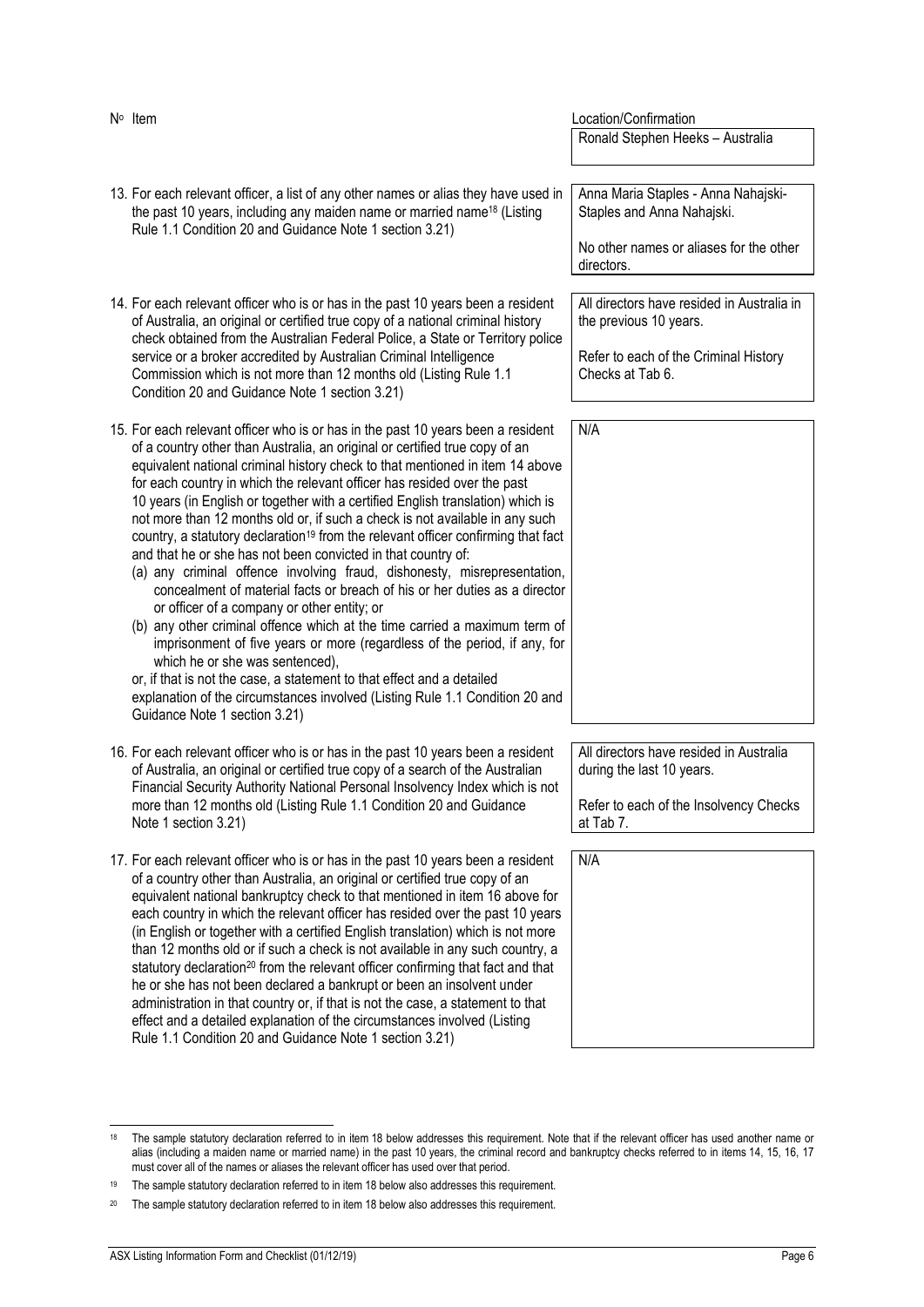penalty proceedings or other enforcement action by any government agency in which he or she was found to have engaged in behaviour involving fraud, dishonesty, misrepresentation, concealment of material facts or breach of duty; membership suspended or cancelled by, any professional body on the ground that he or she has engaged in behaviour involving fraud, dishonesty, misrepresentation, concealment of material facts or breach of duty; (including any censure, monetary penalty or banning order) by a securities exchange or other authority responsible for regulating securities markets for failure to comply with his or her obligations as a director or officer of a listed entity; of a listed trust, in respect of which he or she was a relevant officer of the responsible entity of the trust) at the time of the relevant conduct has been the subject of any disciplinary action (including any censure, monetary penalty, suspension of trading or termination of listing) by a securities exchange or other authority responsible for regulating securities markets for failure to comply with its obligations under the Listing Rules applicable to that entity; and investigation or enquiry by a government agency, professional body, securities exchange or other authority responsible for regulating securities markets that could lead to proceedings or action of the type described in (a), (b), (c) or (d) above, Statutory Declarations for each of Mark Tomlinson, Ronald Heeks and Anna Staples enclosed (Tab 8).

19. A specimen certificate/holding statement for each class of securities to be quoted or a specimen holding statement for CDIs (as applicable)

# 20. Please either:

- (a) enter "Confirmed" in the column to the right to confirm that the entity has not previously applied for, and been refused or withdrawn its application for, admission to the official list of another securities exchange, or
- (b) attach a statement explaining the circumstances and state the location of that statement
- 21. Please enter "Confirmed" in the column to the right to confirm that the entity has paid its initial listing fee <sup>22</sup>

Holding statement for fully paid ordinary shares and options enclosed (Tab 15).

Confirmed

<sup>21</sup> A sample statutory declaration is available from the ASX Compliance Downloads page on ASX's website.

Bank: National Australia Bank Account Name: ASX Operations Pty Ltd BSB: 082 057 A/C: 494728375 Swift Code (Overseas Customers): NATAAU3202S Location/Confirmation

N<sup>o</sup> Item

- <span id="page-7-0"></span>18. A statutory declaration<sup>21</sup> from each relevant officer officer specifying whether they have used any other name or alias in the past 10 years and confirming that:
	- (a) the relevant officer has not been the subject of any criminal or civil
	- (b) the relevant officer has not been refused membership of, or had their
	- (c) the relevant officer has not been the subject of any disciplinary action
	- (d) no listed entity of which he or she was a relevant officer (or, in the case
	- (e) the relevant officer is not aware of any pending or threatened

or, if the relevant officer is not able to give such confirmation, a statement to that effect and a detailed explanation of the circumstances involved (Listing Rule 1.1 Condition 20 and Guidance Note 1 section 3.21)

Confirmed

<sup>&</sup>lt;sup>22</sup> See Guidance Notes 15 and 15A for the fees payable on the application. You can also use the ASX online equity listing fees calculator: http://www.asx.com.au/prices/cost-listing.htm. Payment should be made either by cheque made payable to ASX Operations Pty Ltd or by electronic funds transfer to the following account:

If payment is made by electronic funds transfer, please email your remittance advice t[o ar@asx.com.au](mailto:ar@asx.com.au) or fax it to (612) 9227-0553, describing the payment as the "initial listing fee" and including the name of the entity applying for admission, the ASX home branch where the entity has lodged its application (ie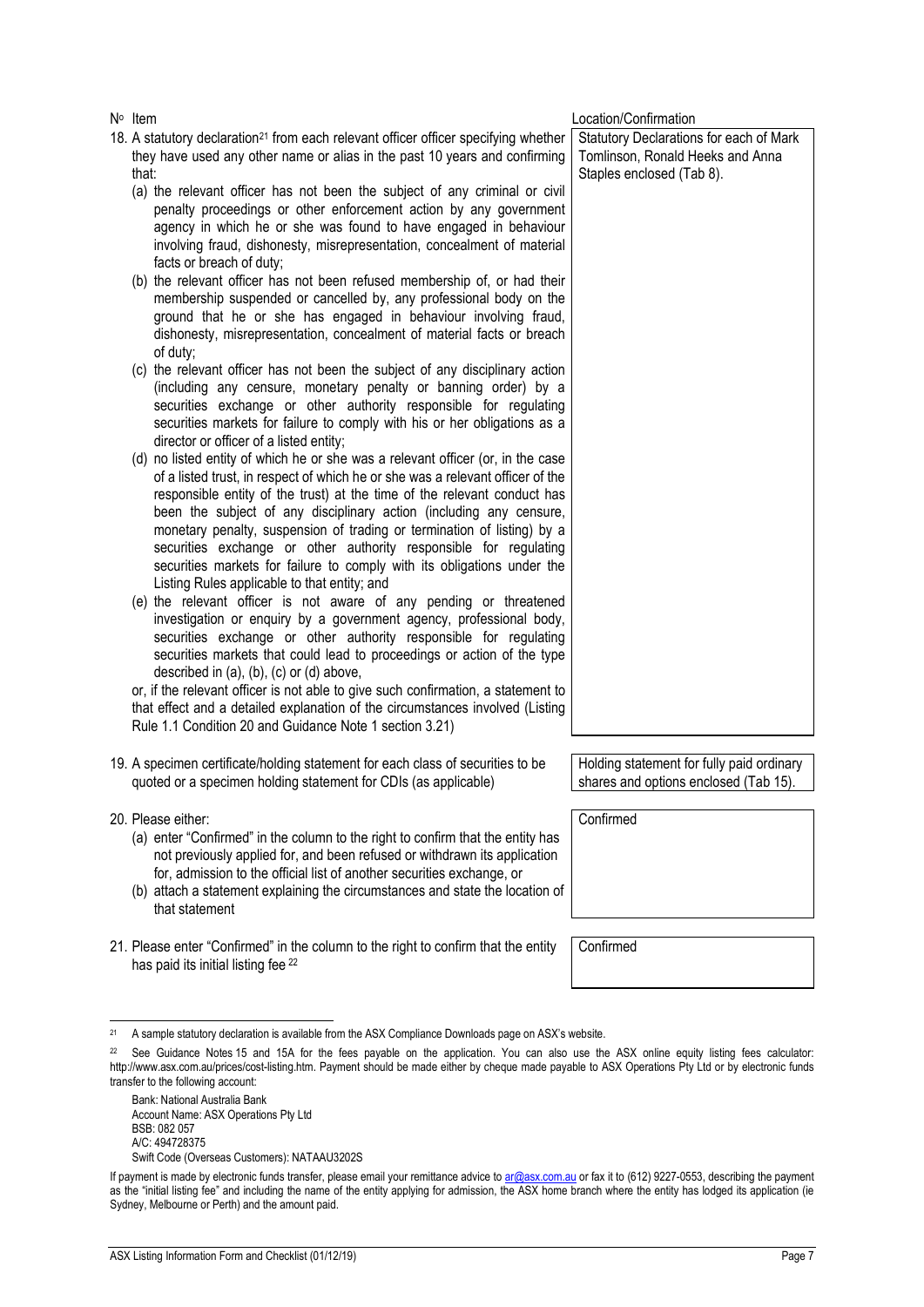<span id="page-8-0"></span>

| nature and location of the business activities it undertakes                                                                                                                                                                                                                                                                                                                                                                                                                                                                                                                                                                                                                                                                                                                                                                                                                                                                                                                                       |                                                                                                                                                                                                                                                                                                                                                                                                                                      |
|----------------------------------------------------------------------------------------------------------------------------------------------------------------------------------------------------------------------------------------------------------------------------------------------------------------------------------------------------------------------------------------------------------------------------------------------------------------------------------------------------------------------------------------------------------------------------------------------------------------------------------------------------------------------------------------------------------------------------------------------------------------------------------------------------------------------------------------------------------------------------------------------------------------------------------------------------------------------------------------------------|--------------------------------------------------------------------------------------------------------------------------------------------------------------------------------------------------------------------------------------------------------------------------------------------------------------------------------------------------------------------------------------------------------------------------------------|
| 23. If the entity has any material child entities, where in the Offer Document is<br>there a list of all such child entities stating, in each case, its name, where it is<br>incorporated or established, the nature of its business and the entity's<br>percentage holding in it?                                                                                                                                                                                                                                                                                                                                                                                                                                                                                                                                                                                                                                                                                                                 | The Company has three wholly owned<br>subsidiaries, Eyre Resources Pty Ltd<br>and TAS Exploration Pty Ltd<br>(incorporated in Australia) and<br>Madeleine Exploration Pty Ltd<br>(incorporated in New Zealand).<br>Eyre Resources Pty Ltd holding the<br>Eyre Project, TAS Exploration Pty Ltd<br>holding the Mt Isa Project, and<br>Madeleine Exploration Pty Ltd party to<br>the Ohakuri JVA in respect of the<br>Ohakuri Project. |
|                                                                                                                                                                                                                                                                                                                                                                                                                                                                                                                                                                                                                                                                                                                                                                                                                                                                                                                                                                                                    | Refer to Part A of the Investment<br>Overview Section (Who is the<br>Company?) and Section 5.1<br>(Background) of the Prospectus.                                                                                                                                                                                                                                                                                                    |
| 24. If the entity has any material investments in associated entities for which it<br>will apply equity accounting, where in the Offer Document is there a list of all<br>such associated entities stating, in each case, its name, where it is<br>incorporated or established, the nature of its business and the entity's<br>percentage holding in it?                                                                                                                                                                                                                                                                                                                                                                                                                                                                                                                                                                                                                                           | N/A                                                                                                                                                                                                                                                                                                                                                                                                                                  |
| 25. If the entity has a material interest in a joint venture, where in the Offer<br>Document is there a description of the joint venture agreement, including the<br>parties to the agreement and their respective rights and obligations under<br>the agreement?                                                                                                                                                                                                                                                                                                                                                                                                                                                                                                                                                                                                                                                                                                                                  | Section 9.2.1 of the Prospectus.                                                                                                                                                                                                                                                                                                                                                                                                     |
| 26. If the entity does not hold its material assets and business operations directly<br>itself or indirectly through a child entity, where in the Offer Document is there<br>an explanation of why that structure has been employed and the risks<br>associated with it?                                                                                                                                                                                                                                                                                                                                                                                                                                                                                                                                                                                                                                                                                                                           | N/A                                                                                                                                                                                                                                                                                                                                                                                                                                  |
| All entities - capital structure                                                                                                                                                                                                                                                                                                                                                                                                                                                                                                                                                                                                                                                                                                                                                                                                                                                                                                                                                                   |                                                                                                                                                                                                                                                                                                                                                                                                                                      |
| 27. Where in the Offer Document is there a table showing the existing and<br>proposed capital structure of the entity, broken down as follows:<br>(a) the number and class of each equity security and each debt security<br>currently on issue; and<br>(b) the number and class of each equity security and each debt security<br>proposed to be issued between the date of this application and the date<br>the entity is admitted to the official list; and<br>(c) the resulting total number of each class of equity security and debt<br>security proposed to be on issue at the date the entity is admitted to the<br>official list; and<br>(d) the number and class of each equity security proposed to be issued<br>following admission in accordance with material contracts or<br>agreements?<br>Note: This applies whether the securities are to be quoted on ASX or not. If the entity is<br>proposing to issue a minimum, maximum or oversubscription number of securities, the table | Refer to Section 2 (Key Offer<br>Information - Key Statistics of the Offer)<br>and Section 5.6 (Capital Structure) of<br>the Prospectus.                                                                                                                                                                                                                                                                                             |
| ASX Listing Information Form and Checklist (01/12/19)                                                                                                                                                                                                                                                                                                                                                                                                                                                                                                                                                                                                                                                                                                                                                                                                                                                                                                                                              | Page 8                                                                                                                                                                                                                                                                                                                                                                                                                               |

Location/Confirmation

Prospectus.

Refer to Section 5.1 (Background) of the

# **All entities – group structure**

22. Where in the Offer Document is there a diagram showing the group structure of the entity, identifying (where applicable) each material child entity and the

N° Item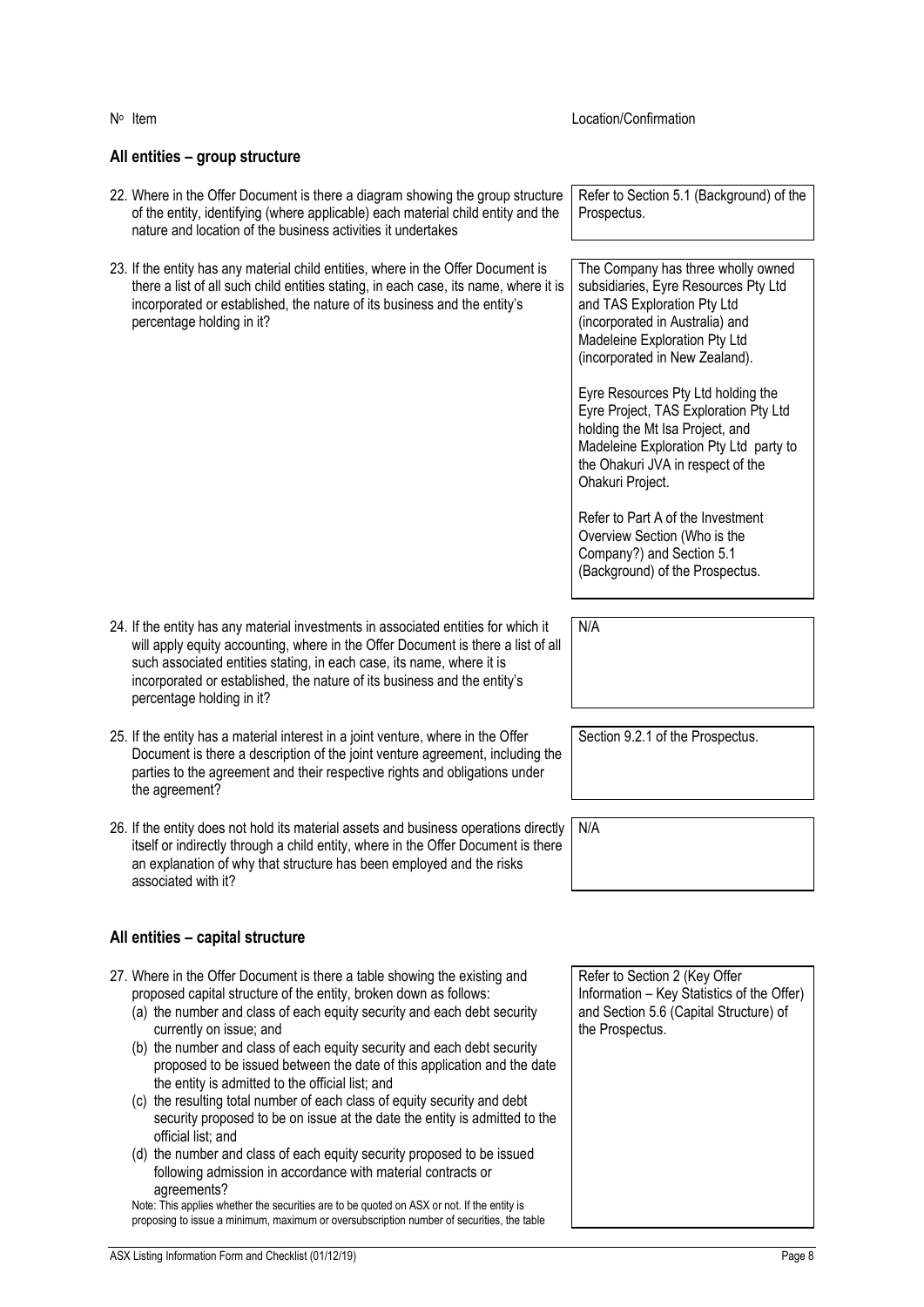| $N^{\circ}$ Item<br>should be presented to disclose each scenario.                                                                                                                                                                                                                                                                                                                                                                                                                                                                                                                                                                                                                                                                                                                                                                                                                                                                                                                                                                           | Location/Confirmation                                                                                                                                |
|----------------------------------------------------------------------------------------------------------------------------------------------------------------------------------------------------------------------------------------------------------------------------------------------------------------------------------------------------------------------------------------------------------------------------------------------------------------------------------------------------------------------------------------------------------------------------------------------------------------------------------------------------------------------------------------------------------------------------------------------------------------------------------------------------------------------------------------------------------------------------------------------------------------------------------------------------------------------------------------------------------------------------------------------|------------------------------------------------------------------------------------------------------------------------------------------------------|
| 28. If any class of securities referred to in the table mentioned in item 27 are not<br>ordinary securities, where in the Offer Document does it disclose the terms<br>applicable to those securities?<br>Note: This applies whether the securities are to be quoted on ASX or not.<br>For equity securities (other than options to acquire unissued securities or convertible debt<br>securities), this should state whether they are fully paid or partly paid; if they are partly paid, the<br>amount paid up and the amount owing per security; voting rights; rights to dividends or<br>distributions; and conversion terms (if applicable).<br>For options to acquire unissued securities, this should state the number outstanding, exercise<br>prices; exercise terms and expiry dates.<br>For debt securities or convertible debt securities, this should state their nominal or face value;<br>rate of interest; dates of payment of interest; date and terms of repayment or redemption; and<br>conversion terms (if applicable). | Refer to Sections 10.3 (Terms and<br>Conditions of Options) and 10.4.1<br>(Terms and Conditions of Performance<br>Rights) of the Prospectus.         |
| 29. Where in the Offer Document does it confirm that the entity's free float at the<br>time of listing will be not less than 20% (Listing Rule 1.1 Condition 7)?                                                                                                                                                                                                                                                                                                                                                                                                                                                                                                                                                                                                                                                                                                                                                                                                                                                                             | Refer to the Investment Overview at<br>Section 3G (What is the Company's free<br>float?) of the Prospectus.                                          |
| 30. Where in the Offer Document does it confirm that the issue/sale price of all<br>securities for which the entity seeks quotation is at least 20 cents in cash<br>(Listing Rule 2.1 Condition 2)?                                                                                                                                                                                                                                                                                                                                                                                                                                                                                                                                                                                                                                                                                                                                                                                                                                          | Refer to Section 2 (Key Statistics of the<br>Offer) of the Prospectus.<br>Refer to Section 4.1 (The Offers) of the<br>Prospectus.                    |
| 31. If the entity has or proposes to have any options on issue, where in the Offer<br>Document does it confirm that the exercise price for each underlying security<br>is at least 20 cents in cash (Listing Rule 1.1 Condition 12)?                                                                                                                                                                                                                                                                                                                                                                                                                                                                                                                                                                                                                                                                                                                                                                                                         | Refer to Section 10.3 of the Prospectus.                                                                                                             |
| 32. If the entity has any partly paid securities and it is not a no liability company,<br>where in the Offer Document does it disclose the entity's call program,<br>including the date and amount of each proposed call and whether it allows<br>for any extension for payment of a call (Listing Rule 2.1 Condition 4)?                                                                                                                                                                                                                                                                                                                                                                                                                                                                                                                                                                                                                                                                                                                    | N/A                                                                                                                                                  |
| 33. Is the entity proposing to offer any securities by way of a bookbuild? If so,<br>please enter "Confirmed" in the column to the right to indicate that the entity<br>is aware of the disclosure requirements for bookbuilds in Annexure A to<br>Guidance Note 1 and has made appropriate arrangements with the<br>bookrunner to obtain this information.                                                                                                                                                                                                                                                                                                                                                                                                                                                                                                                                                                                                                                                                                  | Confirmed.                                                                                                                                           |
| All entities - business information                                                                                                                                                                                                                                                                                                                                                                                                                                                                                                                                                                                                                                                                                                                                                                                                                                                                                                                                                                                                          |                                                                                                                                                      |
| 34. Where in the Offer Document is there a description of the history of the<br>entity?                                                                                                                                                                                                                                                                                                                                                                                                                                                                                                                                                                                                                                                                                                                                                                                                                                                                                                                                                      | Refer to Section 5.1 (Background) of the<br>Prospectus.                                                                                              |
| 35. Where in the Offer Document is there a description of the entity's existing<br>and proposed activities and level of operations?                                                                                                                                                                                                                                                                                                                                                                                                                                                                                                                                                                                                                                                                                                                                                                                                                                                                                                          | Refer to Sections 5.2 (Overview of the<br>Projects), 5.3 (Business model) and 5.4<br>(Proposed Exploration Program and<br>Budget) of the Prospectus. |
| 36. Where in the Offer Document is there a description of the material business<br>risks the entity faces?                                                                                                                                                                                                                                                                                                                                                                                                                                                                                                                                                                                                                                                                                                                                                                                                                                                                                                                                   | Refer to the Investment Overview<br>Section at Section 3D (Key Risks) and<br>Section 7 (Risk Factors) of the<br>Prospectus.                          |
| 37. Where in the Offer Document is there a table setting out the proposed use of<br>the proceeds of the offer?                                                                                                                                                                                                                                                                                                                                                                                                                                                                                                                                                                                                                                                                                                                                                                                                                                                                                                                               | Refer to Section 5.5 (Use of Funds) of<br>the Prospectus.                                                                                            |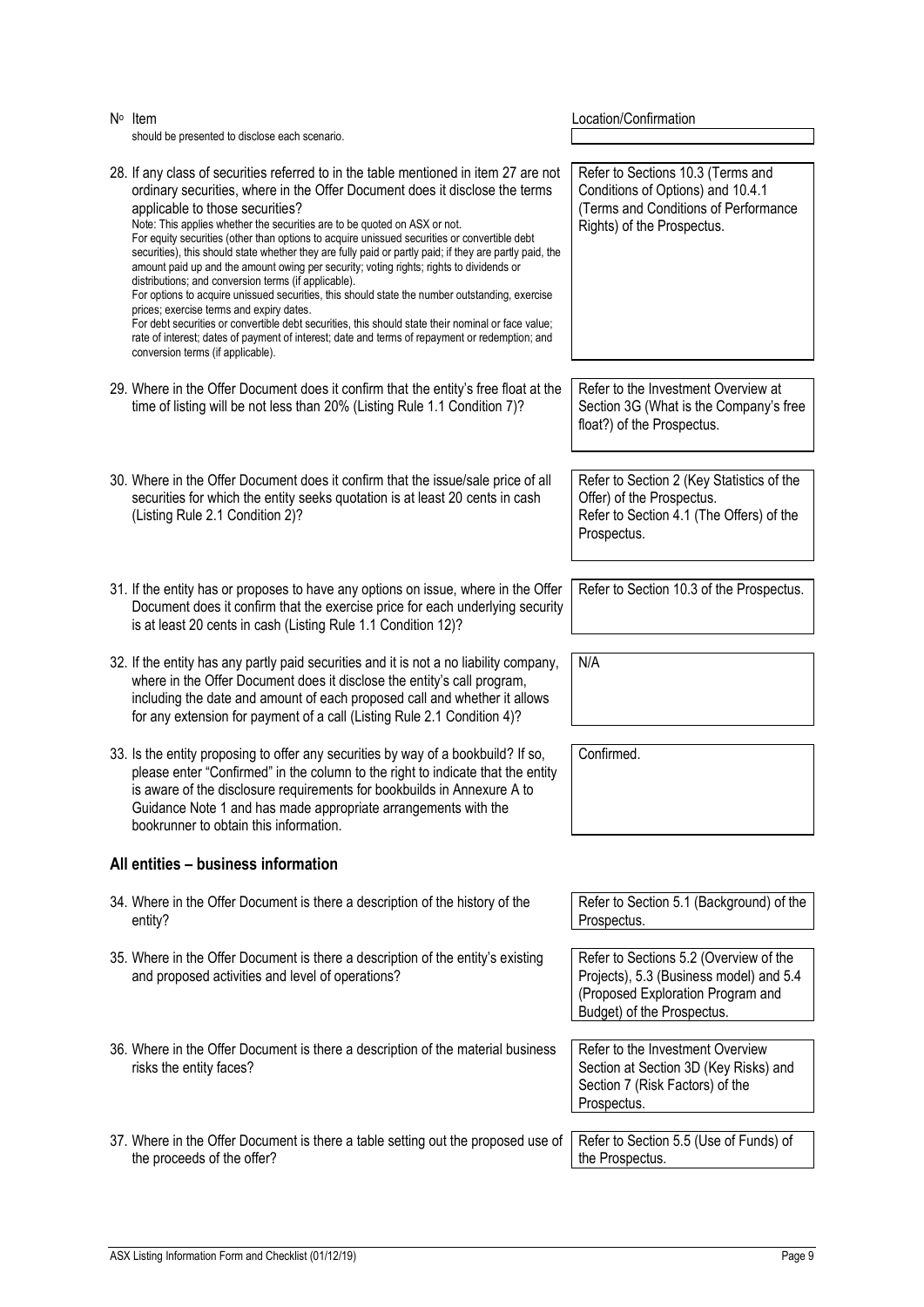#### Location/Confirmation

#### **All entities – related parties, promoters and advisers**

38. Has the entity undertaken a placement of securities in the last 2 years in which a related party or their associates, a promoter or their associates, or an adviser involved in the offer or their associates, have participated?

#### If so, please attach a statement

- (a) explaining the circumstances of the placement;
- (b) listing the names and addresses of the participants in the placement, the number of securities they received in the placement and the consideration they provided for those securities; and
- (c) identifying the participants in the placement who are a related party or associate of a related party, a promoter or associate of a promoter, or an adviser or an associate of an adviser.

Set out below are all issues of securities to related parties in the previous 2 year period:

- 3 Shares issued to the Directors on incorporation of the Company for nil cash consideration;
- 6,000,000 Shares issued the Directors (in equal thirds) on incorporation of the Company at an issue price of \$0.001 per Share;
- 640,000 Shares issued to nominee of Ronald Heeks on 1 April 2021 at an issue price of \$0.0625 per Share; and
- 440,000 Shares issued to Director, Mark Tomlinson, at a deemed issue price of \$0.0625 per Share, as reimbursement for expenses incurred by Mr Tomlinson on behalf of the Company.

Shares held by Mark Tomlinson directly.

Shares held by Paloma Capital ATF Paloma Trust (an entity controlled by Anna Staples).

Shares held by R Heeks 2020 Pty Ltd ATF Heeks Superfund A/C (an entity controlled by Ronald Heeks).

39. Does an adviser to the offer have a material interest in the success of the offer over and above normal professional fees for services rendered in connection with the offer?

If so, where in the Offer Document is there a clear and concise statement explaining in one location all of the interests that adviser has in the success of the offer, including (without limitation):

- (a) the number and type of securities in the entity in which the adviser and its associates currently have a relevant interest;
- (b) details of the consideration paid or provided by the adviser or its associates for the securities referred to in (a) above;
- (c) the fees or other consideration the adviser or an associate may receive for services provided in connection with the offer;
- (d) the fees or other consideration the adviser or an associate may receive under any ongoing mandate they may have with the entity post the offer;
- (e) if the consideration in (c) or (d) above includes any convertible securities (including options, performance shares or performance rights), details of the number and terms of those securities, the percentage of the entity's issued capital at listing they will convert into if they are converted, the value the entity believes the convertible securities are worth and the basis on which the entity has determined that value; and
- (f) if the adviser or any of its associates have participated in a placement of securities by the entity in the preceding 2 years, full details of the securities they received in the placement and the consideration they paid

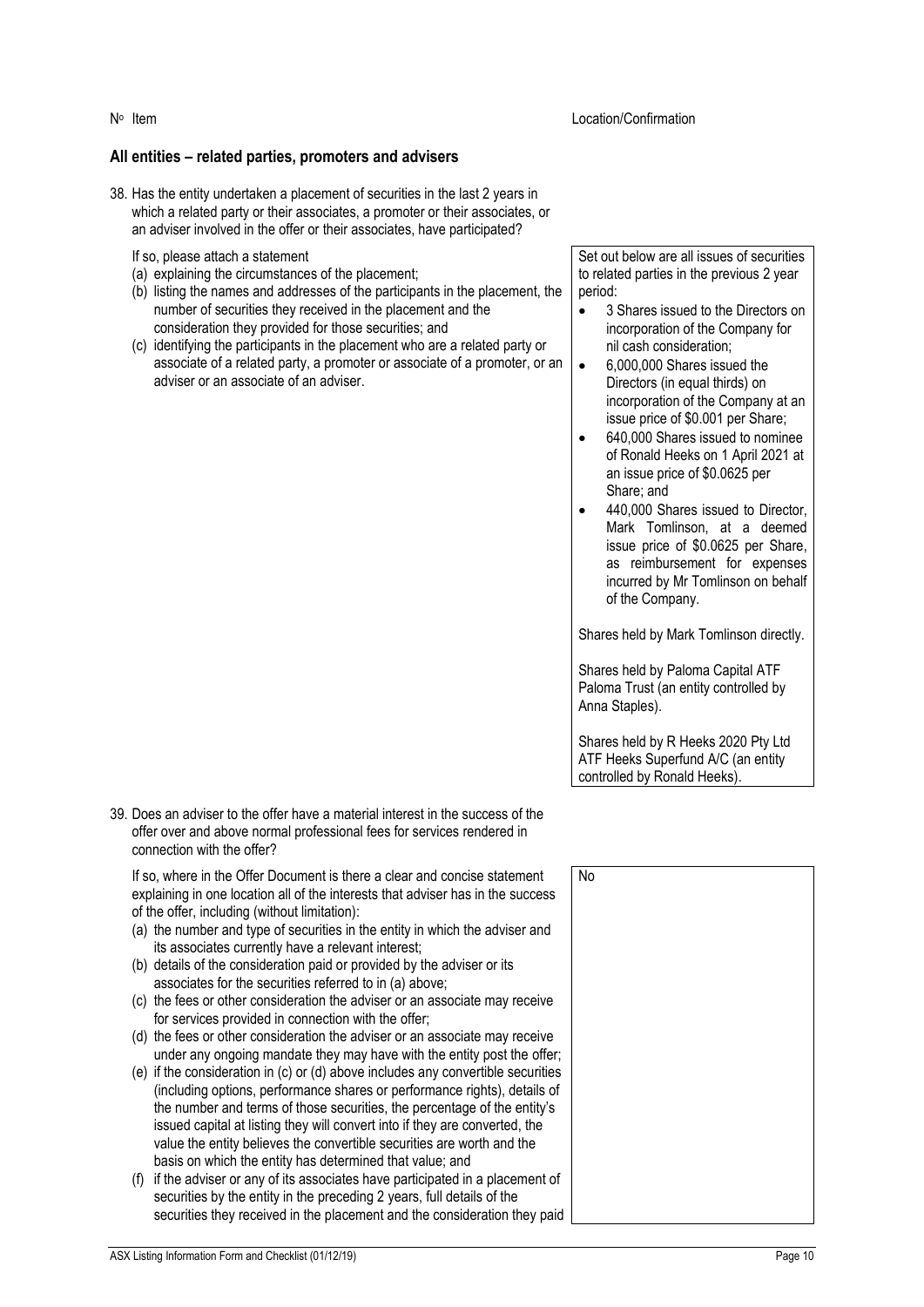| $N^{\circ}$ Item<br>or provided for those securities?                                                                                                                                                                                   | Location/Confirmation                                                                                                                                                                                                                                                                                                                                                                                                                                                                                                                                                                                                                                                                                                                                   |
|-----------------------------------------------------------------------------------------------------------------------------------------------------------------------------------------------------------------------------------------|---------------------------------------------------------------------------------------------------------------------------------------------------------------------------------------------------------------------------------------------------------------------------------------------------------------------------------------------------------------------------------------------------------------------------------------------------------------------------------------------------------------------------------------------------------------------------------------------------------------------------------------------------------------------------------------------------------------------------------------------------------|
| All entities – other information and documents                                                                                                                                                                                          |                                                                                                                                                                                                                                                                                                                                                                                                                                                                                                                                                                                                                                                                                                                                                         |
|                                                                                                                                                                                                                                         |                                                                                                                                                                                                                                                                                                                                                                                                                                                                                                                                                                                                                                                                                                                                                         |
| 40. Where in the Offer Document is there a description of the entity's proposed<br>dividend/distribution policy?                                                                                                                        | Refer to Section 5.10 (Dividend Policy)<br>of the Prospectus.                                                                                                                                                                                                                                                                                                                                                                                                                                                                                                                                                                                                                                                                                           |
| 41. Does the entity have or propose to have a dividend or distribution<br>reinvestment plan?                                                                                                                                            | No                                                                                                                                                                                                                                                                                                                                                                                                                                                                                                                                                                                                                                                                                                                                                      |
| If so, where are the existence and material terms of the plan disclosed in the<br>Offer Document?                                                                                                                                       | Not Applicable                                                                                                                                                                                                                                                                                                                                                                                                                                                                                                                                                                                                                                                                                                                                          |
| A copy of the terms of the plan                                                                                                                                                                                                         | Not Applicable                                                                                                                                                                                                                                                                                                                                                                                                                                                                                                                                                                                                                                                                                                                                          |
| 42. Does the entity have or propose to have an employee incentive scheme?                                                                                                                                                               | Yes                                                                                                                                                                                                                                                                                                                                                                                                                                                                                                                                                                                                                                                                                                                                                     |
| If so, where are the existence and material terms of the scheme disclosed in<br>the Offer Document?                                                                                                                                     | Refer to Section 10.5 (Performance<br>Rights and Option Plan) of the<br>Prospectus.                                                                                                                                                                                                                                                                                                                                                                                                                                                                                                                                                                                                                                                                     |
| Where in the Offer Document is there a statement as to whether directors <sup>23</sup><br>are entitled to participate in the scheme and, if they are, the extent to which<br>they currently participate or are proposed to participate? | Refer to Section 10.5 (Performance<br>Rights and Option Plan) of the<br>Prospectus                                                                                                                                                                                                                                                                                                                                                                                                                                                                                                                                                                                                                                                                      |
| A copy of the terms of the scheme                                                                                                                                                                                                       | Refer to Performance Rights and Option<br>Plan (Tab 9)                                                                                                                                                                                                                                                                                                                                                                                                                                                                                                                                                                                                                                                                                                  |
| 43. Has the entity entered into any material contracts (including any underwriting<br>agreement relating to the securities to be quoted on ASX)?24                                                                                      |                                                                                                                                                                                                                                                                                                                                                                                                                                                                                                                                                                                                                                                                                                                                                         |
| If so, where are the existence and main terms of those material contracts<br>disclosed in the Offer Document?                                                                                                                           | Refer to Section 9 (Material Contracts)<br>of the Prospectus.                                                                                                                                                                                                                                                                                                                                                                                                                                                                                                                                                                                                                                                                                           |
| Copies of all of the material contracts referred to in the Offer Document                                                                                                                                                               | Refer to Material Contracts (Tab 10):<br>Prospectus section reference as follows:<br>• 9.1.1: Joint Lead Manager Mandates<br>• 9.2.1: Ohakuri JVA - Zedex Gold<br>Limited<br>• 9.2.2: Highlands Acquisition<br><b>Agreement - Minotaur Operations</b><br>Pty Limited (refer also to Schedule 2<br>of the QLD Solicitors Report on<br>Tenements at Annexure B of the<br>Prospectus)<br>• 9.2.3: Isa Valley Acquisition<br>Agreement - Rio Tinto Exploration<br>Pty Limited (refer also to Schedule 2<br>of the QLD Solicitors Report on<br>Tenements at Annexure B of the<br>Prospectus)<br>• 9.2.4: Eyre Acquisition Agreement -<br>Ardea Exploration Pty Ltd (refer also<br>to Part 3 of the WA Solicitors Report<br>on Tenements at Annexure D of the |

<sup>&</sup>lt;sup>23</sup> If the entity applying for admission to the official list is a trust, references to a director mean a director of the responsible entity of the trust.

<sup>&</sup>lt;sup>24</sup> It will assist ASX if the material contracts are provided both in hard copy and in electronic format.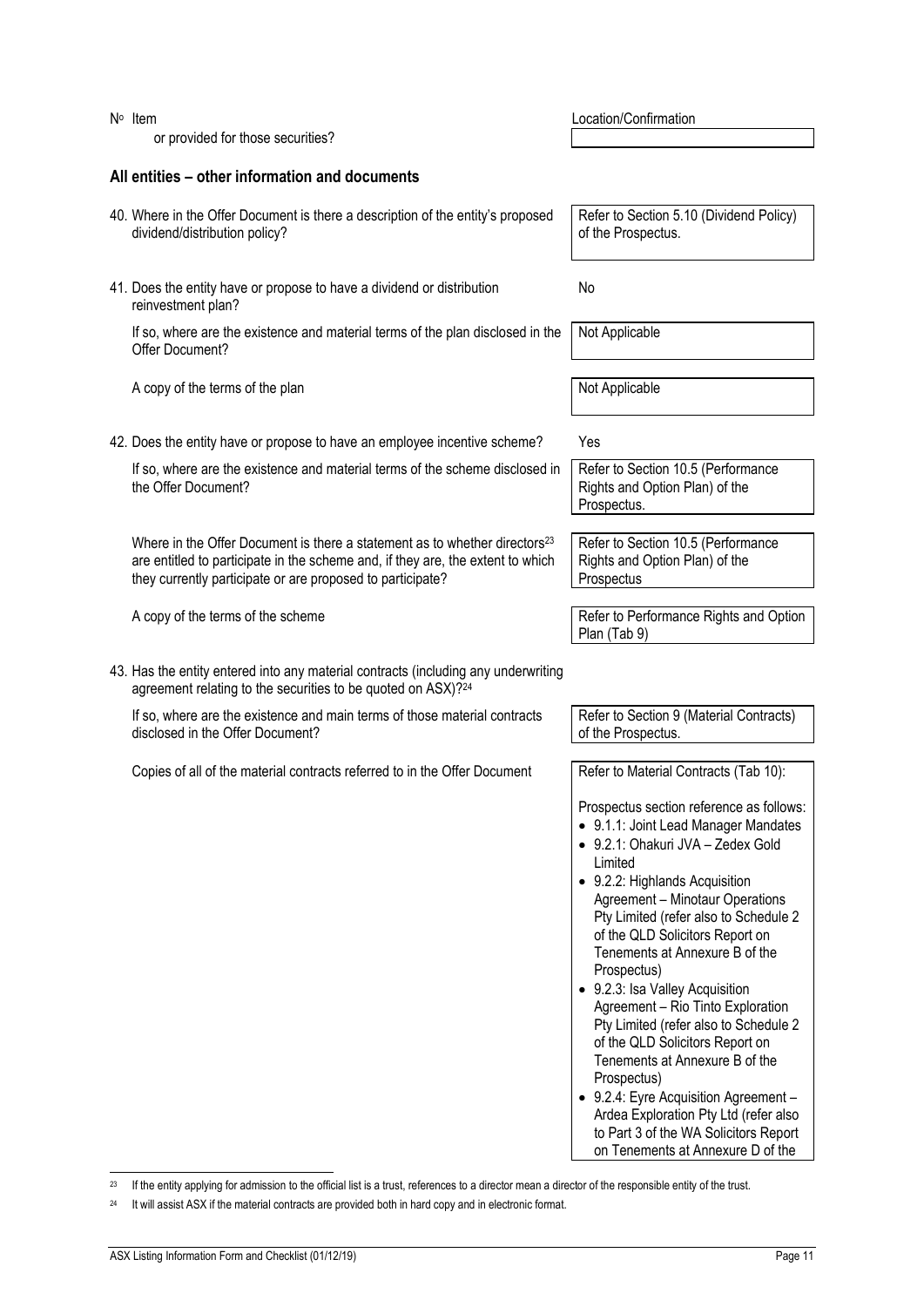#### Location/Confirmation

Prospectus)

- 9.3.1: Corporate Advisory Mandate Paloma Investments Pty Ltd
- 9.3.2: Consultancy Agreement Melron Investments Pty Ltd
- 9.3.3: Consulting Agreement Leydin Freyer
- 9.3.4: Non-executive Director appointment letters
- 9.3.5: Deeds of indemnity, insurance and access

<span id="page-12-0"></span>44. If the entity is not an externally managed trust and the following information is included in the Offer Document, the page reference where it is included. Otherwise, either a summary of the material terms of, or a copy of, any employment, service or consultancy agreement the entity or a child entity has entered into with: Refer to Section 9.3 (Agreements with Directors and related parties) of the Prospectus.

- (a) its CEO or proposed CEO;
- (b) any of its directors or proposed directors; or
- (c) any other person or entity who is a related party of the persons referred to in (a) or (b) above (Listing Rule 3.16.4)

Note: this requirement does not apply to an externally managed trust. If the entity applying for admission to the official list is an internally managed trust, references to a CEO, proposed CEO, director or proposed director mean a CEO, proposed CEO, director or proposed director of the responsible entity of the trust.

- 45. Please enter "Confirmed" in the column to the right to indicate that the material contracts summarised in the Offer Document include, in addition to those mentioned in item [44,](#page-12-0) any other material contract(s) the entity or a child entity has entered into with:
	- (a) its CEO or proposed CEO;
	- (b) any of its directors or proposed directors; or
	- (c) any other person or entity who is a related party of the persons referred to in (a) or (b) above

Note: this requirement does not apply to an externally managed trust. If the entity applying for admission to the official list is an internally managed trust, references to a CEO, proposed CEO, director or proposed director mean a CEO, proposed CEO, director or proposed director of the responsible entity of the trust.

- 46. Please enter "Confirmed" in the column to the right to indicate that all information that a reasonable person would expect to have a material effect on the price or value of the securities to be quoted is included in or provided with this Information Form and Checklist
- 47. A copy of the entity's most recent annual report **Refer to annual report for the financial**

**Entities that are trusts**

| 48. Evidence that the entity is a registered managed investment scheme or has<br>an exemption from ASIC from that requirement (Listing Rule 1.1<br>Condition 5(a))                              | N/A |
|-------------------------------------------------------------------------------------------------------------------------------------------------------------------------------------------------|-----|
| 49. If the entity is exempted from the requirement to be a registered managed<br>A 1990 A 1990 A 1990 A 1990 A 1990 A 1990 A 1990 A 1990 A 1990 A 1990 A 1990 A 1990 A 1990 A 1990 A 1990 A 199 | N/A |

49. If the entity is exempted from the requirement to be a registered managed investment scheme, evidence that its responsible entity is either an Australian company or registered as a foreign company carrying on business in Australia under the Corporations Act (Listing Rule 1.1 Condition 5(b))

50. Please enter "Confirmed" in the column to the right to indicate that the N/A

Confirmed

Confirmed

year ended 31 December 2020 (Tab 11).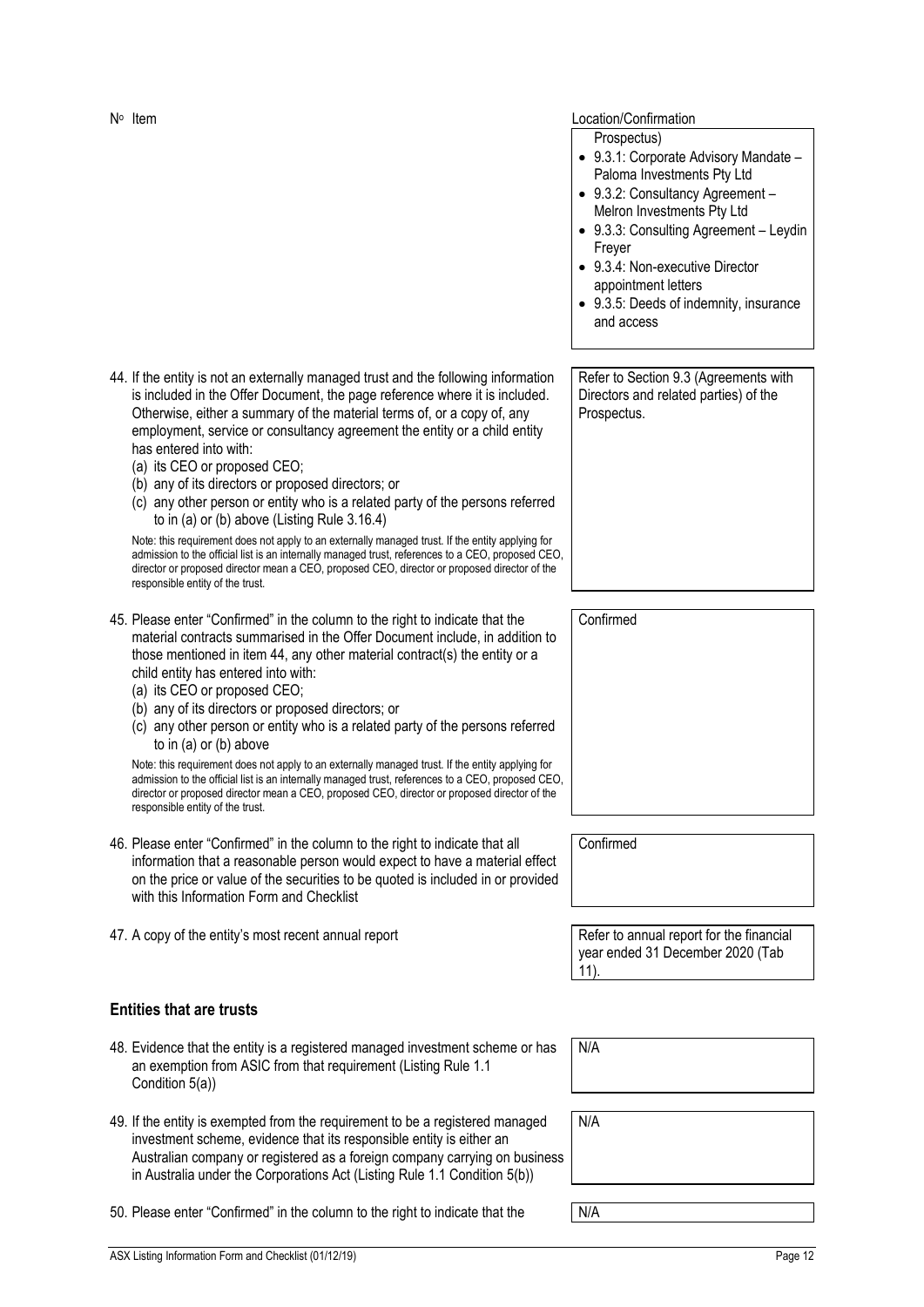N<sup>o</sup> Item responsible entity is not under an obligation to allow a security holder to withdraw from the trust (Listing Rule 1.1 Condition 5(c))

## **Entities applying under the profit test (Listing Rule 1.2)**

- 51. Evidence that the entity is a going concern or the successor of a going concern (Listing Rule 1.2.1)
- 52. Evidence that the entity has been in the same main business activity for the last 3 full financial years (Listing Rule 1.2.2)
- 53. Audited accounts for the last 3 full financial years, including the audit reports (Listing Rule 1.2.3(a))
- 54. If the entity's last financial year ended more than 6 months and 75 days before the date of this application, audited or reviewed accounts for the last half year (or longer period if available), including the audit report or review (Listing Rule 1.2.3(b))
- 55. A reviewed pro forma statement of financial position, including the review (Listing Rule 1.2.3(c))<sup>25</sup>
- 56. Evidence that the entity's aggregated profit from continuing operations for the last 3 full financial years has been at least \$1 million (Listing Rule 1.2.4)
- 57. Evidence that the entity's profit from continuing operations in the past 12 months to a date no more than 2 months before the date of this application has exceeded \$500,000 (Listing Rule 1.2.5)
- 58. Is there a statement in the Offer Document that the entity's directors<sup>26</sup> have made enquiries and nothing has come to their attention to suggest that the entity is not continuing to earn profit from continuing operations up to the date of the Offer Document

If so, where is it?

If not, please attach such a statement signed by all of the entity's directors<sup>27</sup> (Listing Rule 1.2.6)

# **Entities applying under the assets test (Listing Rule 1.3)**

- 59. Evidence that the entity has:
	- (a) if it is not an investment entity, net tangible assets of at least \$4 million (after deducting the costs of fund raising) or a market capitalisation of at least \$15 million;
	- (b) if it is an investment entity other than pooled development fund, net tangible assets of at least \$15 million; or
	- (c) if it is a pooled development fund, net tangible assets of at least \$2 million (Listing Rule 1.3.1 and 1.3.4)

60. Evidence that:

- (a) at least half of the entity's total tangible assets (after raising any funds) is not cash or in a form readily convertible to cash;<sup>28</sup> or
- (b) there are commitments consistent with its stated objectives under Listing
- <sup>25</sup> The review must be conducted by a registered company auditor (or if the entity is a foreign entity, an overseas equivalent of a registered company auditor) or independent accountant.
- <sup>26</sup> If the entity applying for admission to the official list is a trust, the statement should be made by the directors of the responsible entity of the trust.
- <sup>27</sup> If the entity applying for admission to the official list is a trust, the statement should be signed by all of the directors of the responsible entity of the trust.
- <sup>28</sup> In deciding if an entity's total tangible assets are in a form readily convertible to cash, ASX would normally not treat inventories or receivables as readily convertible to cash.

Location/Confirmation

N/A

N/A

N/A

N/A

N/A

N/A

N/A

N/A

Refer to Pro-forma Statements of Financial Position of the Consolidated Entity as at 31 December 2020 (audited) and 30 June 2021 (reviewed) as set out in the Investigating Accountant's Report at Annexure E of the Prospectus.

(a) N/a

(b) Refer to Section 5.5 (Use of Funds) of the Prospectus and section 11 of the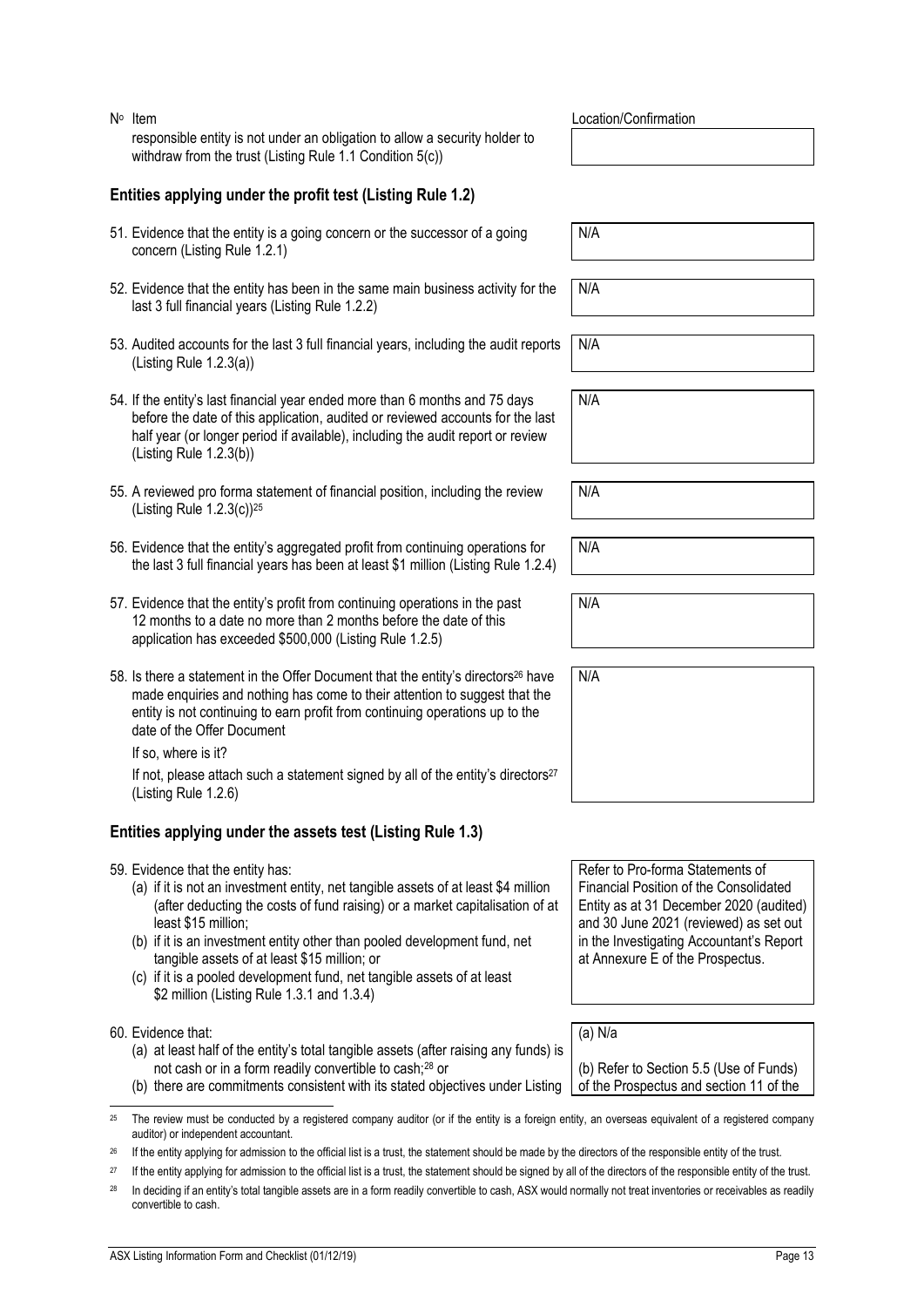| N° Item                                                                                                                                                                                                                                                                                                                                                                                                                                                                                                                                                                                                                                                              | Location/Confirmation                                                                                                                                      |
|----------------------------------------------------------------------------------------------------------------------------------------------------------------------------------------------------------------------------------------------------------------------------------------------------------------------------------------------------------------------------------------------------------------------------------------------------------------------------------------------------------------------------------------------------------------------------------------------------------------------------------------------------------------------|------------------------------------------------------------------------------------------------------------------------------------------------------------|
| Rule 1.3.3(a) to spend at least half of the entity's cash and assets in a<br>form readily convertible to cash                                                                                                                                                                                                                                                                                                                                                                                                                                                                                                                                                        | Independent Geologist Report at<br>Annexure A of the Prospectus.                                                                                           |
| And if (b) above applies, where in the Offer Document is there an<br>expenditure program setting out those commitments (Listing Rule 1.3.2)                                                                                                                                                                                                                                                                                                                                                                                                                                                                                                                          |                                                                                                                                                            |
| 61. Where in the Offer Document is there a statement setting out the objectives<br>the entity is seeking to achieve from its admission and the offer (Listing<br>Rule 1.3.3(a))?                                                                                                                                                                                                                                                                                                                                                                                                                                                                                     | Refer to Section 4.7 (Purpose of the<br>Public Offer) and Section 5.3 (Business<br>Model) of the Prospectus.                                               |
| 62. Is there a statement in the Offer Document that the entity has enough<br>working capital at the time of its admission to carry out those stated<br>objectives?<br>If so, where is it?                                                                                                                                                                                                                                                                                                                                                                                                                                                                            | Refer to Section 5.5 (Use of Funds) of<br>the Prospectus.                                                                                                  |
| If not, attach a statement by an independent expert confirming that the entity<br>has enough working capital to carry out its stated objectives (Listing<br>Rule 1.3.3(b))                                                                                                                                                                                                                                                                                                                                                                                                                                                                                           |                                                                                                                                                            |
| 63. Evidence that the entity's working capital (as shown in its reviewed pro forma<br>statement of financial position under listing Rule 1.3.5(d)) is at least<br>\$1.5 million (Listing Rule 1.3.3(c))                                                                                                                                                                                                                                                                                                                                                                                                                                                              | Refer to Section 5.5 (Use of Funds) and<br>Pro-Forma Balance Sheet set out in the<br>Investigating Accountant's Report at<br>Annexure E of the Prospectus. |
| 64. Audited accounts for the last 2 full financial years, including the audit reports<br>(Listing Rule $1.3.5(a)$ )                                                                                                                                                                                                                                                                                                                                                                                                                                                                                                                                                  | As the Company was incorporated in<br>2020, only one set of audited accounts<br>is available (financial year ending 31<br>December 2020) (Tab 11).         |
| 65. If the entity's last financial year ended more than 6 months and 75 days<br>before the date of this application, audited or reviewed accounts for the last<br>half year (or longer period if available), including the audit report or review<br>(Listing Rule 1.3.5(b))                                                                                                                                                                                                                                                                                                                                                                                         | Tab 11                                                                                                                                                     |
| 66. If the entity has in the 12 months before the date of this application acquired,<br>or is proposing in connection with its application for admission to acquire,<br>another entity or business that is significant in the context of the entity,<br>audited accounts for the last 2 full financial years for that other entity or<br>business, including the audit reports (Listing Rule 1.3.5(c) first bullet point)                                                                                                                                                                                                                                            | N/A                                                                                                                                                        |
| 67. If the entity has in the 12 months before the date of this application acquired,<br>or is proposing in connection with its application for admission to acquire,<br>another entity or business that is significant in the context of the entity and<br>the last full financial year for that other entity or business ended more than<br>6 months and 75 days before the date of this application, audited or<br>reviewed accounts for the last half year (or longer period if available) from<br>the end of the last full financial year for that other entity or business,<br>including the audit report or review (Listing Rule 1.3.5(c) second bullet point) | N/A                                                                                                                                                        |
| 68. A reviewed pro forma statement of financial position, including the review<br>(Listing Rule 1.3.5(d)) <sup>29</sup>                                                                                                                                                                                                                                                                                                                                                                                                                                                                                                                                              | Refer to Annexure E - Investigating<br>Accountant's Report of the Prospectus.                                                                              |
| <b>Entities with restricted securities</b>                                                                                                                                                                                                                                                                                                                                                                                                                                                                                                                                                                                                                           |                                                                                                                                                            |

69. A statement setting out a list of any person (either on their own or together with associates) who has held a relevant interest in at least 10% of the

Persons holding a relevant interest in at least 10% of the entity's voting

 $29$  The review must be conducted by a registered company auditor (or if the entity is a foreign entity, an overseas equivalent of a registered company auditor) or independent accountant.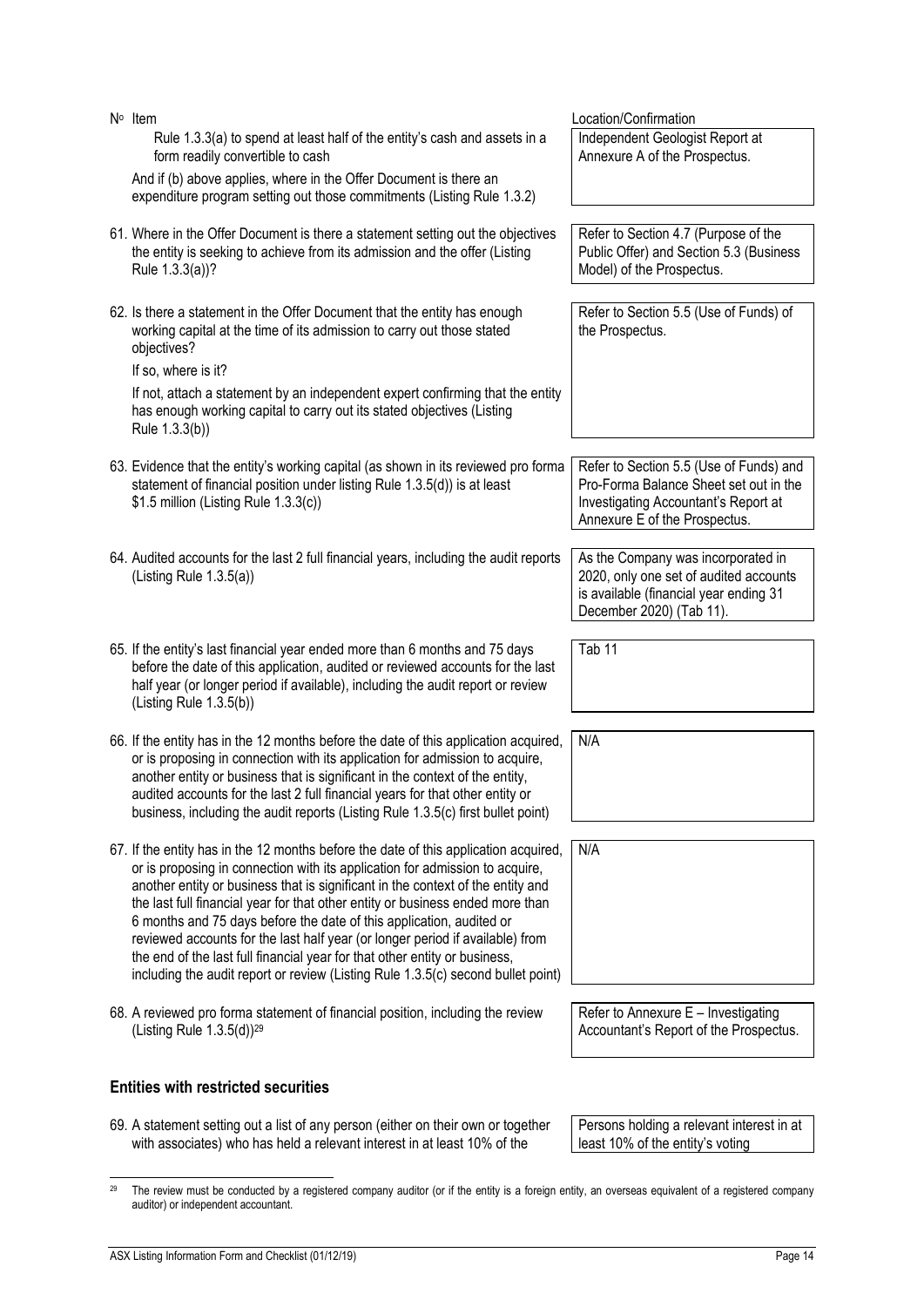<span id="page-15-0"></span>

| $N^{\circ}$ Item<br>entity's voting securities at any time in the 12 months before the date of this<br>application                                                                                      | Location/Confirmation<br>securities at any time in the 12 months<br>before the date of this application are as<br>follows:<br>• Equity Trustees Limited<br>• McNeil Nominees Pty Ltd<br>• R Heeks 2020 Pty Ltd<br>• Mark Tomlinson<br>Refer to Section 5.7 (Substantial<br>Shareholders) of the Prospectus and the<br>Restricted Securities Table (Tab 12).                          |
|---------------------------------------------------------------------------------------------------------------------------------------------------------------------------------------------------------|--------------------------------------------------------------------------------------------------------------------------------------------------------------------------------------------------------------------------------------------------------------------------------------------------------------------------------------------------------------------------------------|
| 70. A completed ASX Restricted Securities Table <sup>30</sup>                                                                                                                                           | Refer to Tab 12.                                                                                                                                                                                                                                                                                                                                                                     |
| 71. Copies of all restriction deeds (Appendix 9A) entered into in relation to<br>restricted securities (Listing Rule 9.1(b)) <sup>31</sup>                                                              | Restriction Deeds for the following<br>related parties/ promoters/ unrelated<br>vendors (or their nominees) were<br>provided to ASX on 22 November 2021:<br>• R Heeks 2020 Pty Ltd<br>• Mark Tomlinson<br>• Paloma Capital Pty Ltd<br>• Equity Trustees Limited<br>• McNeil Nominees Pty Ltd<br>• Ardea Exploration Pty Ltd<br>• Minotaur Operations Pty Ltd<br>• Zedex Gold Limited |
| 72. A list of all security holders sent a restriction notice (Appendix 9C) in relation<br>to restricted securities and a sample of the restriction notice (Listing<br>Rule 9.1(c)) <sup>32</sup>        | Refer Tab 12 for list of holders of<br>restricted securities.<br>Refer Tab 14 for sample Restriction<br>Notice.                                                                                                                                                                                                                                                                      |
| 73. If the entity intends to use a third party to maintain its issuer sponsored<br>subregister, a written undertaking from that third party to comply with Listing<br>Rule 9.1(e) (Listing Rule 9.1(f)) | Enclosed Tab 16.                                                                                                                                                                                                                                                                                                                                                                     |
| 74. Are any of the restricted securities in a class that is not intended to be<br>quoted on ASX?                                                                                                        | Yes                                                                                                                                                                                                                                                                                                                                                                                  |
| If so, a sample of the share certificate for the restricted securities with the<br>statement required under Listing Rule 9.1(g)(iii).                                                                   | Enclosed Tab 16.                                                                                                                                                                                                                                                                                                                                                                     |
| Copies of the undertaking(s) from a bank or recognised trustee to hold the<br>certificates for the restricted securities in escrow (Listing Rule 9.1(g)(iv))                                            | N/A                                                                                                                                                                                                                                                                                                                                                                                  |
| If the entity intends to use a third party to maintain its certificated subregister,<br>a written undertaking from that third party to comply with Listing Rule 9.1(g)<br>(Listing Rule 9.1(h))         | Enclosed Tab 16.                                                                                                                                                                                                                                                                                                                                                                     |

<span id="page-15-1"></span><sup>30</sup> An electronic copy of the ASX Restricted Securities Table is available from the ASX Compliance Downloads page on ASX's website.

<sup>&</sup>lt;sup>31</sup> ASX will advise which restricted securities are required to be escrowed via a restriction deed under Listing Rule 9.1 as part of the admission and quotation decision. If properly completed restriction deeds and related undertakings have not been provided for all such securities advised by ASX, that will need to be rectified prior to admission occurring and quotation commencing.

<sup>&</sup>lt;sup>32</sup> ASX will advise which restricted securities are required to be escrowed via a restriction notice under Listing Rule 9.1 as part of the admission and quotation decision. If properly completed restriction notices have not been provided to all such securities advised by ASX, that will need to be rectified prior to admission occurring and quotation commencing.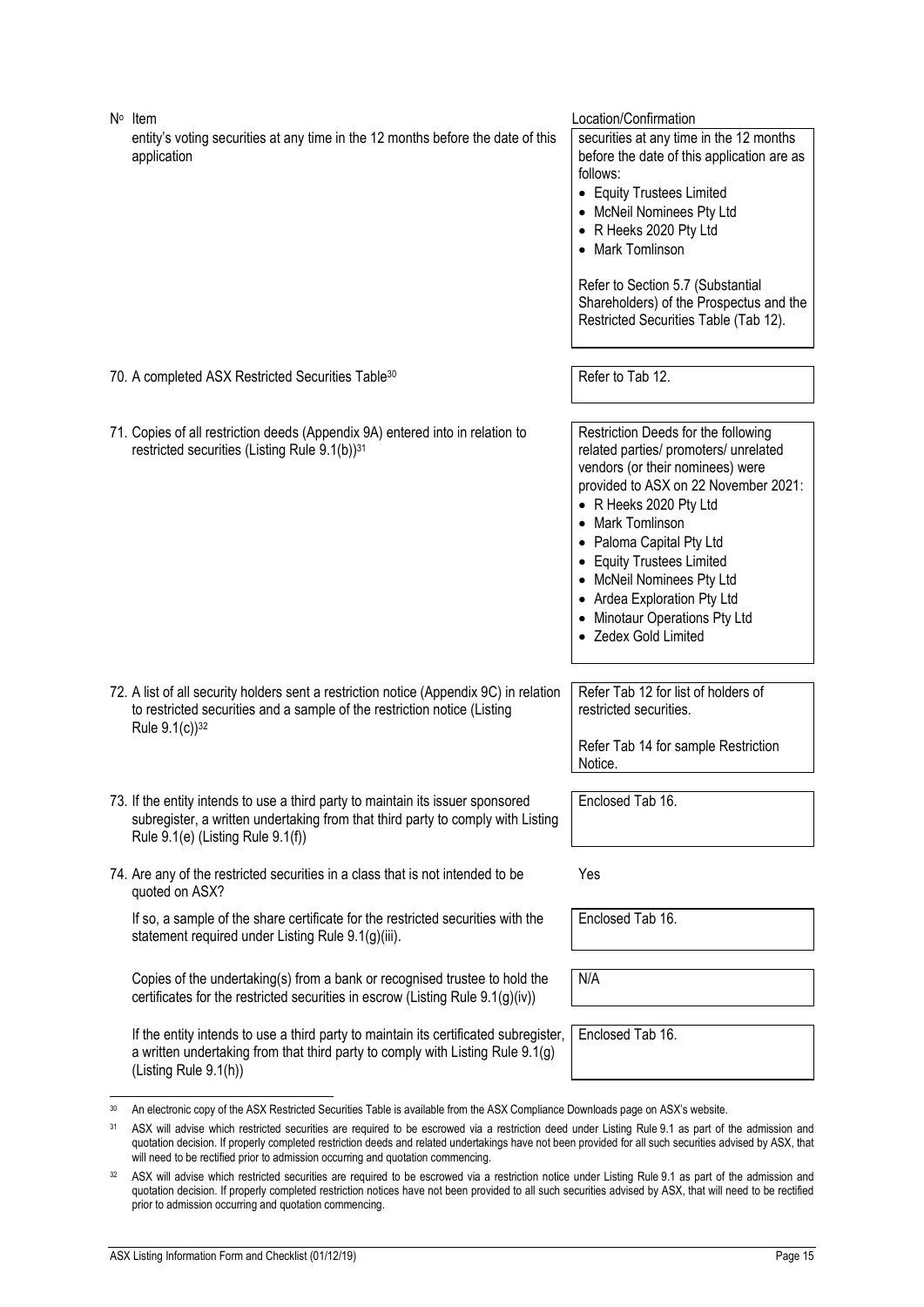#### **Entities (other than mining exploration entities and oil and gas exploration entities) with classified assets**<sup>33</sup>

- 75. Within the 2 years preceding the date of the entity's application for admission Yes entered into agreements. to the official list, has the entity acquired, or entered into an agreement to acquire, a classified asset?
	- If so, where in the Offer Document does it disclose:
	- the date of the acquisition or agreement;
	- full details of the classified asset, including any title particulars;
	- the name of the vendor:
	- if the vendor was not the beneficial owner of the classified asset at the date of the acquisition or agreement, the name of the beneficial owner(s);
	- details of the relationship between the vendor (or, if the vendor was not the beneficial owner of the classified asset at the date of the acquisition or agreement, between the beneficial owner(s)) and the entity or any related party or promoter of the entity; and
	- details of the purchase price paid or payable and all other consideration (whether legally enforceable or not) passing directly or indirectly to the vendor.

Refer to Sections:

- 9.2.1 for the Ohakuri JVA entered into with Zedex Gold Limited (unrelated, beneficial owner) in respect of the Ohakuri Project.
- 9.2.2 for the Highlands Acquisition Agreement entered into with Minotaur Operations Pty Limited (unrelated, beneficial owner) and Schedule 2 of the QLD Solicitors Report on Tenements at Annexure B of the Prospectus) in respect of the Highlands Project.
- 9.2.3 for the Isa Valley Acquisition Agreement entered into with Rio Tinto Exploration Pty Limited (unrelated, beneficial owner) and Schedule 2 of the QLD Solicitors Report on Tenements at Annexure B of the Prospectus) in respect of the Isa Valley Project.
- 9.2.4 for the Eyre Acquisition Agreement entered into with Ardea Exploration Pty Ltd (unrelated, beneficial owner) and also to Part 3 of the WA Solicitors Report on Tenements at Annexure D of the Prospectus) in respect of the Eyre Project.

Is the vendor (or, if the vendor was not the beneficial owner of the classified asset at the date of the acquisition or agreement, are any of the beneficial owner(s)) a related party or promoter of the entity?

If so, please enter "Confirmed" in the column to the right to indicate that the consideration paid by the entity for the classified asset was solely restricted securities, save to the extent it involved the reimbursement of expenditure incurred by the vendor in developing the classified asset $34$  or the entity was not required to apply the restrictions in Appendix 9B under Listing Rule 9.2 (Listing Rule 1.1 Condition 11)

If cash is being paid or proposed to be paid in connection with the acquisition of a classified asset from a related party or promoter, please provide

N/A, no related party or promoter vendors.

<sup>33</sup> A "classified asset" is defined in Listing Rule 19.12 as:

<sup>(</sup>a) an interest in a mining exploration area or oil and gas exploration area or similar tenement or interest;

<sup>(</sup>b) an interest in intangible property that is substantially speculative or unproven, or has not been profitably exploited for at least three years, and which entitles the entity to develop, manufacture, market or distribute the property;

<sup>(</sup>c) an interest in an asset which, in ASX's opinion, cannot readily be valued; or

<sup>(</sup>d) an interest in an entity the substantial proportion of whose assets (held directly, or through a controlled entity) is property of the type referred to in paragraphs (a), (b) and (c) above.

<sup>34</sup> ASX may require evidence to support expenditure claims.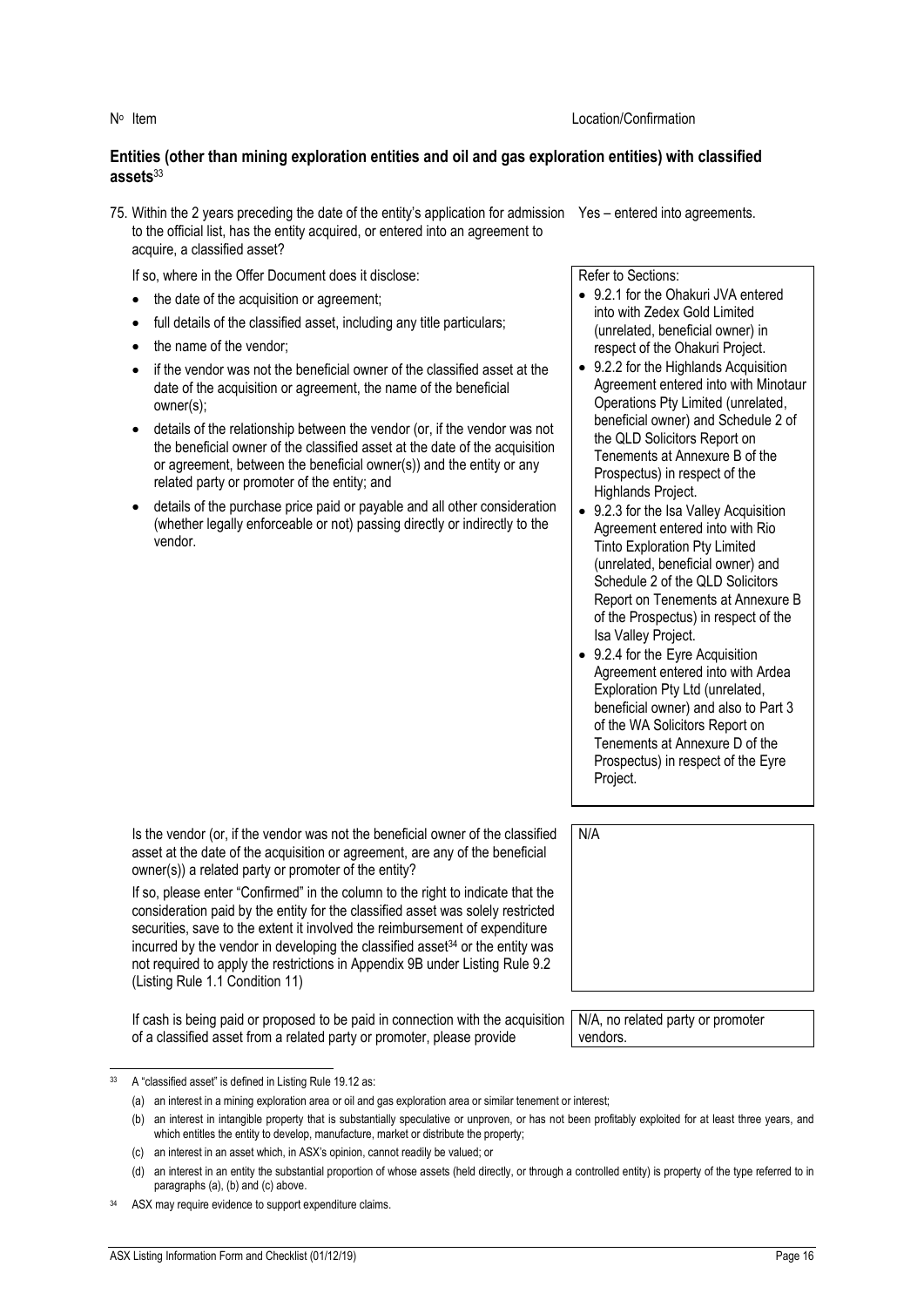supporting documentation to demonstrate that it was for the reimbursement of expenditure incurred by the vendor in developing the classified asset Please also provide a copy of the agreement(s) relating to the acquisition entered into by the entity and any expert's report or valuation obtained by the

entity in relation to the acquisition

### **Mining entities**

N<sup>o</sup> Item

76. A completed Appendix 1A Information Form and Checklist Annexure 1 (Mining Entities)<sup>35</sup>

#### **Oil and gas entities**

77. A completed Appendix 1A Information Form and Checklist Annexure 2 (Oil and Gas Entities)<sup>36</sup>

#### **Entities incorporated or established outside of Australia**

78. A completed Appendix 1A Information Form and Checklist Annexure 3 (Foreign Entities)<sup>37</sup>

#### **Externally managed entities**

79. A completed Appendix 1A Information Form and Checklist Annexure 4 (Externally Managed Entities)<sup>38</sup>

#### **Stapled entities**

80. A completed Appendix 1A Information Form and Checklist Annexure 5 (Stapled Entities)<sup>39</sup>

#### **Further documents to be provided before admission to the official list**

In addition to the information and documents mentioned above, entities will be required to provide the following before their admission to the official list and the quotation of their securities commences:

- When available, 10 printed copies of the final Offer Document (see note [10](#page-5-1) above);
- A statement setting out the names of the 20 largest holders in each class of securities to be quoted, and the number and percentage of each class of securities held by those holders;
- A distribution schedule of each class of equity securities to be quoted, setting out the number of holders in the following categories and the total percentage of the securities in that class held by the recipients in each category:
	- $1 1,000$
	- 1,001 5,000
	- 5,001 10,000
	- 10,001 100,000
	- 100,001 and over
- The number of holders of a parcel of securities (excluding restricted securities or securities subject to voluntary escrow) with a value of more than \$2,000, based on the issue/sale price;
- Any outstanding restriction deeds (Appendix 9A) and related undertakings;<sup>40</sup>

Location/Confirmation

Refer to Tab 10 for the Acquisition Agreements.

Refer to enclosed Annexure 1 Mining Entities.

N/A

N/A

N/A

<sup>35</sup> An electronic copy of this Appendix is available from the ASX Compliance Downloads page on ASX's website.

<sup>36</sup> An electronic copy of this Appendix is available from the ASX Compliance Downloads page on ASX's website.

<sup>&</sup>lt;sup>37</sup> An electronic copy of this Appendix is available from the ASX Compliance Downloads page on ASX's website.

<sup>38</sup> An electronic copy of this Appendix is available from the ASX Compliance Downloads page on ASX's website.

<sup>39</sup> An electronic copy of this Appendix is available from the ASX Compliance Downloads page on ASX's website.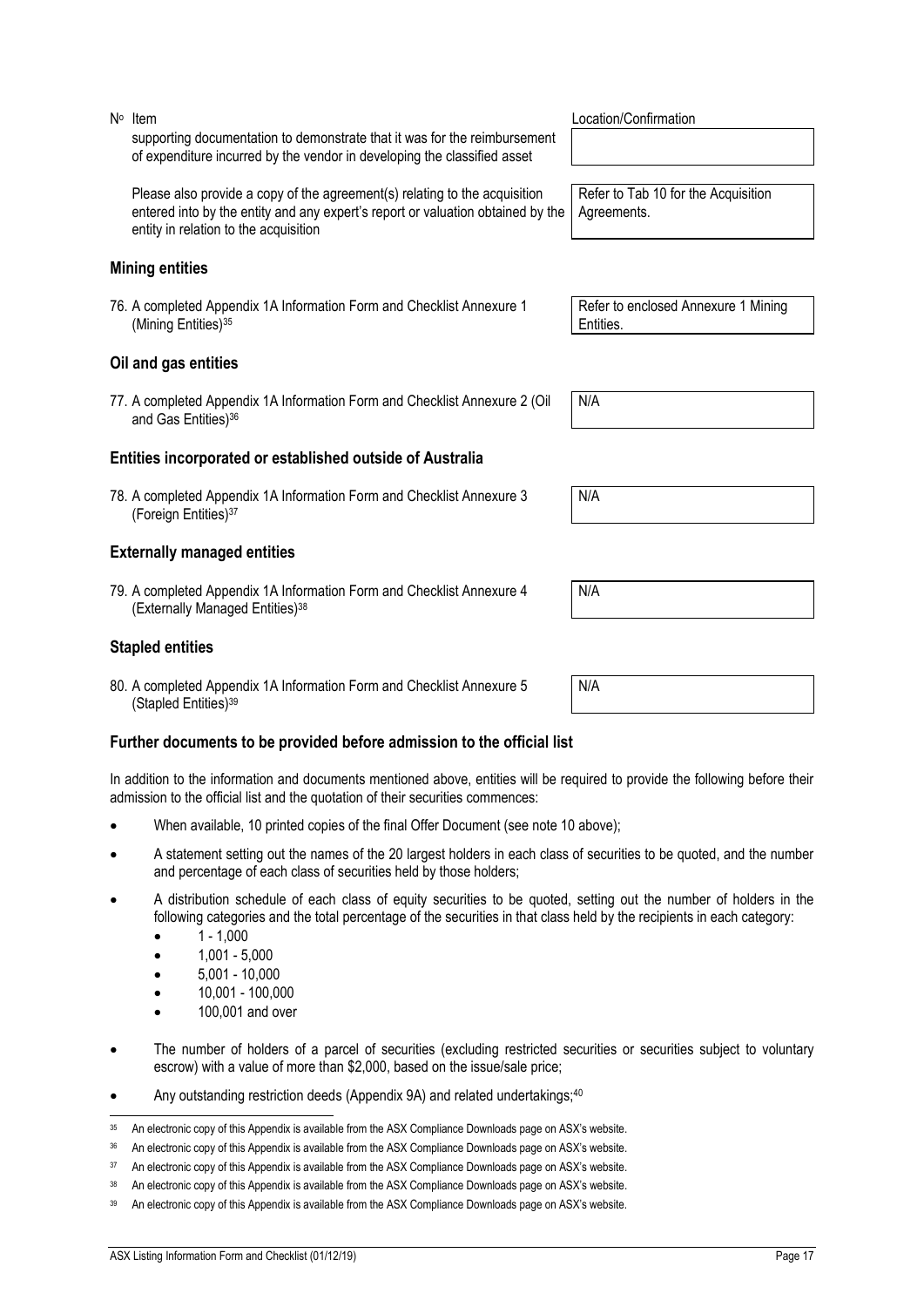- Any outstanding restriction notices (Appendix 9C);<sup>41</sup> and
- Any other information that ASX may require under Listing Rule 1.17.42

<sup>40</sup> See note [31](#page-15-0) above.

<sup>41</sup> See note [32](#page-15-1) above.

<sup>&</sup>lt;sup>42</sup> Among other things, this may include evidence to verify that an entity has met Listing Rule 1 Condition 8 and achieved minimum spread without using artificial means (see Guidance Note 1 section 3.9).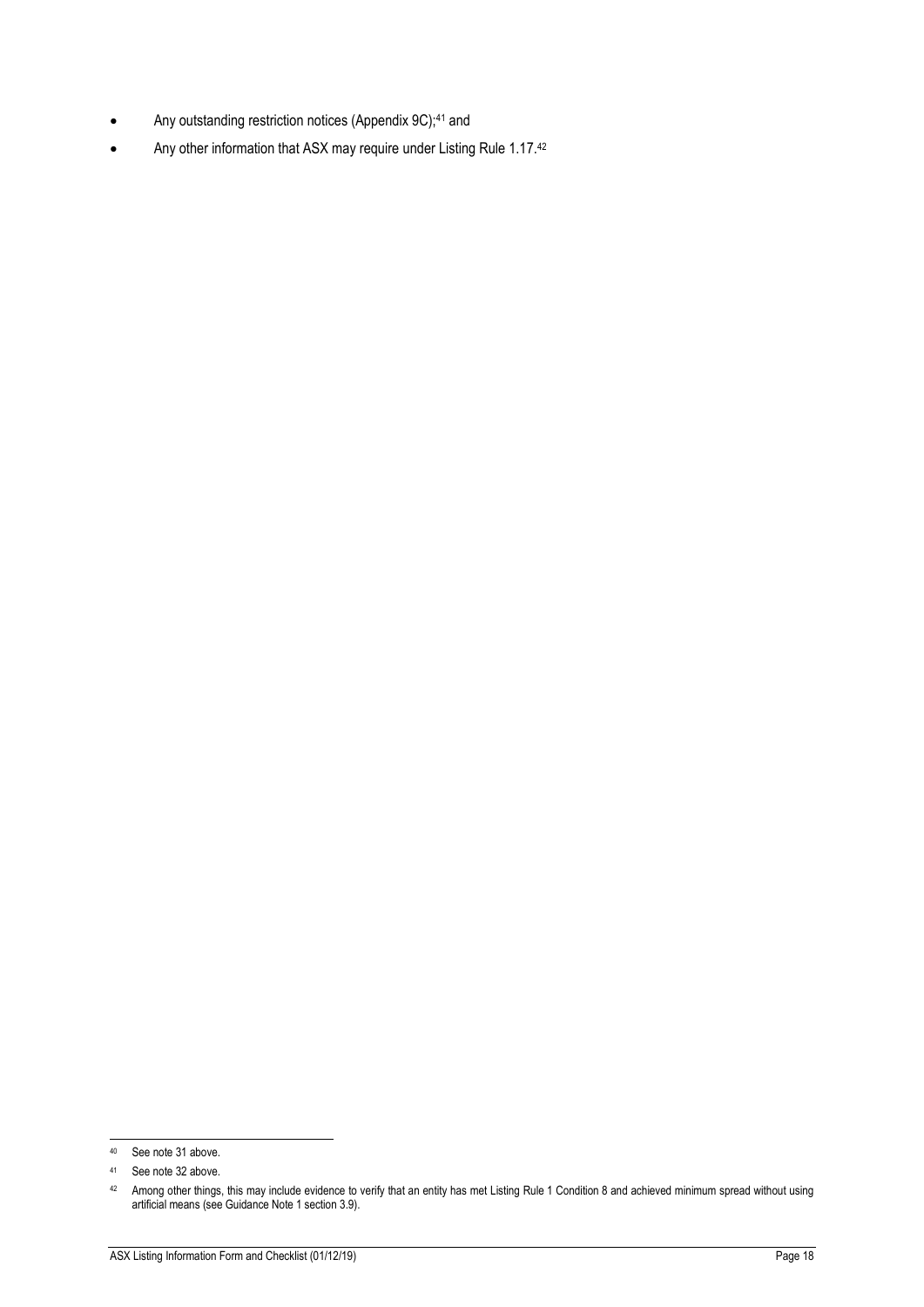# **Information Form and Checklist Annexure 1 (Mining Entities)**

Name of entity and the state of entity and the state of entity and the state of entity and the state of entity  $\Delta$ BN/ACN/ARBN/ARSN

#### **Larvotto Resources Limited**  ACN 645 596 238

**This Annexure forms part of the Information Form and Checklist supplied by the entity named above to support its application for admission to the official list of ASX Limited (ASX) as an ASX Listing.**

*A reference in this Annexure to JORC means the Australasian Code for Reporting Exploration Results, Mineral Resources and Ore Resources - 2012 Edition, a copy of which is included in Annexure 5A of the Listing Rules. Terms used in this Annexure which are defined*  in JORC (including, without limitation, 'exploration target',' exploration results',' mineral resource', 'ore reserve' and 'competent person') *have the same meaning as in JORC.*

N<sup>o</sup> Item

Location/Confirmation

#### **General requirements**

*Complete this section if the Offer Document includes any reference to an exploration target, exploration results or estimates of mineral resources or ore reserves.*

- 1. Where in the Offer Document does it state that the exploration target, exploration results or estimates of mineral resources or ore reserves (as the case may be) have been prepared and reported in accordance with JORC (Listing Rule 5.6)?<sup>1</sup>
- 2. Where in the Offer Document does it state:
	- that the exploration target, exploration results or estimates of mineral resources or ore reserves (as the case may be) are based on, and fairly represent, information and supporting documentation prepared by a named competent person<sup>2</sup> or persons (Listing Rule 5.22(a) for material mining projects and JORC clause 9 for other projects);
	- whether the competent person is an employee of the mining entity or a related party and, if not, the name of the competent person's employer (Listing Rule 5.22(b) for material mining projects and JORC clause 9 for other projects)?
	- the name of the professional organisation of which the competent person is a member (Listing Rule 5.22(c) for material mining projects and JORC clauses 9 and 11 for other projects); and
	- that the competent person has given his or her prior written consent as to the form and context in which the exploration target, exploration results or estimates of mineral resources or ore reserves (as the case may be) and the supporting information are presented in the Offer Document (Listing Rule 5.22 for material mining projects and JORC clause 9 for other projects)?

Sections 1.2 and 1.4 of the Independent Geologist's Report at Annexure A of the Prospectus (**IGR**)

Important Notice Section of the Prospectus and Section 1.4 of the IGR

Sections 1.4 and 1.6 of the IGR

Sections 1.4 and 1.6 of the IGR

Important Notice Section of the Prospectus and Section 1.6 and Appendix A of the IGR

The Offer Document must use terminology consistent with the terms in Figure 1 of JORC. Terms such as 'mining inventory' or 'mineable resource' are not allowed.

<sup>2</sup> JORC clause 11 defines a 'competent person' as a minerals industry professional who is a Member or Fellow of The Australasian Institute of Mining and Metallurgy, or of the Australian Institute of Geoscientists, or of a 'Recognised Professional Organisation', as included in a list available on the JORC and ASX websites. The person must have a minimum of five years relevant experience in the style of mineralisation or type of deposit under consideration and in the activity which that person is undertaking. If the competent person is preparing documentation on exploration results, the relevant experience must be in exploration. If the competent person is estimating, or supervising the estimation of mineral resources, the relevant experience must be in the estimation, assessment and evaluation of mineral resources. If the competent person is estimating, or supervising the estimation of ore reserves, the relevant experience must be in the estimation, assessment, evaluation and economic extraction of ore reserves.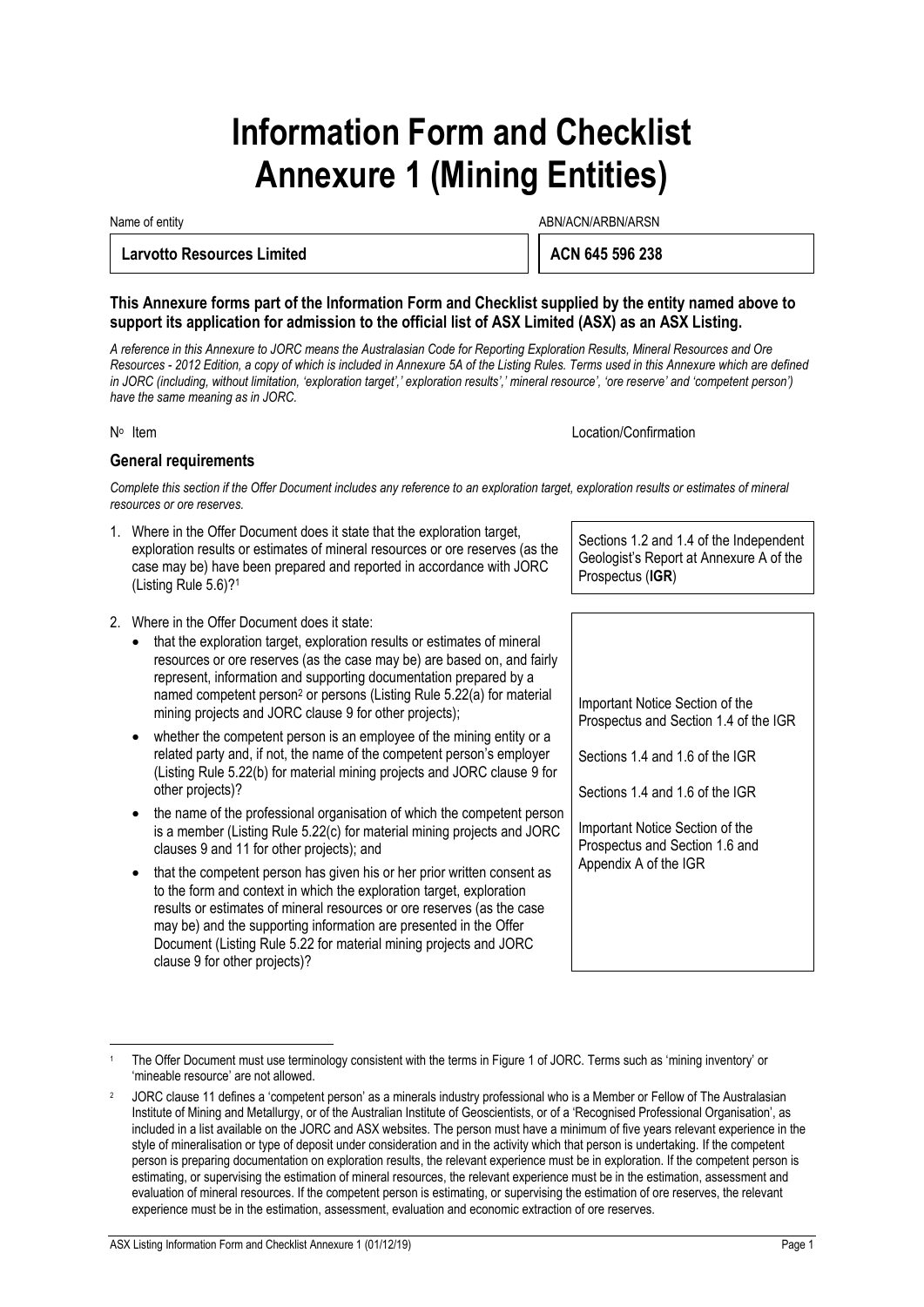|                | other projects)?                                                                                                                                                                                                                                                                                                                                                                                                    |           |
|----------------|---------------------------------------------------------------------------------------------------------------------------------------------------------------------------------------------------------------------------------------------------------------------------------------------------------------------------------------------------------------------------------------------------------------------|-----------|
|                | Is the Independent Geologist's Report either a technical assessment report,<br>valuation report, or fairness and reasonableness report prepared in<br>accordance with the Valmin Code?                                                                                                                                                                                                                              | No        |
|                | If so, where does it state in the report the declarations required by section 12<br>of the Valmin Code?                                                                                                                                                                                                                                                                                                             |           |
| 5.             | Does the Offer Document include a "metal equivalents" calculation?                                                                                                                                                                                                                                                                                                                                                  |           |
|                | If so, where does the Offer Document include the following information<br>required under JORC clause 50:                                                                                                                                                                                                                                                                                                            |           |
|                | individual grades for all metals included in the metal equivalent<br>calculation;                                                                                                                                                                                                                                                                                                                                   |           |
|                | except where the information is commercially sensitive, the assumed<br>commodity prices for all metals; <sup>3</sup>                                                                                                                                                                                                                                                                                                | No        |
|                | assumed metallurgical recoveries for all metals and a discussion of the<br>basis on which the assumed recoveries are derived (metallurgical test<br>work, detailed mineralogy, similar deposits, etc); <sup>4</sup>                                                                                                                                                                                                 |           |
|                | a clear statement that it is the entity's opinion that all the elements<br>included in the metal equivalents calculation have a reasonable potential<br>to be recovered and sold; and                                                                                                                                                                                                                               |           |
|                | the calculation formula used?                                                                                                                                                                                                                                                                                                                                                                                       |           |
| 6.             | Please enter "Confirmed" in the column to the right to indicate that the Offer<br>Document does not include any reference to "in situ" or "in ground" values<br>(JORC clause 51).                                                                                                                                                                                                                                   | Confirmed |
|                |                                                                                                                                                                                                                                                                                                                                                                                                                     |           |
|                |                                                                                                                                                                                                                                                                                                                                                                                                                     |           |
| 3              | Actual assumed prices should be disclosed. It is not sufficient to refer to a "spot price", without disclosing the actual price in question.<br>Where the actual assumed prices used are said to be commercially sensitive, the entity must disclose sufficient information, perhaps<br>in narrative rather than numerical form, for investors to understand the methodology it has used to determine these prices. |           |
| $\overline{4}$ | Estimates of metallurgical recoveries for each metal must be used to calculate meaningful metal equivalents. Reporting on the basis of<br>metal equivalents is not appropriate if metallurgical recovery information is not available or able to be estimated with reasonable<br>confidence.                                                                                                                        |           |
|                | ASX Listing Information Form and Checklist Annexure 1 (01/12/19)                                                                                                                                                                                                                                                                                                                                                    | Page 2    |
|                |                                                                                                                                                                                                                                                                                                                                                                                                                     |           |
|                |                                                                                                                                                                                                                                                                                                                                                                                                                     |           |
|                |                                                                                                                                                                                                                                                                                                                                                                                                                     |           |

If so, where does it state that any exploration target, exploration results or estimates of mineral resources or ore reserves (as the case may be):

3. Please enter "Confirmed" in the column to the right to indicate that the Offer Document discloses any potential conflict of interest any of the named competent persons may have and, if it does, indicate where in the Offer

Document that disclosure has been made (JORC clause 9)?

are based on, and fairly represent, information and supporting documentation prepared by a named competent person or persons;

N° Item

- the name of the professional organisation of which the competent person is a member; and
- that the competent person has given his or her prior written consent as to the form and context in which the exploration target, exploration results or estimates of mineral resources or ore reserves (as the case may be) and the supporting information are presented in the report (Listing Rule 5.22 for material mining projects and JORC clause 9 for other projects)?

| Item | Location/Confirmation |
|------|-----------------------|
|------|-----------------------|

Confirmed

(Section 1.4 of the IGR)

There is no potential conflict of interest for the named Competent Person

4. Is there an Independent Geologist's Report included in the Offer Document? Yes, an IGR is included at Annexure A

Sections 1.2 and 1.6 of the IGR

Section 1.4 of the IGR

Section 1.6 and Appendix A of the IGR

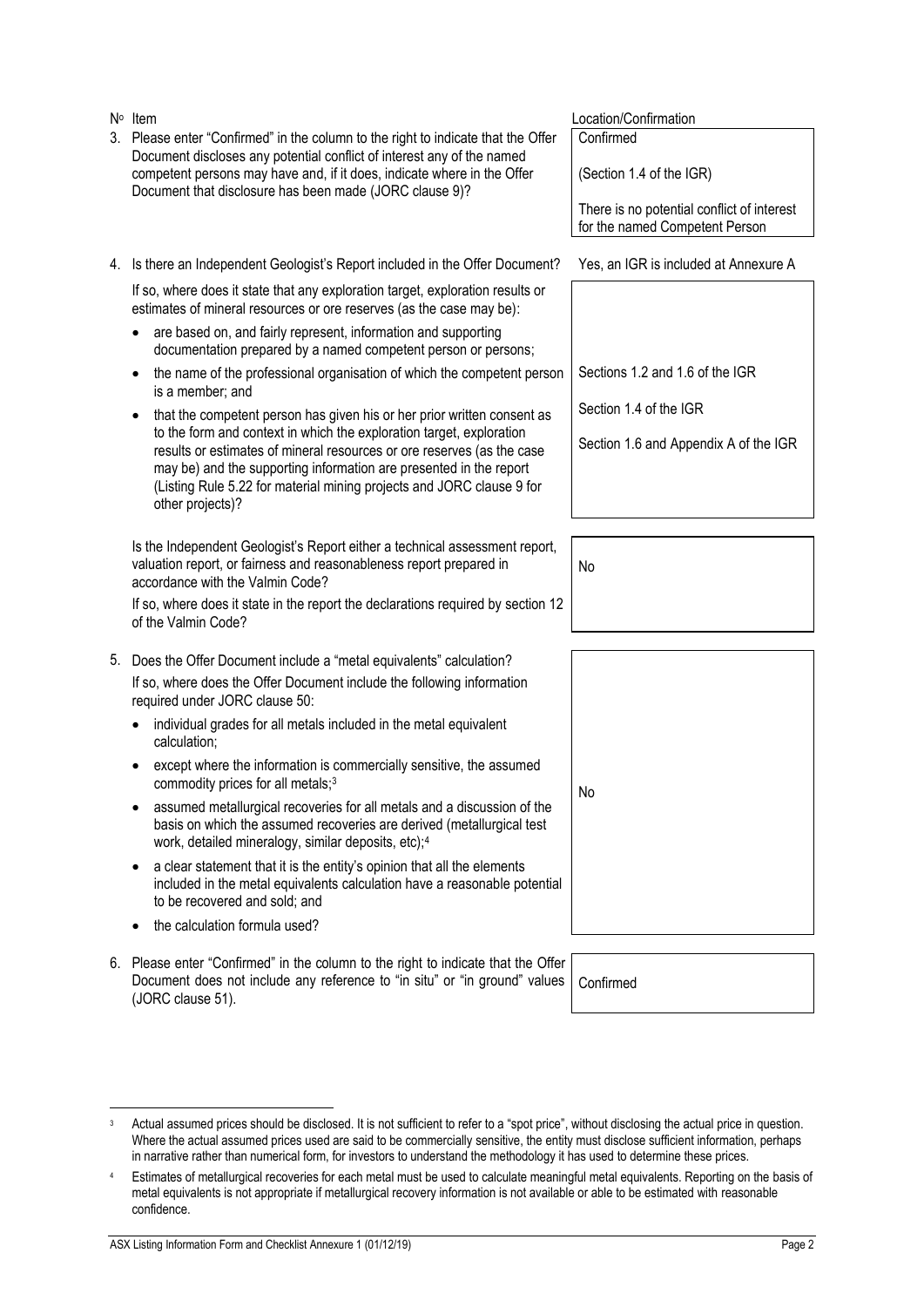#### **Exploration targets**

*Complete this section if the Offer Document includes any reference to an exploration target.*

- 7. Where in the Offer Document does it disclose a detailed explanation of the basis for the exploration target, including whether the target is based on actual exploration results or on proposed exploration programmes and a specific description of the level of exploration activity already completed (JORC clause 17)?
- 8. Where in the Offer Document does it state the proposed exploration activities designed to test the validity of the exploration target and the timeframe within which those activities are expected to be completed (JORC clause 17)?
- 9. Where in the Offer Document does it include the required statement by a named competent person taking responsibility for the form and context in which the exploration target appears (JORC clause 17)?
- 10. Where in the Offer Document does it include the required clarification statement that the potential quantity and grade is conceptual in nature, that there has been insufficient exploration to estimate a mineral resource and that it is uncertain if further exploration will result in the estimation of a mineral resource (JORC clause 17)?<sup>5</sup>
- 11. Please enter "Confirmed" in the column to the right to indicate that the following JORC requirements have been satisfied:
	- information relating to the exploration target has been expressed so that it cannot be misrepresented or misconstrued as an estimate of a mineral resource or ore reserve and the terms "resource" and "reserve" have not been used in this context (JORC clause 17);
	- the exploration target is expressed as a tonnage and grade range and as an approximation only (JORC clause 17);
	- the Offer Document includes a description of the process used to determine the grade and tonnage ranges used to describe the exploration target (JORC clause 17);
	- there are no "headline statements" in the Offer Document referring to the exploration target (JORC clause 17); and
	- the exploration target does not include a "metal equivalent" estimate or calculation (JORC clause 50).

#### **Exploration results**

*Complete this section if the Offer Document includes any reference to exploration results*

12. Where in the Offer Document is the separate report in relation to each of the criteria in sections 1 and 2 of JORC Table 1 (Listing Rule 5.7.1)?<sup>6</sup>

Sections 5.7, 5.8, 6.7, 6.8, 7.8, 7.9 and Appendix B of the IGR

Note that the clarification statement must be within the same paragraph as the first reference to the exploration target in the Offer Document.

Location/Confirmation

N/A

N/A

N/A

The Prospectus do not include any reference to an exploration target

<sup>6</sup> If an entity that determines that any of the criteria is not material to understanding the exploration results, the entity must identify the criteria and explain why it has determined that it is not material to that understanding.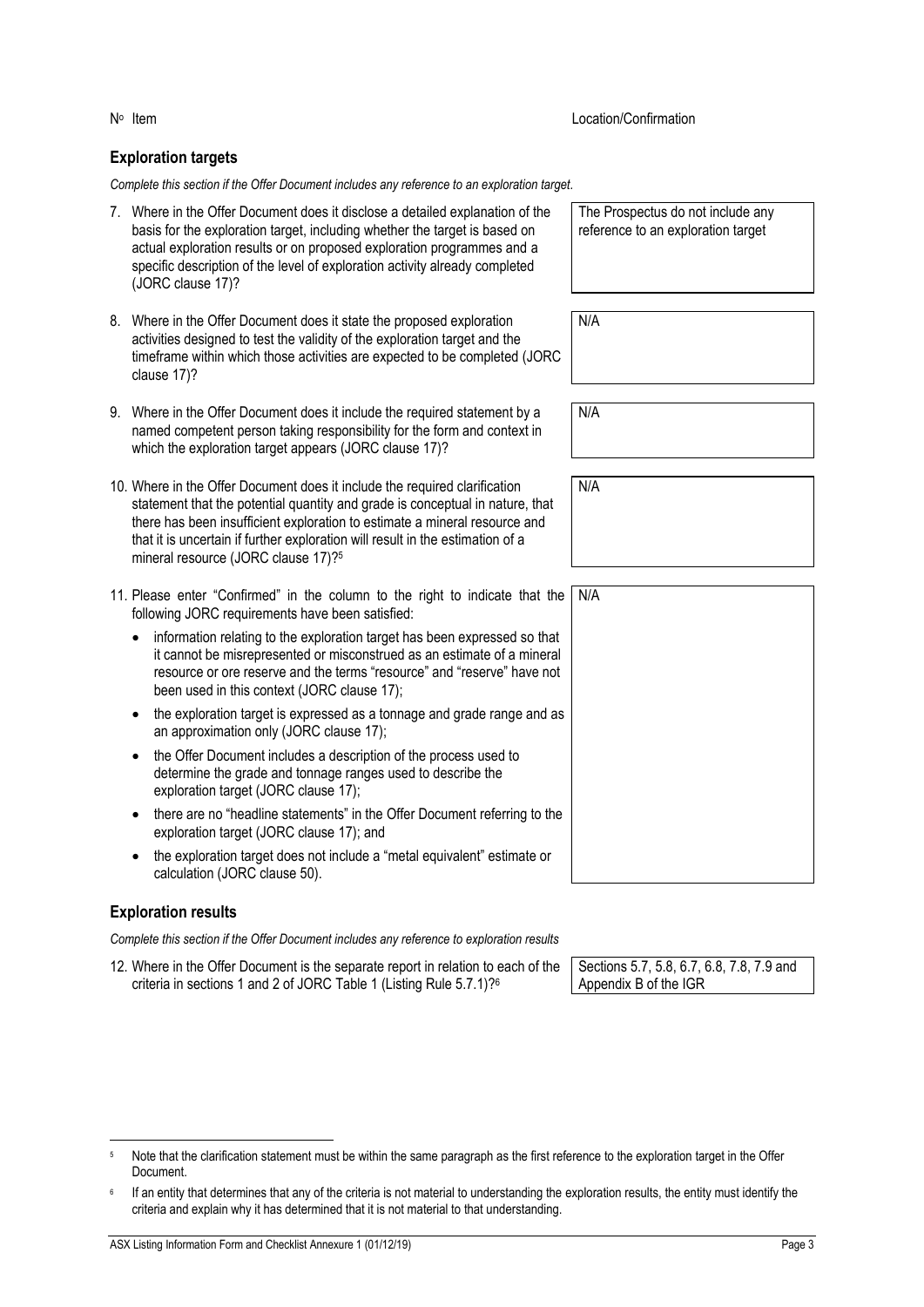N<sup>o</sup> Item Location/Confirmation 13. Where in the Offer Document is the separate table setting out the following information for material drill-holes (unless the entity determines that the information is not material):<sup>7</sup> easting and northing of the drill-hole collar; • elevation or RL of the drill-hole collar; dip and azimuth of the hole; • down hole width and depth; and end of hole (Listing Rule 5.7.2)? Appendix C of the IGR 14. Please enter "Confirmed" in the column to the right to indicate that the following JORC requirements have been satisfied: • if the exploration results relate to mineralisation not classified as a mineral resource or ore reserve, then estimates of tonnages and average grade have not been assigned to the mineralisation except as an exploration target in accordance with JORC clause 17 (JORC clause 18); • if true widths of mineralisation are not reported, an appropriate qualification has been included in the Offer Document (JORC clause 19); • clear diagrams and maps designed to represent the geological context have been included in the Offer Document which include a plan view of drill hole collar locations and appropriate sectional views (JORC clause 19); • there has been no selected disclosure of information such as isolated assays, isolated drill holes, assays of panned concentrates or supergene enriched soils or surface samples, without placing them in perspective (JORC clause 19); • if the Offer Document includes exploration results based on rock chip or grab sampling, the location (represented as a table, diagram or map), total number and assay results for the sampling have been included for each sample so as to ensure samples are representative and not selectively reported (JORC clause 19 and JORC Table 1); and • if the Offer Document reports visual results in the absence of assays, it does not include any reference to the grade or economic potential of the mineralisation (Example D in Annexure A of Guidance Note 8). Confirmed

<sup>7</sup> An entity that determines that a drill-hole table setting out the information described above is not material, is not required to attach the table to the Offer Document but must explain why it has determined that the table is not material to understanding the exploration results.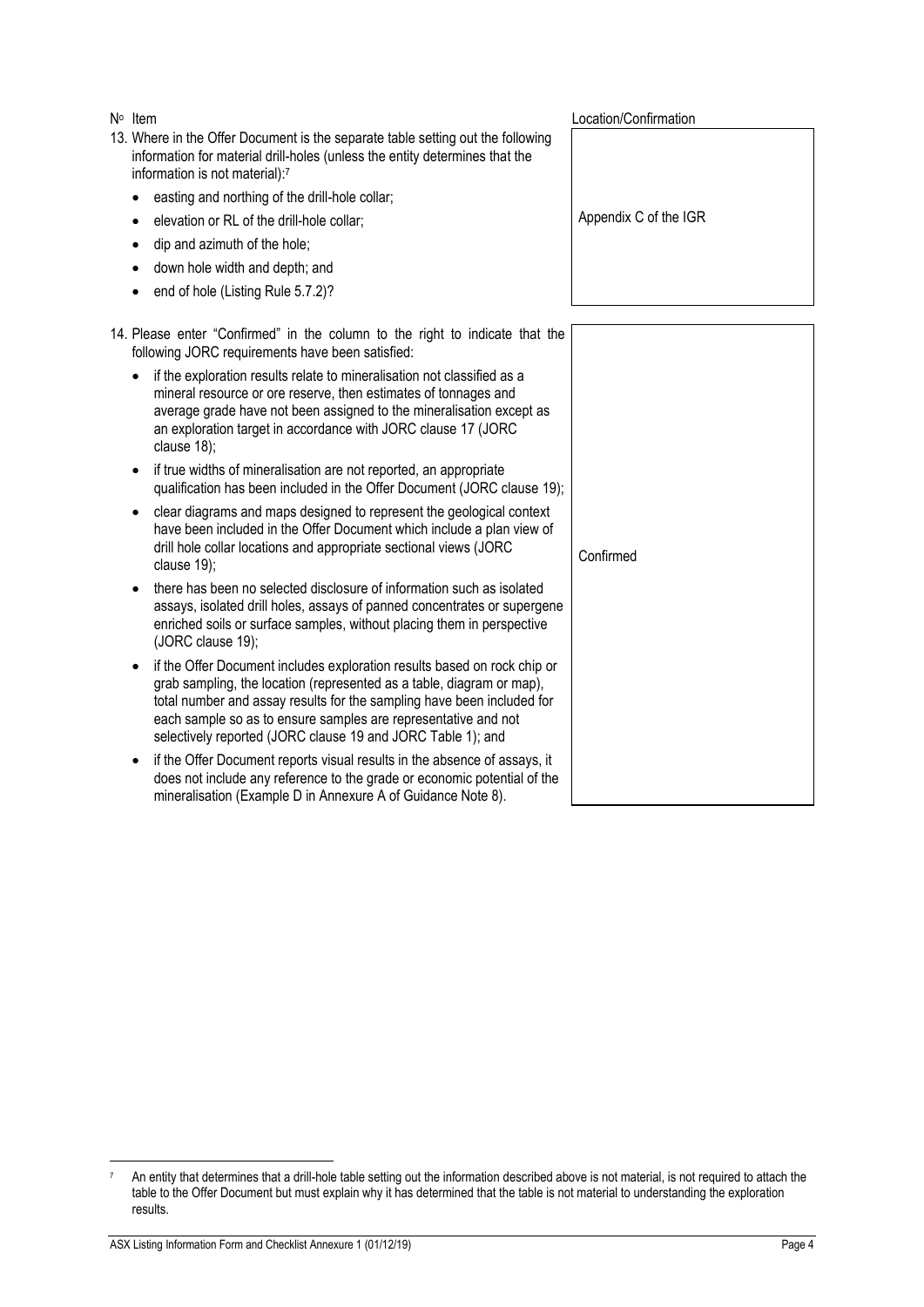# **Mineral resources**

*Complete this section if the Offer Document includes any reference to an estimate of mineral resources.*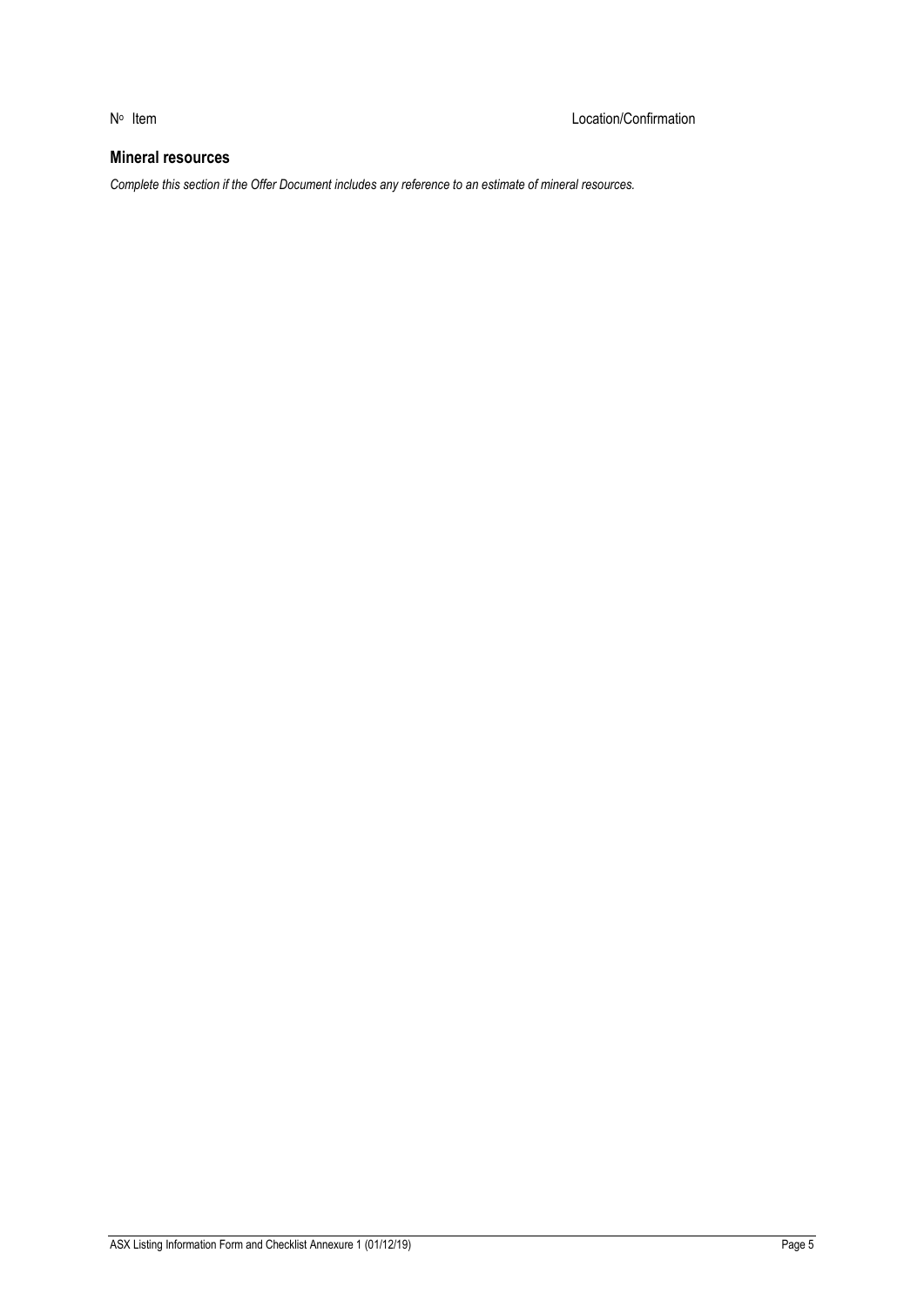15. Where in the Offer Document does the competent person explicitly discuss the basis for the reasonable prospects for eventual economic extraction of the mineral resource (JORC clause 20)?

#### Location/Confirmation

Not Applicable. The Prospectus does not include any reference to an estimate of Mineral Resources in respect of Larvotto's Projects.

Golder notes that it has not performed the role, nor does it accept the responsibilities, of a Competent Person as defined by the JORC Code in respect to the Mineral Resource estimates presented in Table 2 and Table 3 of the IGR.

Section 2.2.1 (Table 2) presents the July 2014 JORC Mineral Resource estimate for the Barbara Mine. The Mineral Resource estimate was not completed by Golder, however; the Golder Competent Person has added a note under the table that presents the Mineral Resource Estimate, stating "*A JORC Code Table 1: Check List of Assessment and Reporting Criteria document supporting the above Mineral Resource estimate for the Barbara Mine was appended to Syndicated's ASX announcement released on 18 July 2014 (Syndicated 2014).*" A hyperlink to the relevant document has been provided in Section 14.0 of the IGR.

Section 2.1.2 (Table 3) presents the 31 December 2020 Mineral Resource estimate for the MIM Mining Operations. The Mineral Resource estimate was not completed by Golder, however; the Golder Competent Person has added a note under the table that presents the Mineral Resource Estimate, stating "A JORC Code Table 1: Check List of Assessment and Reporting Criteria document supporting the above Mineral Resource estimate for the MIM mining operations has not been sighted by Golder." Glencore is not required to make JORC Code Table 1: Check List of Assessment and Reporting Criteria documents available in the public domain.

Larvotto has not estimated and is not reporting any Mineral Resources as part of the IGR. References to the July 2014 Barbara Mine and 31 December 2020 MIM Mining Operations Mineral Resource estimates (sourced from the public domain) are presented as background information only and are not to be considered assets of Larvotto.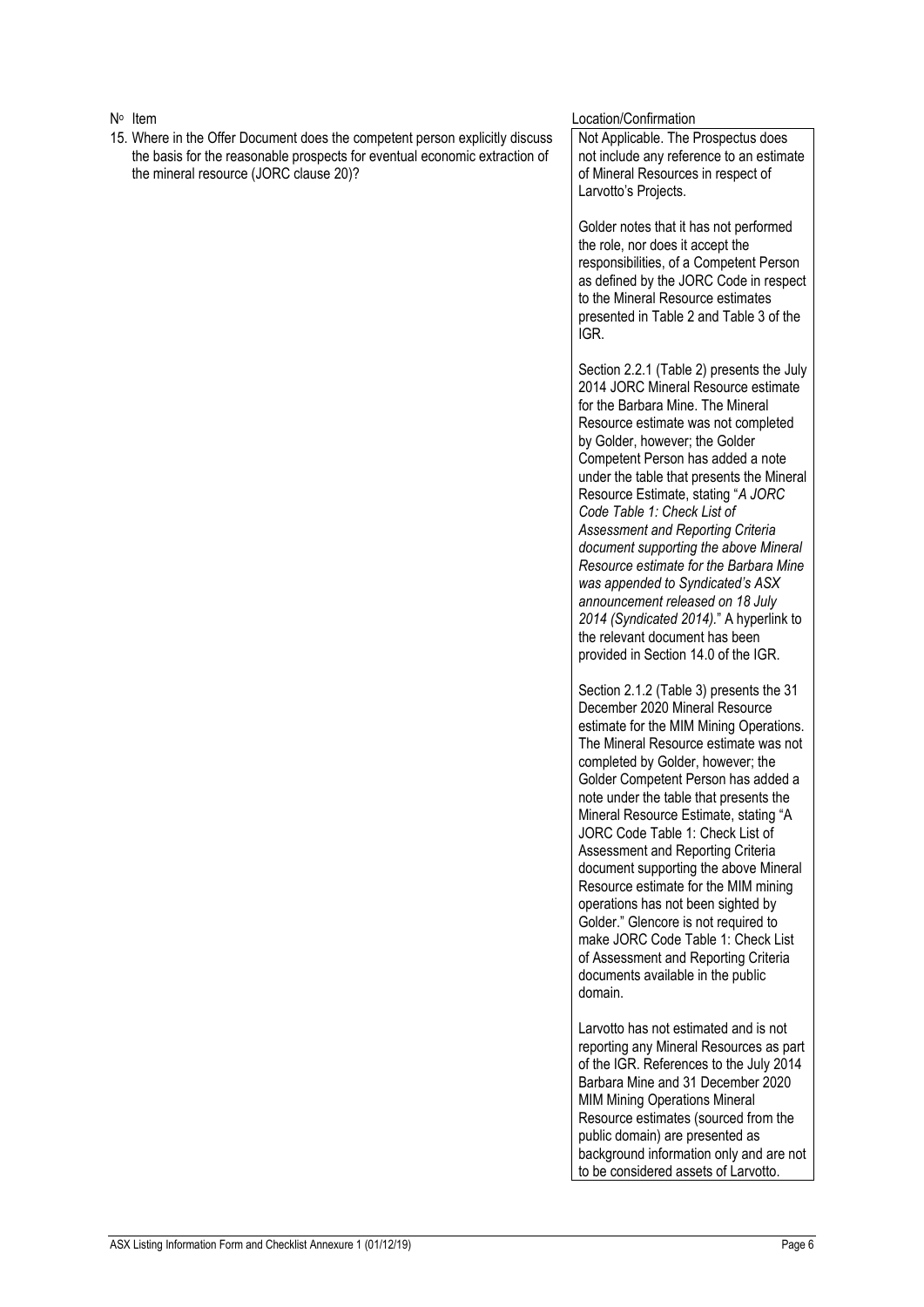16. Where in the Offer Document does the competent person explicitly discuss the technical and economic support for the cut-off assumption applied (JORC clause 20)?

#### Location/Confirmation

Not Applicable.

However, Golders notes that for the Barbara Mine, in the JORC Code Table 1: Check List of Assessment and Reporting Criteria document supporting the Mineral Resource estimate

For the MIM Mining Operations, Glencore has not made this information available in the public domain.

Larvotto has not estimated and is not reporting any Mineral Resources as part of the IGR. References to the July 2014 Barbara Mine and 31 December 2020 MIM Mining Operations Mineral Resource estimates (sourced from the public domain) are presented as background information only and are not to be considered assets of Larvotto.

Not Applicable.

However, Golders notes that for the Barbara Mine, in the JORC Code Table 1: Check List of Assessment and Reporting Criteria document supporting the Mineral Resource estimate

For the MIM Mining Operations, Glencore has not made this information available in the public domain.

Larvotto has not estimated and is not reporting any Mineral Resources as part of the IGR. References to the July 2014 Barbara Mine and 31 December 2020 MIM Mining Operations Mineral Resource estimates (sourced from the public domain) are presented as background information only and are not to be considered assets of Larvotto.

17. Where in the Offer Document does it disclose the relevant geology and geological interpretation (Listing Rule 5.8.1 first bullet point)?<sup>8</sup>

Note that the information referred in items 17-24 should be disclosed independently from the separate report in relation to each of the criteria in sections 1, 2 and 3 (and 5 if appropriate) of JORC Table 1 required under Listing Rule 5.8.2 mentioned in item 25 below.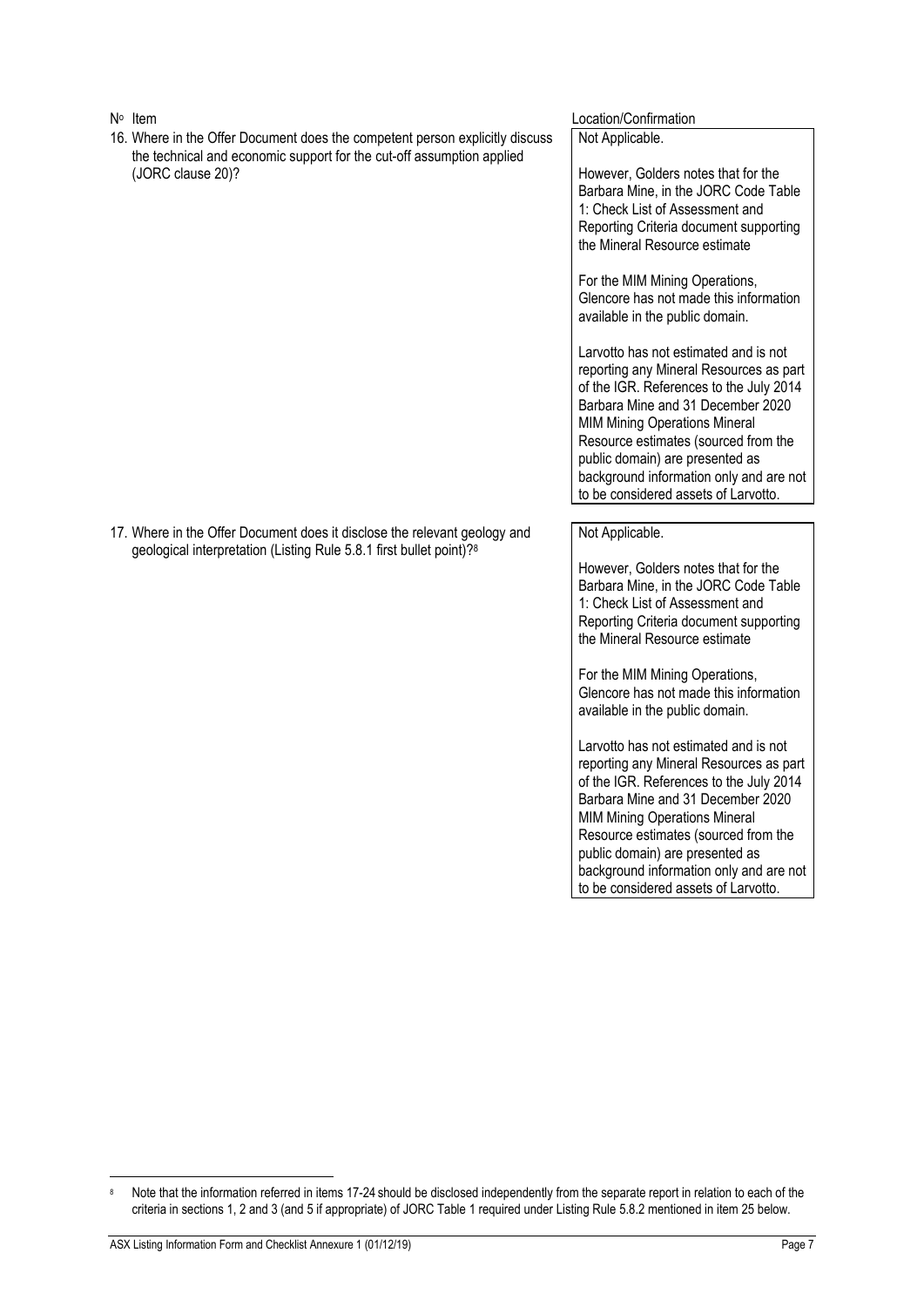| $N^{\circ}$ Item                                                                                                                                 | Location/Confirmation                                                                                                                                                                                                                                                                                                                                                  |
|--------------------------------------------------------------------------------------------------------------------------------------------------|------------------------------------------------------------------------------------------------------------------------------------------------------------------------------------------------------------------------------------------------------------------------------------------------------------------------------------------------------------------------|
| 18. Where in the Offer Document does it disclose the entity's sampling and sub-<br>sampling techniques (Listing Rule 5.8.1 second bullet point)? | Not Applicable.                                                                                                                                                                                                                                                                                                                                                        |
|                                                                                                                                                  | However, Golders notes that for the<br>Barbara Mine, in the JORC Code Table<br>1: Check List of Assessment and<br>Reporting Criteria document supporting<br>the Mineral Resource estimate                                                                                                                                                                              |
|                                                                                                                                                  | For the MIM Mining Operations,<br>Glencore has not made this information<br>available in the public domain.                                                                                                                                                                                                                                                            |
|                                                                                                                                                  | Larvotto has not estimated and is not<br>reporting any Mineral Resources as part<br>of the IGR. References to the July 2014<br>Barbara Mine and 31 December 2020<br><b>MIM Mining Operations Mineral</b><br>Resource estimates (sourced from the<br>public domain) are presented as<br>background information only and are not<br>to be considered assets of Larvotto. |
| 19. Where in the Offer Document does it disclose the entity's drilling techniques                                                                | Not Applicable.                                                                                                                                                                                                                                                                                                                                                        |
| (Listing Rule 5.8.1 third bullet point)?                                                                                                         | However, Golders notes that for the<br>Barbara Mine, in the JORC Code Table<br>1: Check List of Assessment and<br>Reporting Criteria document supporting<br>the Mineral Resource estimate                                                                                                                                                                              |
|                                                                                                                                                  | For the MIM Mining Operations,<br>Glencore has not made this information<br>available in the public domain.                                                                                                                                                                                                                                                            |
|                                                                                                                                                  | Larvotto has not estimated and is not<br>reporting any Mineral Resources as part<br>of the IGR. References to the July 2014<br>Barbara Mine and 31 December 2020<br><b>MIM Mining Operations Mineral</b><br>Resource estimates (sourced from the<br>public domain) are presented as<br>background information only and are not<br>to be considered assets of Larvotto. |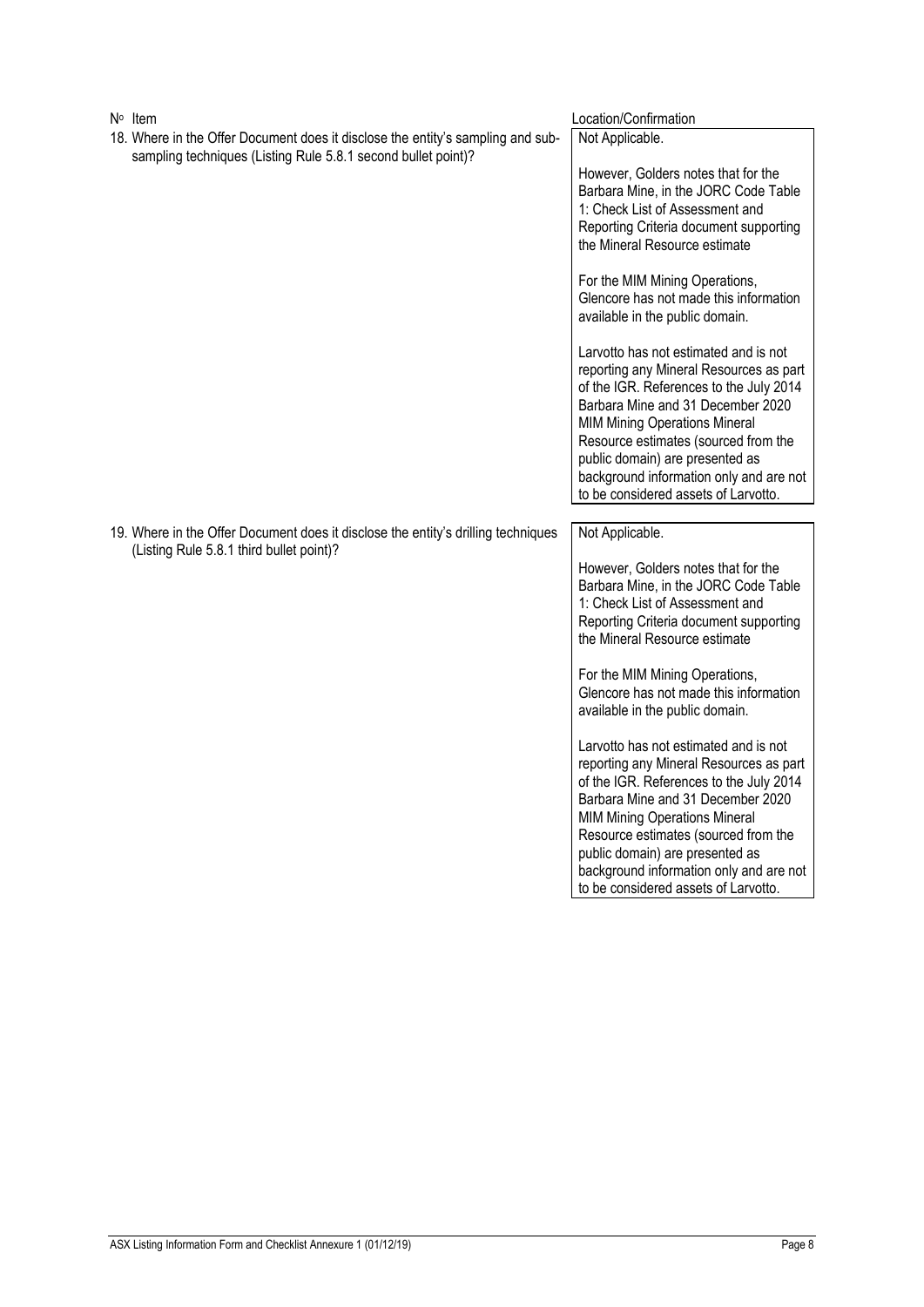20. Where in the Offer Document does it disclose the criteria used for classification, including drill and data spacing and distribution – this includes separately identifying the drill spacing used to classify each category of mineral resources (inferred, indicated and measured) where estimates for more than one category of mineral resource are reported (Listing Rule 5.8.1 fourth bullet point)?

#### Location/Confirmation

Not Applicable.

However, Golders notes that for the Barbara Mine, in the JORC Code Table 1: Check List of Assessment and Reporting Criteria document supporting the Mineral Resource estimate

For the MIM Mining Operations, Glencore has not made this information available in the public domain.

Larvotto has not estimated and is not reporting any Mineral Resources as part of the IGR. References to the July 2014 Barbara Mine and 31 December 2020 MIM Mining Operations Mineral Resource estimates (sourced from the public domain) are presented as background information only and are not to be considered assets of Larvotto.

21. Where in the Offer Document does it disclose the entity's sample analysis method (Listing Rule 5.8.1 fifth bullet point)?

#### Not Applicable.

However, Golders notes that for the Barbara Mine, in the JORC Code Table 1: Check List of Assessment and Reporting Criteria document supporting the Mineral Resource estimate

For the MIM Mining Operations, Glencore has not made this information available in the public domain.

Larvotto has not estimated and is not reporting any Mineral Resources as part of the IGR. References to the July 2014 Barbara Mine and 31 December 2020 MIM Mining Operations Mineral Resource estimates (sourced from the public domain) are presented as background information only and are not to be considered assets of Larvotto.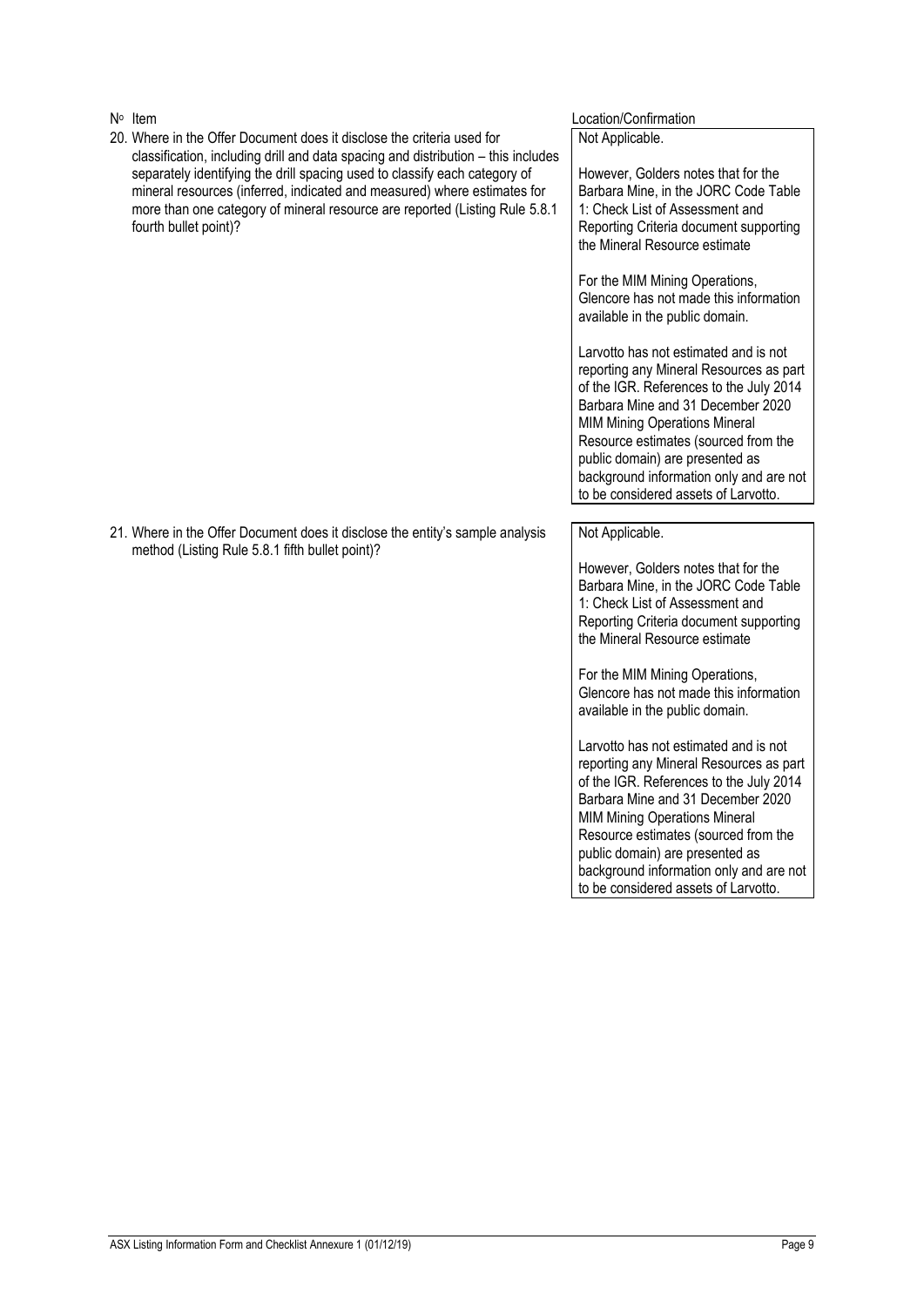- N<sup>o</sup> Item
- 22. Where in the Offer Document does it disclose the entity's estimation methodology (Listing Rule 5.8.1 sixth bullet point)?

#### Location/Confirmation

Not Applicable.

However, Golders notes that for the Barbara Mine, in the JORC Code Table 1: Check List of Assessment and Reporting Criteria document supporting the Mineral Resource estimate

For the MIM Mining Operations, Glencore has not made this information available in the public domain.

Larvotto has not estimated and is not reporting any Mineral Resources as part of the IGR. References to the July 2014 Barbara Mine and 31 December 2020 MIM Mining Operations Mineral Resource estimates (sourced from the public domain) are presented as background information only and are not to be considered assets of Larvotto.

Not Applicable.

However, Golders notes that for the Barbara Mine, in the JORC Code Table 1: Check List of Assessment and Reporting Criteria document supporting the Mineral Resource estimate

For the MIM Mining Operations, Glencore has not made this information available in the public domain.

Larvotto has not estimated and is not reporting any Mineral Resources as part of the IGR. References to the July 2014 Barbara Mine and 31 December 2020 MIM Mining Operations Mineral Resource estimates (sourced from the public domain) are presented as background information only and are not to be considered assets of Larvotto.

23. Where in the Offer Document does it disclose the entity's cut-off grade(s), including the basis for the selected cut-off grade(s) (Listing Rule 5.8.1 seventh bullet point)?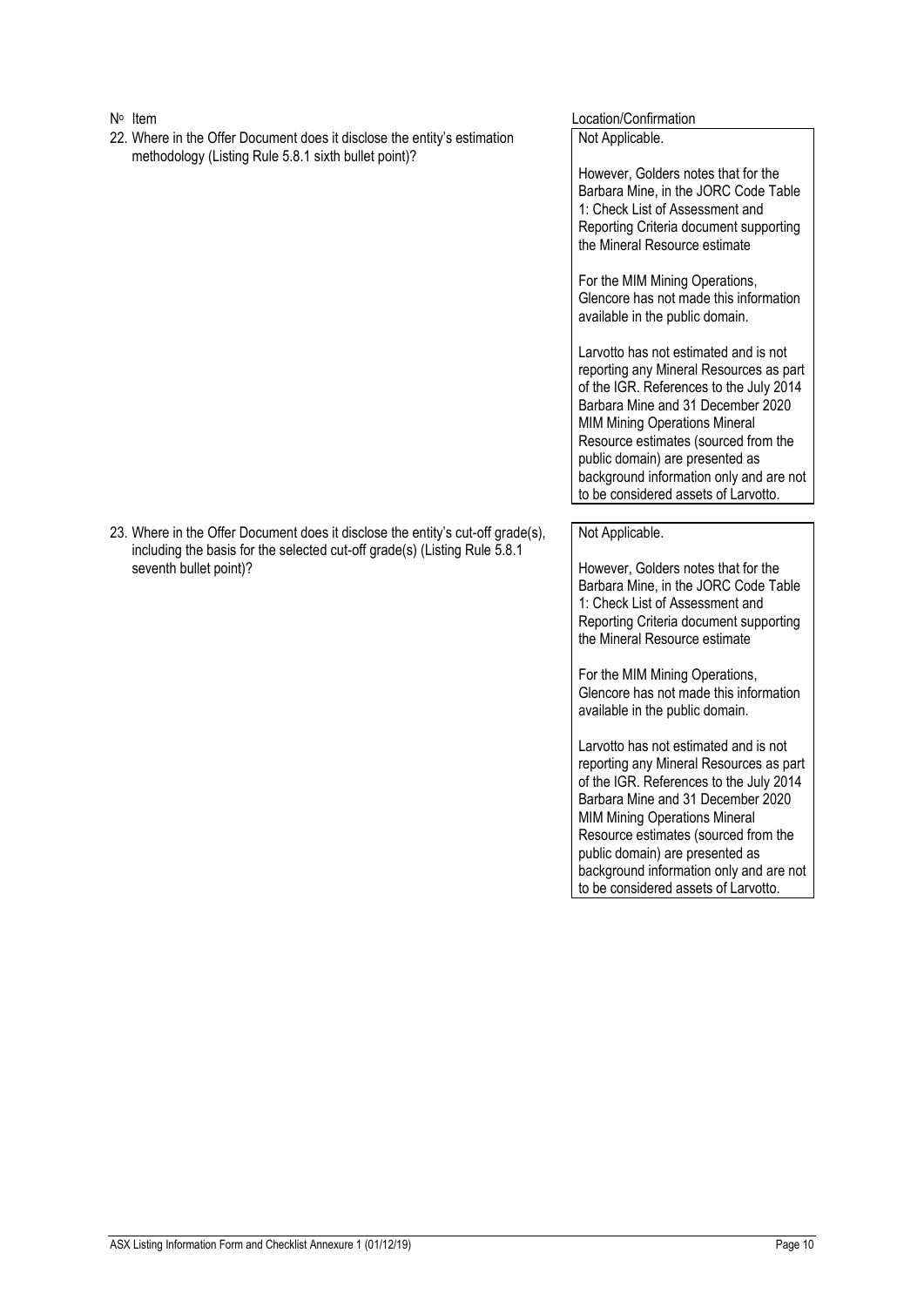| $N^{\circ}$ Item                                                                                                                                                                                          | Location/Confirmation                                                                                                                                                                                                                                                                                                                                                                                                                                                                                                                                                           |
|-----------------------------------------------------------------------------------------------------------------------------------------------------------------------------------------------------------|---------------------------------------------------------------------------------------------------------------------------------------------------------------------------------------------------------------------------------------------------------------------------------------------------------------------------------------------------------------------------------------------------------------------------------------------------------------------------------------------------------------------------------------------------------------------------------|
| 24. Where in the Offer Document does it disclose mining and metallurgical<br>methods and parameters, and other material modifying factors considered to<br>date (Listing Rule 5.8.1 eighth bullet point)? | Not Applicable.<br>However, Golders notes that for the<br>Barbara Mine, in the JORC Code Table<br>1: Check List of Assessment and<br>Reporting Criteria document supporting<br>the Mineral Resource estimate<br>For the MIM Mining Operations,<br>Glencore has not made this information<br>available in the public domain.<br>Larvotto has not estimated and is not<br>reporting any Mineral Resources as part<br>of the IGR. References to the July 2014<br>Barbara Mine and 31 December 2020<br><b>MIM Mining Operations Mineral</b><br>Resource estimates (sourced from the |
|                                                                                                                                                                                                           | public domain) are presented as                                                                                                                                                                                                                                                                                                                                                                                                                                                                                                                                                 |
|                                                                                                                                                                                                           | background information only and are not<br>to be considered assets of Larvotto.                                                                                                                                                                                                                                                                                                                                                                                                                                                                                                 |
|                                                                                                                                                                                                           |                                                                                                                                                                                                                                                                                                                                                                                                                                                                                                                                                                                 |
| 25. Where in the Offer Document is the separate report in relation to each of the<br>criteria in sections 1, 2 and 3 (and 5 if appropriate) of JORC Table 1 (Listing                                      | Not Applicable.                                                                                                                                                                                                                                                                                                                                                                                                                                                                                                                                                                 |
| Rule 5.8.2)? <sup>9</sup>                                                                                                                                                                                 | However, Golders notes that for the                                                                                                                                                                                                                                                                                                                                                                                                                                                                                                                                             |
|                                                                                                                                                                                                           | Barbara Mine, in the JORC Code Table                                                                                                                                                                                                                                                                                                                                                                                                                                                                                                                                            |
|                                                                                                                                                                                                           | 1: Check List of Assessment and<br>Reporting Criteria document supporting                                                                                                                                                                                                                                                                                                                                                                                                                                                                                                       |
|                                                                                                                                                                                                           | the Mineral Resource estimate                                                                                                                                                                                                                                                                                                                                                                                                                                                                                                                                                   |
|                                                                                                                                                                                                           | For the MIM Mining Operations,                                                                                                                                                                                                                                                                                                                                                                                                                                                                                                                                                  |
|                                                                                                                                                                                                           | Glencore has not made this information<br>available in the public domain.                                                                                                                                                                                                                                                                                                                                                                                                                                                                                                       |
|                                                                                                                                                                                                           | Larvotto has not estimated and is not                                                                                                                                                                                                                                                                                                                                                                                                                                                                                                                                           |
|                                                                                                                                                                                                           | reporting any Mineral Resources as part                                                                                                                                                                                                                                                                                                                                                                                                                                                                                                                                         |
|                                                                                                                                                                                                           | of the IGR. References to the July 2014<br>Barbara Mine and 31 December 2020                                                                                                                                                                                                                                                                                                                                                                                                                                                                                                    |
|                                                                                                                                                                                                           | <b>MIM Mining Operations Mineral</b>                                                                                                                                                                                                                                                                                                                                                                                                                                                                                                                                            |
|                                                                                                                                                                                                           | Resource estimates (sourced from the<br>public domain) are presented as                                                                                                                                                                                                                                                                                                                                                                                                                                                                                                         |
|                                                                                                                                                                                                           | background information only and are not                                                                                                                                                                                                                                                                                                                                                                                                                                                                                                                                         |
|                                                                                                                                                                                                           | to be considered assets of Larvotto.                                                                                                                                                                                                                                                                                                                                                                                                                                                                                                                                            |
| 26. Please enter "Confirmed" in the column to the right to indicate that the                                                                                                                              | Not Applicable. Larvotto has not                                                                                                                                                                                                                                                                                                                                                                                                                                                                                                                                                |
| following JORC requirements have been satisfied:                                                                                                                                                          | estimated and is not reporting any                                                                                                                                                                                                                                                                                                                                                                                                                                                                                                                                              |
| the mineral resource estimate has been appropriately classified<br>according to increasing geological confidence (ie inferred, indicated or                                                               | Mineral Resources as part of the IGR.                                                                                                                                                                                                                                                                                                                                                                                                                                                                                                                                           |
| measured - JORC clause 20-24);                                                                                                                                                                            | However, Golders notes that references                                                                                                                                                                                                                                                                                                                                                                                                                                                                                                                                          |
| if an estimation of an inferred mineral resource is presented on the basis<br>$\bullet$                                                                                                                   | to the July 2014 Barbara Mine and 31<br>December 2020 MIM Mining Operations                                                                                                                                                                                                                                                                                                                                                                                                                                                                                                     |
| of extrapolation beyond the nominal sampling spacing and taking into<br>account the style of mineralisation, the report contains sufficient<br>information to inform the reader of:                       | Mineral Resource estimates (sourced<br>from the public domain) are presented<br>as background information only and are                                                                                                                                                                                                                                                                                                                                                                                                                                                          |
| the maximum distance that the resource is extrapolated beyond the<br>sample points;                                                                                                                       | not to be considered assets of Larvotto.                                                                                                                                                                                                                                                                                                                                                                                                                                                                                                                                        |
| the proportion of the resource that is based on extrapolated data;                                                                                                                                        |                                                                                                                                                                                                                                                                                                                                                                                                                                                                                                                                                                                 |

<sup>9</sup> If an entity that determines that any of the criteria is not material to understanding the estimate of mineral resources, the entity must identify the criteria and explain why it has determined that it is not material to that understanding.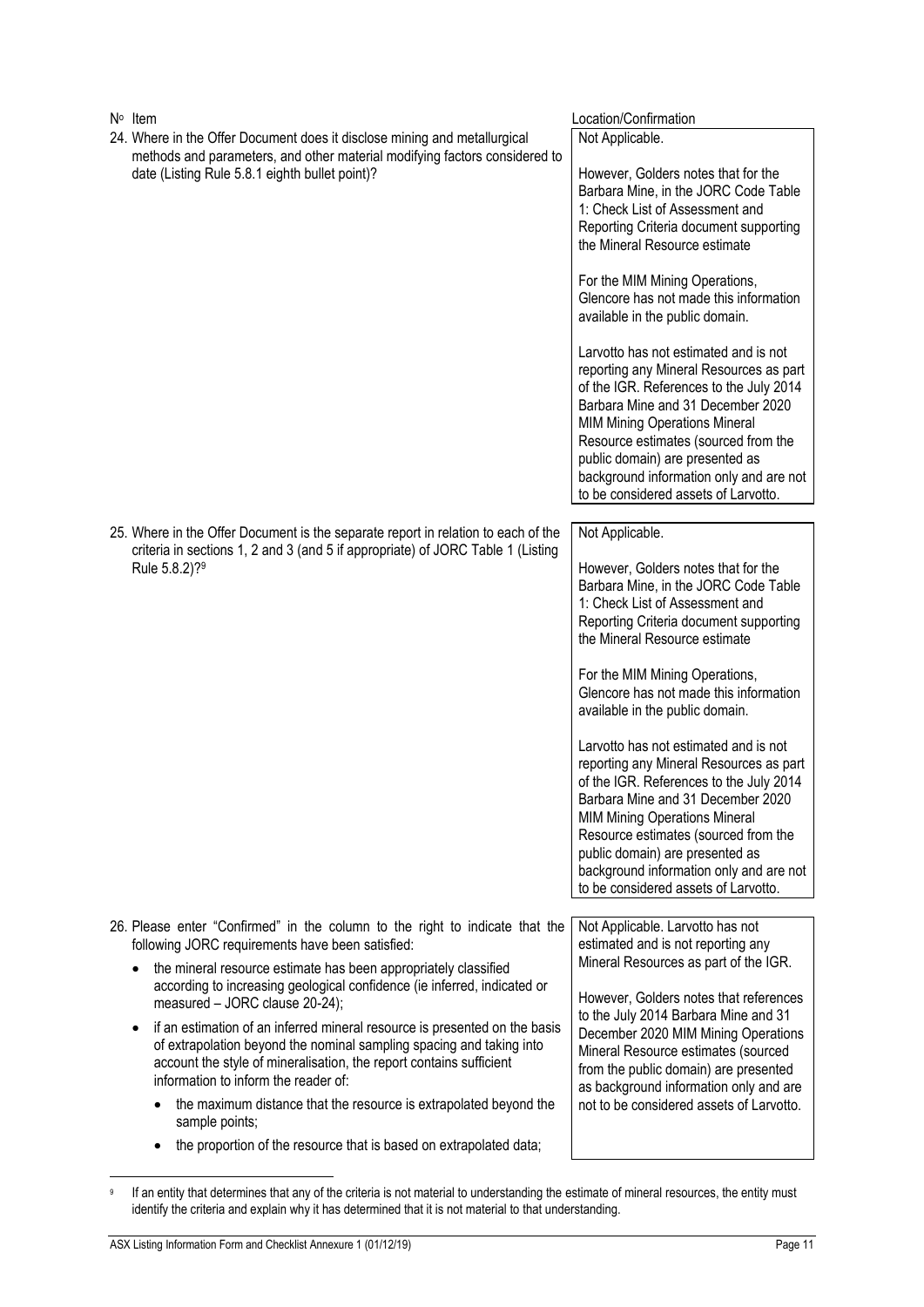- the basis on which the resource is extrapolated to these limits; and
- a diagrammatic representation of the inferred mineral resource showing clearly the extrapolated part of the estimated resource (JORC clause 21);
- the mineral resource estimate has been rounded off to appropriately significant figures, is referred to as an estimate not as a calculation and, in the case of inferred mineral resources, is qualified by the term 'approximately' (JORC clause 25);
- where contained metal or mineral content has been reported, corresponding tonnages and grade have also been reported (JORC clause 26);
- inferred, indicated or measured resources have not been reported as a combined estimate unless details for the individual categories have also been provided (JORC clause 26); and
- resource estimates have not been aggregated with reserve estimates to report a single combined figure (JORC clause 26).

#### **Ore reserves**

*Complete this section if the Offer Document includes any reference to an estimate of ore reserves.*

- 27. Where in the Offer Document does it disclose the material assumptions and the outcomes from any pre-feasibility study (PFS) or feasibility study (FS), as the case may be, defining the ore reserves (Listing Rule 5.9.1 first bullet point)?<sup>10</sup>
- 28. Where in the Offer Document does it disclose the criteria used for classification, including the classification of the mineral resources on which the ore reserves are based and the confidence in the modifying factors applied (Listing Rule 5.9.1 second bullet point)?
- 29. Where in the Offer Document does it disclose the mining method selected and other mining assumptions, including mining recovery factors and mining dilution factors (Listing Rule 5.9.1 third bullet point)?
- 30. Where in the Offer Document does it disclose the processing method selected and other processing assumptions, including the recovery factors applied and the allowances made for deleterious elements (Listing Rule 5.9.1 fourth bullet point)?
- 31. Where in the Offer Document does it disclose the basis of the cut-off grade(s) or quality parameters applied (Listing Rule 5.9.1 fifth bullet point)?
- 32. Where in the Offer Document does it disclose estimation methodology (Listing Rule 5.9.1 sixth bullet point)?
- 33. Where in the Offer Document does it disclose material modifying factors, including the status of environmental approvals, mining tenements and approvals, other governmental factors and infrastructure requirements for the selected mining methods and for transportation to market (Listing Rule 5.9.1 seventh bullet point)?

The Prospectus does not include any reference to an estimate of ore reserves

N/A

N/A

N/A

N/A

N/A

| <sup>10</sup> If the economic assumptions are commercially sensitive to the entity, an explanation of the methodology used to determine the |
|---------------------------------------------------------------------------------------------------------------------------------------------|
| assumptions rather than the actual figure can be reported.                                                                                  |

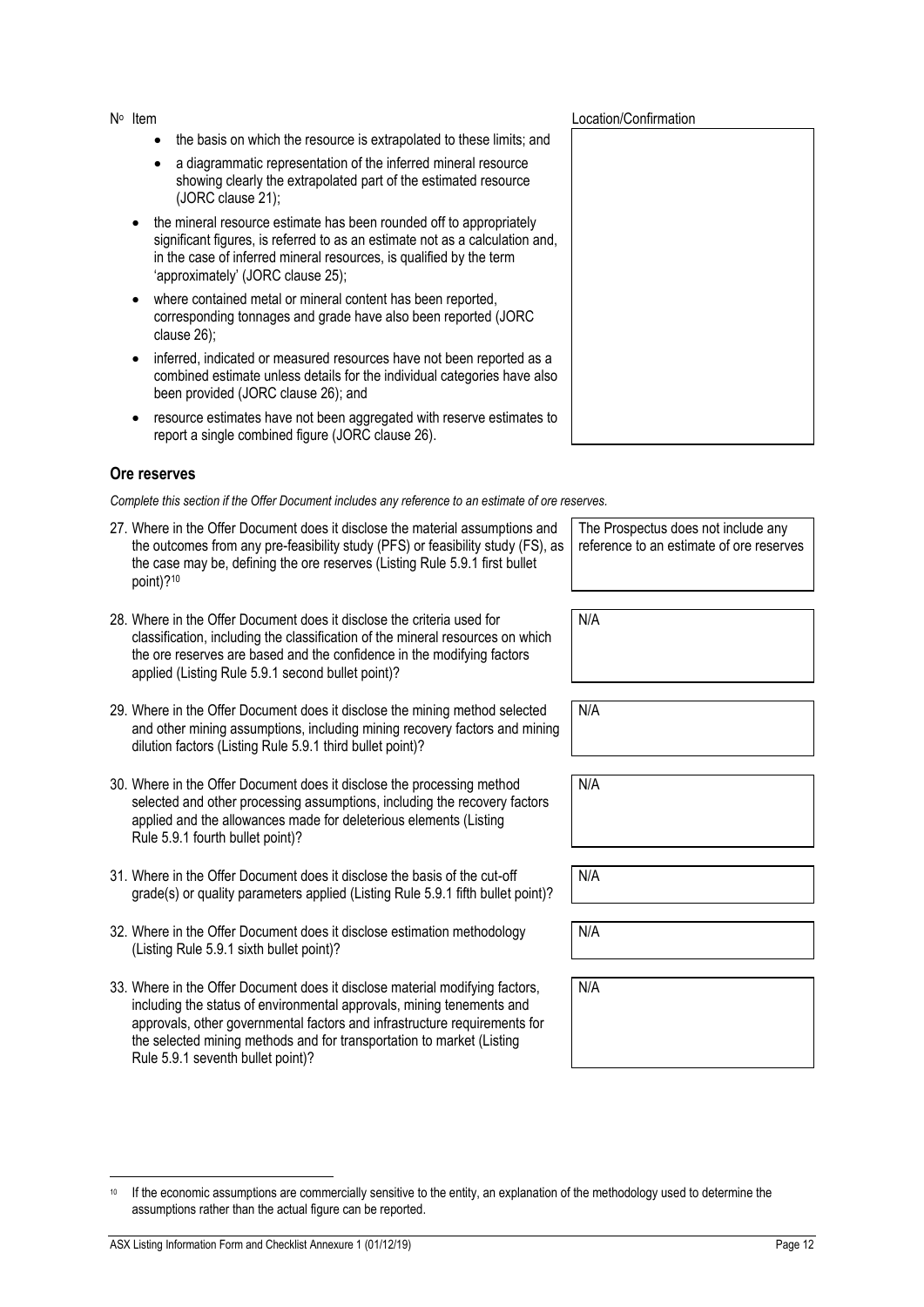|           | 34. Where in the Offer Document is the separate report in relation to each of the<br>criteria in sections 1, 2, 3 and 4 (and 5 if appropriate) of JORC Table 1<br>(Listing Rule 5.9.2)? <sup>11</sup>                                     | N/A |
|-----------|-------------------------------------------------------------------------------------------------------------------------------------------------------------------------------------------------------------------------------------------|-----|
|           | 35. Please enter "Confirmed" in the column to the right to indicate that the<br>following JORC requirements have been satisfied:                                                                                                          | N/A |
|           | the reserve estimate has been appropriately classified according to<br>increasing geological confidence (ie probable or proved - JORC<br>clause 29-32);                                                                                   |     |
|           | the reserve estimate has been rounded off to appropriately significant<br>figures (JORC clause 33);                                                                                                                                       |     |
| $\bullet$ | where present metal or mineral content has been reported,<br>corresponding tonnages and grade have also been reported (JORC<br>clause $34$ );                                                                                             |     |
| ٠         | proved and probable reserves have not been reported as a combined<br>estimate unless details for the individual categories have also been<br>provided (JORC clause 34);                                                                   |     |
| $\bullet$ | reserve estimates have not been aggregated with resource estimates to<br>report a single combined figure (JORC clause 36); and                                                                                                            |     |
| ٠         | where figures for both resources and reserves are reported, a statement<br>has been included in the Offer Document which clearly indicates whether<br>the resources are inclusive of, or additional to, the reserves (JORC<br>clause 36). |     |

#### **Production targets or financial information derived from production targets**

*Complete this section if the Offer Document includes any reference to a production target or financial information derived from a production target (such as forecast revenues, forecast costs of production, forecast capex, a net present value, internal rate of return or payback period).*

| 36. Where in the Offer Document does it disclose the material assumptions on |
|------------------------------------------------------------------------------|
| which the production target is based (Listing Rule 5.16.1)?                  |

N<sup>o</sup> Item

Specifically, where in the Offer Document does it disclose the material assumptions about the 'modifying factors' in the JORC Code?

Specifically, where in the Offer Document does it disclose the material assumptions about the scheduling of development and production and the availability of project finance?

- 37. Where in the Offer Document does it state that the reserves or resources underpinning the production target have been prepared by a competent person in accordance with the JORC Code (Listing Rule 5.16.2)?<sup>12</sup>
- 38. Where in the Offer Document does it state the relevant proportions of ore reserves, mineral resources, exploration target and qualifying foreign estimates underpinning the production target (Listing Rule 5.16.3)?

N/A, the Prospectus does not include any reference to a production target or financial information derived from a production target

**Location/Confirmation** 

N/A

N/A

N/A

<sup>11</sup> If an entity that determines that any of the criteria is not material to understanding the estimate of ore reserves, the entity must identify the criteria and explain why it has determined that it is not material to that understanding.

<sup>12</sup> Note that disclosing a production target that is based solely on an exploration target or solely on a combination of inferred mineral resources and an exploration target is prohibited (Listing Rule 15.5(a)), as is disclosing a production target based solely or partly on historical estimates or foreign estimates (other than qualifying foreign estimates) of mineralisation (Listing Rule 15.5(b)). A production target that is based solely on an inferred mineral resource must comply with Listing Rule 5.16.6.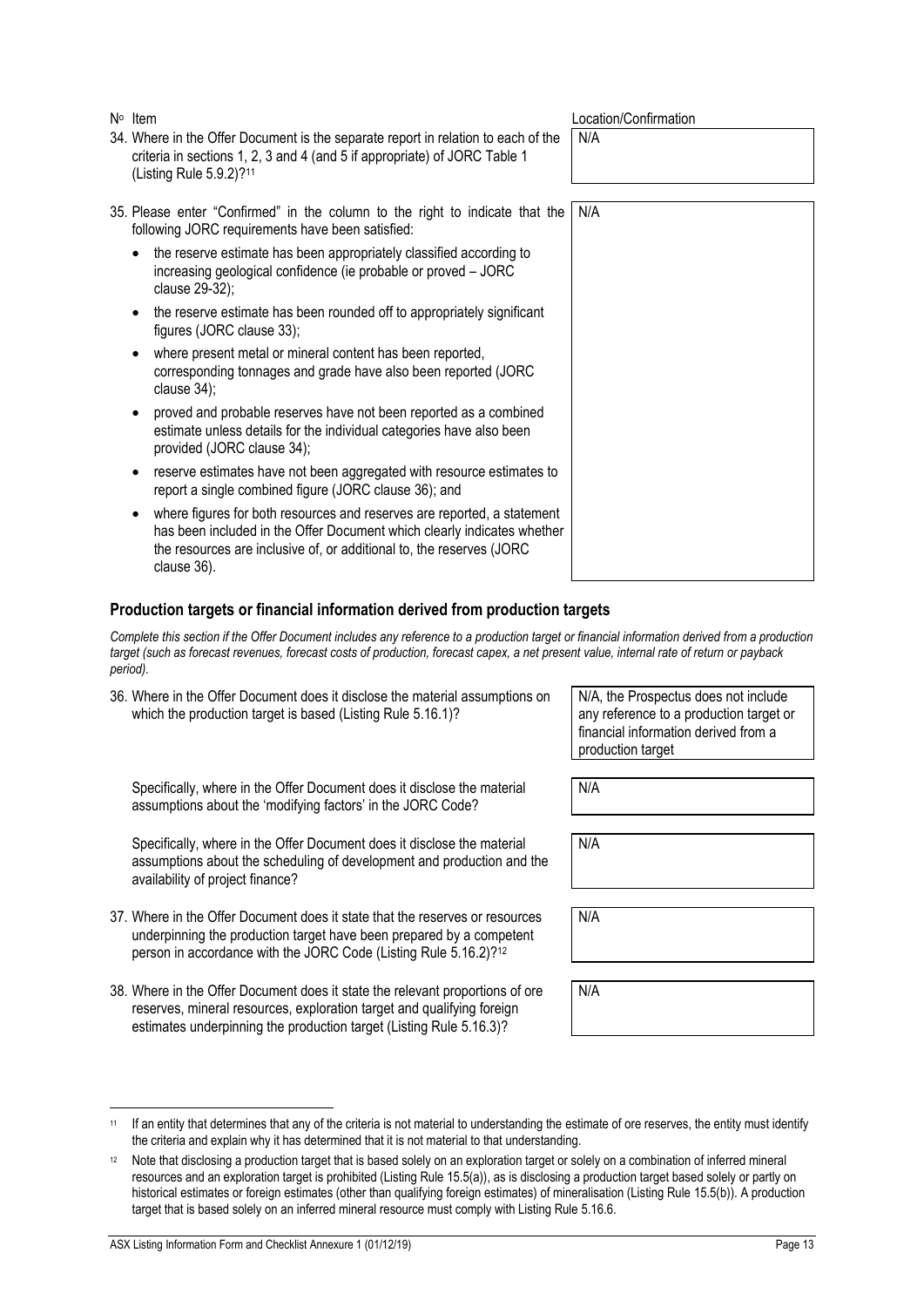- N<sup>o</sup> Item
- 39. Is a proportion of the production target based on an inferred mineral resource?

If so, please indicate where in the Offer Document the required cautionary statement has been included stating that:<sup>13</sup>

"*There is a low level of geological confidence associated with inferred mineral resources and there is no certainty that further exploration work will result in the determination of indicated mineral resources or that the production target itself will be realised*" (Listing Rule 5.16.4)?

40. Is a proportion of the production target based on an exploration target?

If so, where in the Offer Document does it include a statement of the factors that lead the entity to believe that it has a reasonable basis for reporting the production target in that context (Listing Rule 5.16.5 and section 8 of Guidance Note 31 *Reporting on Mining Activities*)?

Please also indicate where in the Offer Document the required cautionary statement has been included stating that:<sup>14</sup>

"*The potential quantity and grade of an exploration target is conceptual in nature, there has been insufficient exploration to determine a mineral resource and there is no certainty that further exploration work will result in the determination of mineral resources or that the production target itself will be realised.*" (Listing Rule 5.16.5 and section 8 of Guidance Note 31 *Reporting on Mining Activities*)?

41. Is the Production Target based solely on an inferred mineral resource?

If so, where in the Offer Document does it include a statement of the factors that lead the entity to believe that it has a reasonable basis for reporting the production target based solely on inferred mineral resources (Listing Rule 5.16.6 and section 8.7 of Guidance Note 31 *Reporting on Mining Activities*)?

Please indicate where in the Offer Document it states the level of confidence with which the inferred mineral resources are estimated and the basis for that level of confidence (Listing Rule 5.16.6)

Please also indicate where in the Offer Document the required cautionary statement has been included stating that:<sup>15</sup>

"*There is a low level of geological confidence associated with inferred mineral resources and there is no certainty that further exploration work will result in the determination of indicated mineral resources or that the production target itself will be realised. The stated production target is based on the company's current expectations of future results or events and should not be solely relied upon by investors when making investment decisions. Further evaluation work and appropriate studies are required to establish sufficient confidence that this target will be met.*" (Listing Rule 5.16.6)

And provide a copy of the technical report required under Listing Rule 5.16. to support the production target with a sufficient level of confidence and which has been prepared by, or under the supervision of, a named independent competent person or persons and includes the information referred to in Listing Rules 5.22(b) and (c)

Location/Confirmation

N/A

N/A

| N/A |
|-----|
|     |
|     |
|     |
|     |

| N/A |  |  |  |
|-----|--|--|--|
|     |  |  |  |

| N/A |
|-----|
|     |
|     |
|     |
|     |
|     |

| $.6$ N/A |
|----------|
|          |
|          |
|          |

Note that the cautionary statement must be proximate to, and have equal prominence as, the reported production target.

<sup>14</sup> Note again that the cautionary statement must be proximate to, and have equal prominence as, the reported production target.

<sup>15</sup> Note again that the cautionary statement must be proximate to, and have equal prominence as, the reported production target.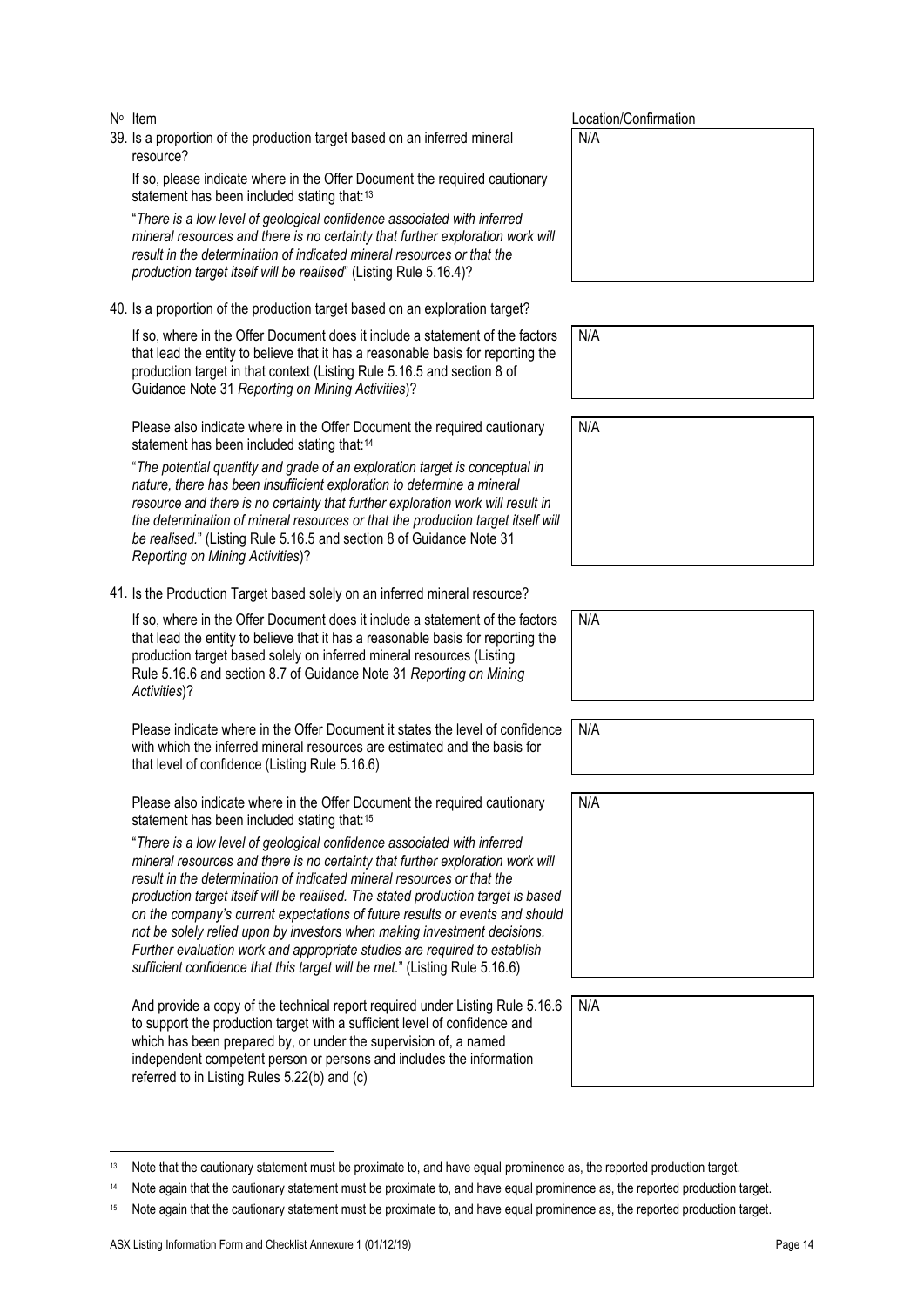- N<sup>o</sup> Item
- 42. Is the production target based on a portion of inferred mineral resources and/or an exploration target in addition to ore reserves and/or measured and indicated mineral resources?

If so, please enter "Confirmed" in the column to the right to indicate that the entity is satisfied that the respective proportions of inferred mineral resources and the exploration target are not the determining factors in project viability (section 8.5 of Guidance Note 31 *Reporting on Mining Activities*)

Please also enter "Confirmed" in the column to the right to indicate that the inferred mineral resources and exploration target do not feature as a significant proportion early in the mine plan (section 8.5 of Guidance Note 31 *Reporting on Mining Activities*)

- 43. Is a proportion of the production target based on qualifying foreign estimates that have not been verified and reported as mineral resources or ore reserves in accordance with the JORC Code after 3 years from the date the qualifying foreign estimates were initially reported? If so, where in the Offer Document is the statement and explanation referred to in Listing Rule 5.14.2 (Listing Rule 5.16.7)?
- 44. Does the Offer Document include forecast financial information derived from a production target relating to:
	- the mineral resources and ore reserves holdings of the entity (an entity level production target); or
	- a material mining project of the entity (or two or more mining projects which together are material to the entity)?

If so, where in the Offer Document does it include all material assumptions on which the forecast financial information is based (Listing Rule 5.17.1)?<sup>16</sup>

Where in the Offer Document does it state the production target from which the forecast financial information is derived, including all the information contained in Listing Rule 5.16 (Listing Rule 5.17.2)

If a significant proportion of the production target is based on an exploration target, where in the Offer Document does it state the implications for the forecast financial information of not including the exploration target in the production target (Listing Rule 5.17.3)

#### **Scoping studies**<sup>17</sup>

*Complete this section if the Offer Document includes any reference to a scoping study.*

45. Is the scoping study partially supported by an inferred mineral resource and/or exploration target?

If so, where in the Offer Document does it state both the proportion and relative sequencing of the inferred mineral resource and/or exploration target within the scoping study (JORC clause 38)?

Location/Confirmation

N/A

N/A

| N/A |  |  |  |
|-----|--|--|--|
|     |  |  |  |
|     |  |  |  |
|     |  |  |  |
|     |  |  |  |

N/A

N/A

N/A

been undertaken

Not applicable, no scoping studies have

If the economic assumptions are commercially sensitive to the entity, an explanation of the methodology used to determine the assumptions rather than the actual figure can be reported. Note, however, that economic assumptions may not be commercially sensitive. An entity that considers that certain information is commercially sensitive should refer to section 8.6 of Guidance Note 31 on the steps ASX expects it to take in these circumstances.

<sup>17</sup> JORC clause 38 defines a "scoping study" as an order of magnitude technical and economic study of the potential viability of mineral resources. It includes appropriate assessments of realistically assumed modifying factors together with any other relevant operational factors that are necessary to demonstrate at the time of reporting that progress to a pre-feasibility study can be reasonably justified.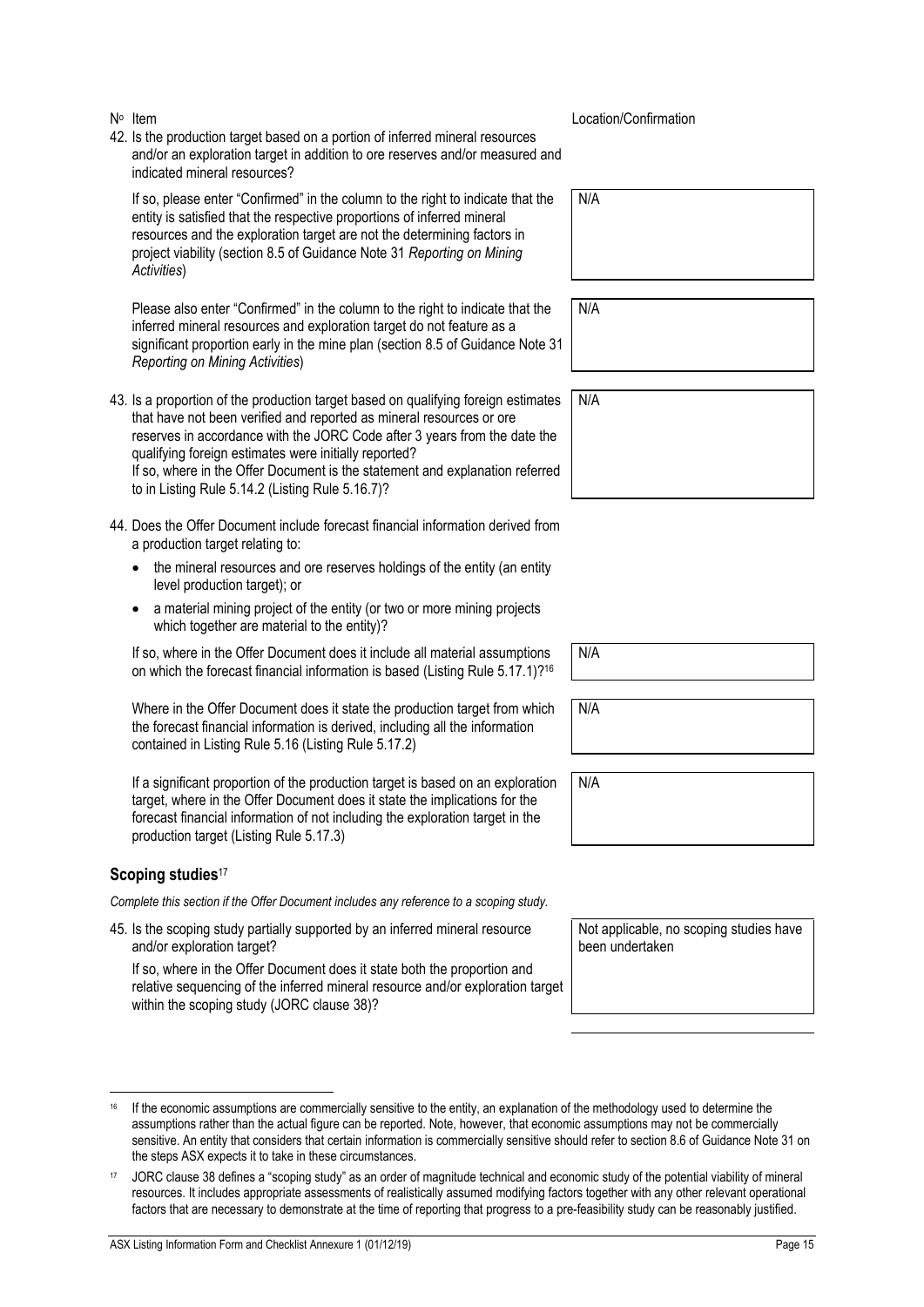- 46. Where in the Offer Document is the cautionary statement required under clause 38 of the JORC Code about the scoping study?<sup>18</sup>
- 47. Has the sample cautionary statement suggested in clause 38 of the JORC Code been augmented to reflect the surrounding facts and circumstances and to address the other issues dealt with in ASX's scoping study guidance (ASX Scoping Study Guideline 4)?

#### **Mining exploration entities**

*Complete this section if the entity is a mining exploration entity.*

- 48. Where in the Offer Document is there a map or maps of the entity's mining tenements prepared by a competent person, which:
	- indicate the geology and other pertinent features of the tenements, including their extent and location in relation to a capital city or major town, and relative to any nearby properties which have a significant bearing on the potential of the tenements;
	- are dated; and
	- identify the competent person and the report to which they relate?
- 49. Where in the Offer Document is there a schedule of the entity's mining tenements prepared by a competent person, which states in relation to each mining tenement:
	- the geographical area where the mining tenement is situated;
	- the nature of the title to the mining tenement;
	- whether the title has been formally confirmed or approved and, if not, whether an application for confirmation or approval is pending and whether the application is subject to challenge; and
	- the person in whose name the title to the mining tenement is currently held?
- 50. Where in the Offer Document is there a statement setting out a program of expenditure, together with a timetable for completion of an exploration program, in respect of each mining tenement (or, where applicable, each group of tenements)?

Location/Confirmation

N/A

N/A

Figure 1, Figure 3 and Figure 4 of the IGR (Mt Isa Copper Project)

Figure 29, Figure 31 to 34, Figure 37, Figure 38, Figure 43, Figures 46 to 48 and Figure 50 of the IGR (Eyre Project)

Figure 55 of the IGR (Ohakuri Project)

Section 5.5.2 of the IGR (Mt Isa Copper Project)

Section 6.5.2 of the IGR (Eyre Project)

Section 7.5.2 of the IGR (Ohakuri Project)

Refer also to the solicitor's reports on tenements for Queensland, New Zealand and Western Australia at Annexures B to D of the Prospectus (respectively)

Section 5.4 of the Prospectus and Section 11.0 of the IGR

<sup>&</sup>lt;sup>18</sup> Note that the cautionary statement must be in the same paragraph as, or immediately following, the disclosure of the scoping study.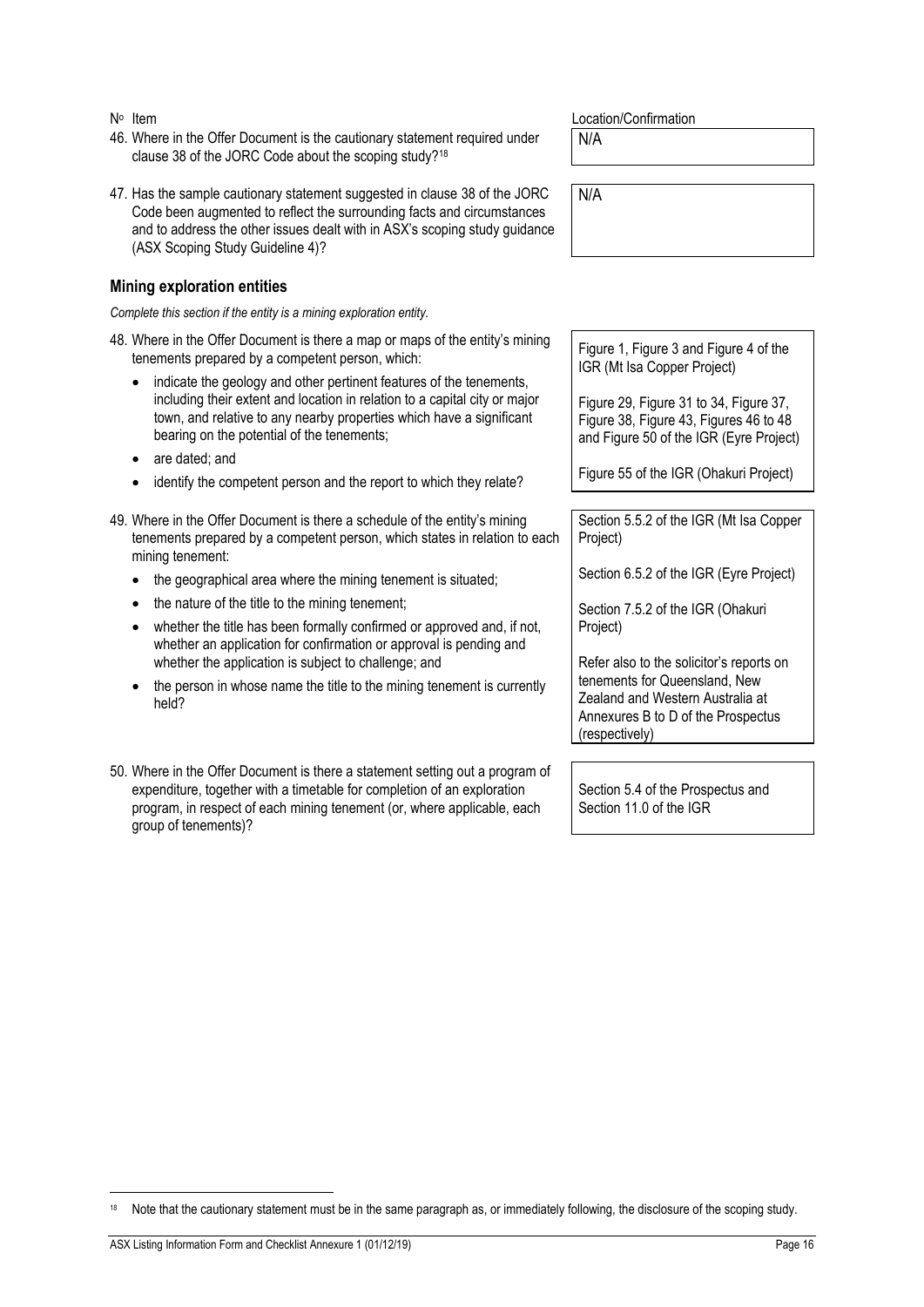- N<sup>o</sup> Item
- 51. Within the 2 years preceding the date of the entity's application for admission to the official list, has the entity acquired, or entered into an agreement to acquire, an interest in a mining exploration area or similar mining tenement from any person?

If so, where in the Offer Document does it disclose:

- the date of the acquisition or agreement:
- full details of the tenement, including any title particulars;
- the name of the vendor:
- if the vendor was not the beneficial owner of the tenement at the date of the acquisition or agreement, the name of the beneficial owner;
- details of any relationship between the vendor (or, if the vendor was not the beneficial owner of the tenement at the date of the acquisition or agreement, between the beneficial owner(s)) and the entity or any related party or promoter of, or adviser to, the entity; and
- details of the purchase price paid or payable and all other consideration (whether legally enforceable or not) passing directly or indirectly to the vendor,

and, if the vendor acquired the tenement from a third party within that 2 year period, the equivalent details to those set out above in relation to the arrangements between the vendor and the third party?

Location/Confirmation

Yes, refer to the Acquisition Agreements (as defined in the Prospectus).

Refer to Section 9.2.1 of the Prospectus for a summary of the joint venture agreement entered into between the Company, Madeleine Exploration Pty Limited (the Company's wholly owned subsidiary) and Zedex Gold Limited dated 28 May 2021 (as amended) (**Ohakuri JVA**).

Refer to Section 9.2.2 of the Prospectus and Schedule 2 of the QLD Solicitor's Report on Tenements at Annexure B for a summary of the tenement sale agreement entered into between the Company, TAS Exploration Pty Ltd (the Company's wholly owned subsidiary) and Minotaur Operations Pty Ltd dated 3 June 2021 (as amended).

Refer to Section 9.2.3 of the Prospectus and Schedule 2 of the QLD Solicitor's Report on Tenements at Annexure B for a summary of the tenement sale agreement entered into between the Company, TAS Exploration Pty Ltd (the Company's wholly owned subsidiary) and Rio Tinto Exploration Pty Ltd dated 17 June 2021 (as amended).

Refer to Section 9.2.4 of the Prospectus and Part III of the WA Solicitor's Report on Tenements at Annexure D for a summary of the tenement sale agreement entered into between the Company, Eyre Resources Pty Ltd (the Company's wholly owned subsidiary) and Ardea Exploration Pty Ltd dated 25 February 2021 (as amended).

The Company confirms that there is no relationship between the vendors and the Company, or any related party or promoter of, or adviser to, the Company.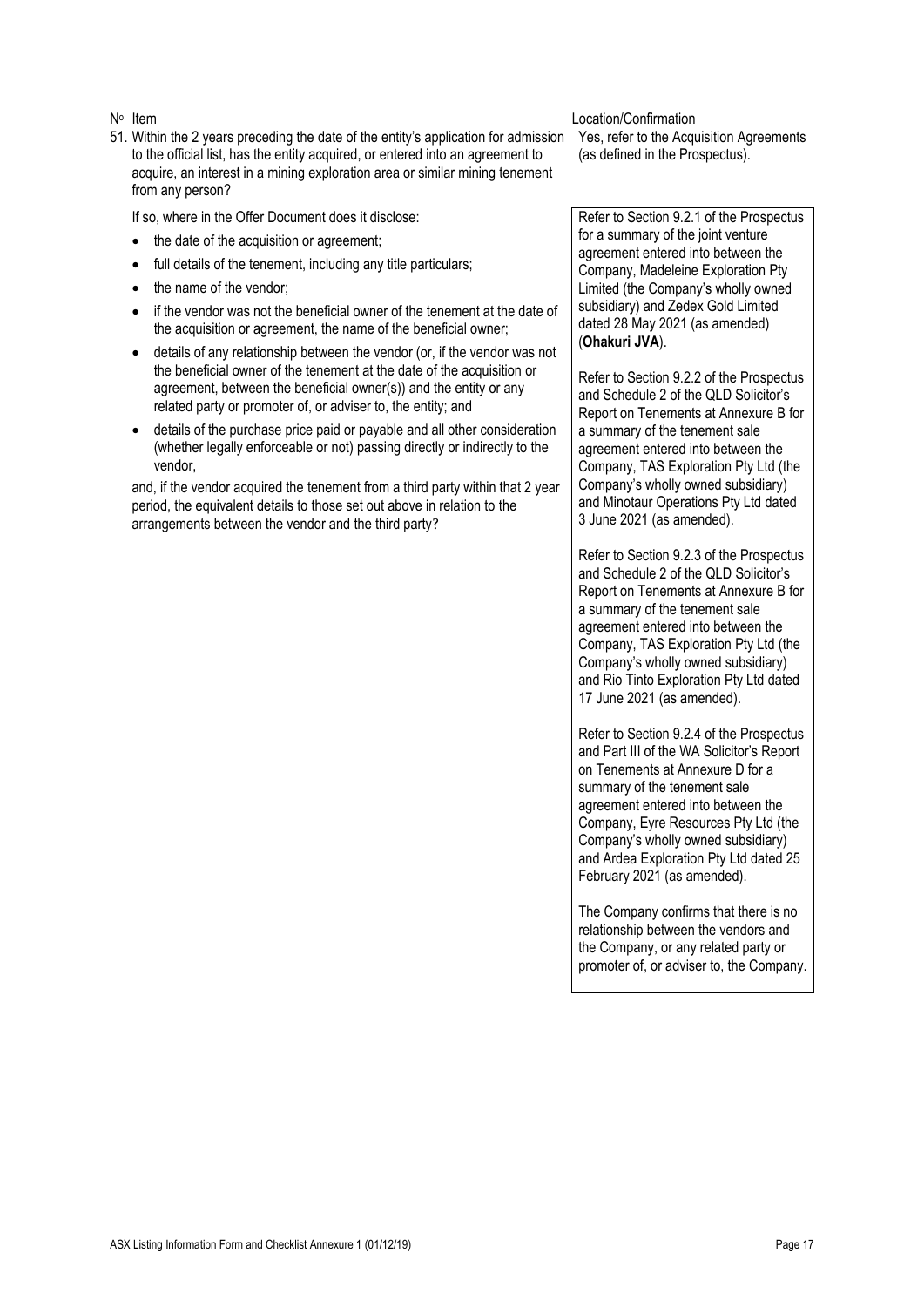Is the vendor (or, if the vendor was not the beneficial owner of the tenement at the date of the acquisition or agreement, are any of the beneficial owner(s)) a related party or promoter of the entity or an associate of a related party or promoter of the entity?

If so, please enter "Confirmed" in the column to the right to indicate that the consideration paid by the entity for the tenement was solely restricted securities, save to the extent it involved the reimbursement of expenditure incurred in developing the tenement<sup>19</sup> or the entity was not required to apply the restrictions in Appendix 9B under Listing Rule 9.1.3 (Listing Rule 1.1 Condition 11)

Please also provide a copy of the agreement(s) relating to the acquisition entered into by the entity and any expert's report or valuation obtained by the entity in relation to the acquisition

- 52. Is the entity or a child entity in a joint venture arrangement to investigate or explore a mining tenement?
	- If so, please provide a copy of the joint venture agreement Yes, the Company and Madeleine

Where in the joint venture agreement does it provide that if the entity requires it, the operator of the joint venture will give the entity all the information the entity requires to comply with the Listing Rules, and that the information may be given to ASX for release to the market if necessary for the entity to comply with the Listing Rules (Listing Rule 5.45)?

## **Historical or foreign estimates for a material mining project**<sup>20</sup>

*Complete this section if the Offer Document includes any reference to historical or foreign estimates for a material mining project.*

- 53. Where in the Offer Document does it disclose the source and date of the historical estimates or foreign estimates (Listing Rule 5.12.1)?
- 54. Where in the Offer Document does it disclose whether the historical estimates or foreign estimates use categories of mineralisation other than those defined in JORC and if so, an explanation of the differences (Listing Rule 5.12.2)?
- 55. Where in the Offer Document does it disclose the relevance and materiality of the historical estimates or foreign estimates to the entity (Listing Rule 5.12.3)?

No, the vendors are not a related party or promoter of the Company or an associate of a related party or promoter of the Company.

A copy of the Acquisition Agreements have been provided to the ASX.

Exploration Pty Limited have entered into a joint venture agreement dated 28 May 2021 (as amended) (**Ohakuri JVA**). A copy has been provided to the ASX.

Refer to clauses 10.2(c)(ii) and 17.3(d) of the Ohakuri JVA.

Not Applicable. There are no historical estimates or foreign estimates.

N/A

Location/Confirmation

<sup>19</sup> ASX may require evidence to support expenditure claims.

<sup>&</sup>lt;sup>20</sup> An "historical estimate" is an estimate of quantity and grade of mineralisation that is based on information and supporting documentation that was prepared prior to the introduction of JORC (1989) and which an entity has not verified as mineral resources or ore reserves in accordance with JORC (Listing Rule 19.12). A "foreign estimate" is an estimate of quantity and grade of mineralisation that was prepared using a mineral resources classification and reporting standard from another jurisdiction prior to an entity acquiring, or entering into an agreement to acquire, an interest in a mining tenement that contains the deposit, and which the entity has not verified as mineral resources or ore reserves in accordance with JORC (Listing Rule 19.12). Note that an entity must not include historical estimates or foreign estimates (other than qualifying foreign estimates) of mineralisation in an economic analysis (including a scoping study, preliminary feasibility study, or a feasibility study) of the entity's mineral resources and ore reserves holdings (see Listing Rule 5.11).